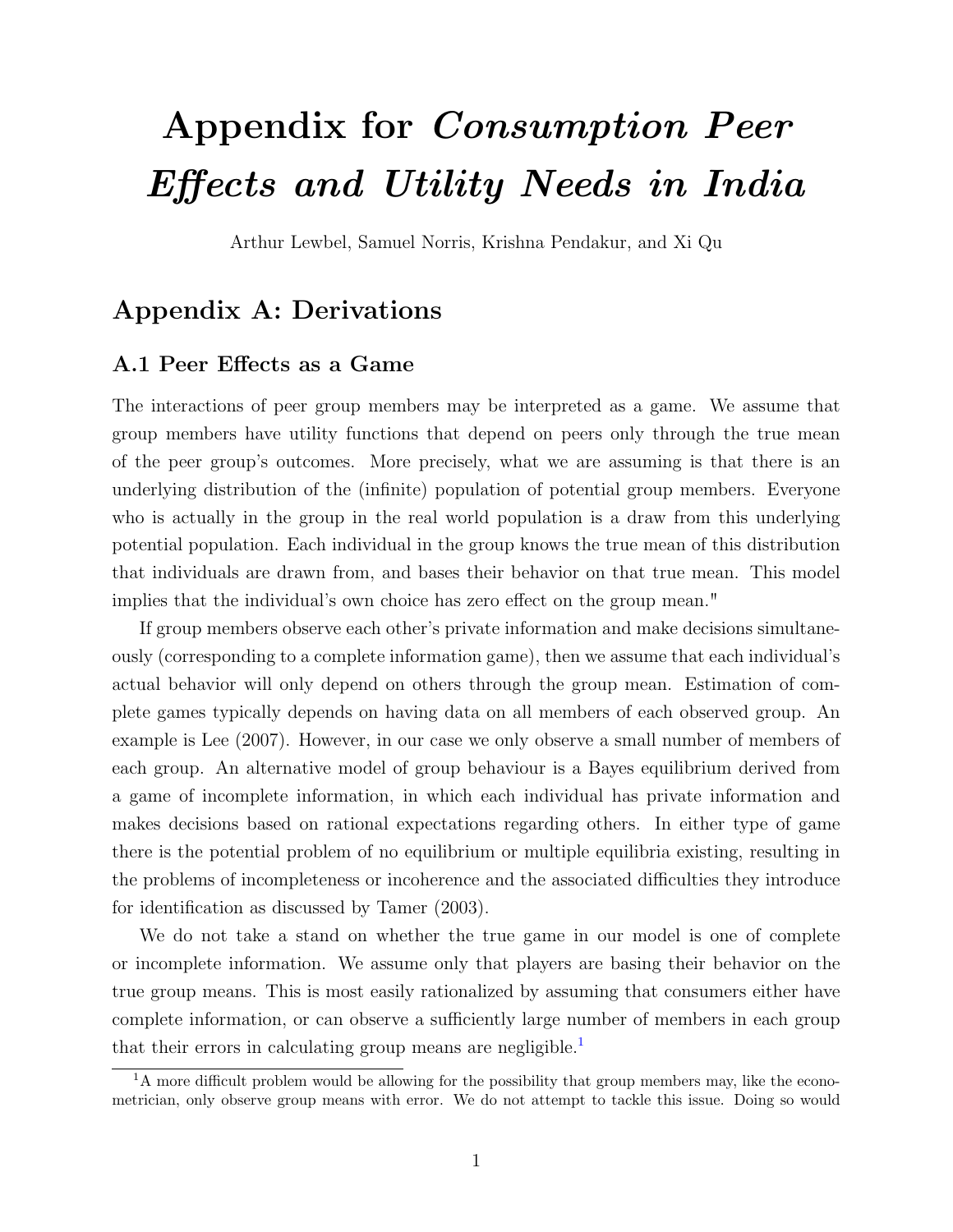## A.2 Generic Model Identification and Estimation With Fixed Effects

Let  $y_i$  denote an outcome and  $\mathbf{x}_i$  denote a K vector of regressors  $x_{ki}$  for an individual i. Let  $i \in g$  denote that the individual i belongs to group g. For each group g, assume we observe  $n_g = \sum_{i \in g} 1$  individuals, where  $n_g$  is a small fixed number which does not go to infinity. Let  $\overline{y}_g = E(y_i \mid i \in g), \hat{y}_{g,-ii'} = \sum_{l \in g, l \neq i,i'} y_l/(n_g - 2)$ , and  $\varepsilon_{yg,-ii'} = \hat{y}_{g,-ii'} - \overline{y}_g$ , so  $\overline{y}_g$  is the true group mean outcome and  $\hat{y}_{q,-i'j}$  is the observed leave-two-out group average outcome in our data, and  $\varepsilon_{yg,-ii'}$  is the estimation error in the leave-two-out sample group average. Define  $\overline{\mathbf{x}}_g = E(\mathbf{x}_i \mid i \in g), \overline{\mathbf{x} \mathbf{x}'_g} = E(\mathbf{x}_i \mathbf{x}'_i \mid i \in g),$  and similarly define  $\hat{\mathbf{x}}_{g,-ii'}$ ,  $\overline{\mathbf{x} \mathbf{x}'}_{g,-ii'}$ ,  $\varepsilon_{\mathbf{x}g,-ii'}$  and  $\varepsilon_{\mathbf{x}\mathbf{x}g,-i i'}$  analogously to  $\widehat{y}_{g,-i i'},$  and  $\varepsilon_{yg,-i i'}.$ 

Consider the following single equation model (the multiple equation analog is discussed later). For each individual  $i$  in group  $q$ , let

<span id="page-1-0"></span>
$$
y_i = \left(\overline{y}_g a + \mathbf{x}_i' \mathbf{b}\right)^2 d + \left(\overline{y}_g a + \mathbf{x}_i' \mathbf{b}\right) + v_g + u_i \tag{A1}
$$

where  $v<sub>g</sub>$  is a group level fixed effect and  $u<sub>i</sub>$  is an idiosyncratic error. The goal here is identification and estimation of the effects of  $\overline{y}_g$  and  $x_i$  on  $y_i$ , which means identifying the coefficients  $a$ , **b**, and  $d$ .

We could have written the seemingly more general model

$$
y_i = \left(\overline{y}_g a + \mathbf{x}_i' \mathbf{b} + h\right)^2 d + \left(\overline{y}_g a + \mathbf{x}_i' \mathbf{b} + h\right) k + v_g + u_i
$$

where  $h$  and  $k$  are additional constants to be estimated. However, one can readily check that this model can be rewritten as

$$
y_i = \left(\overline{y}_g a + \mathbf{x}_i' \mathbf{b}\right)^2 d + \left(2cd + k\right)\left(\overline{y}_g a + \mathbf{x}_i' \mathbf{b}\right) + c^2 d + ck + v_g + u_i.
$$

If  $2cd + k \neq 0$  then this equation is identical to equation [\(A1\)](#page-1-0), replacing the fixed effect  $v_g$ with the fixed effect  $\widetilde{v}_g = c^2d + ck + v_g$ , and replacing the constants a, **b**, d, with constants  $\widetilde{a}$ ,  $\widetilde{\mathbf{b}}$ ,  $\widetilde{d}$  defined by  $\widetilde{a} = (2cd + k) a$ ,  $\widetilde{\mathbf{b}} = (2cd + k) \mathbf{b}$ , and  $\widetilde{d} = d/(2cd + k)^2$ . If  $2cd + k = 0$ , then by letting  $\widetilde{v}_g = c^2d + ck + v_g$ , this equation becomes  $y_i = (\overline{y}_g a + \mathbf{x}_i' \mathbf{b})^2 d + \widetilde{v}_g + u_i$ . Since this pure quadratic form equation is strictly easier to identify and estimate, and is irrelevant for our empirical application, we will rule it out and therefore without loss of generality replace the more general model with equation [\(A1\)](#page-1-0).

require modeling how individuals estimate group means, how they incorporate uncertainty regarding group mean estimates into their purchasing decisions, and showing how all of that could be identified in the presence of the many other obstacles to identification that we face.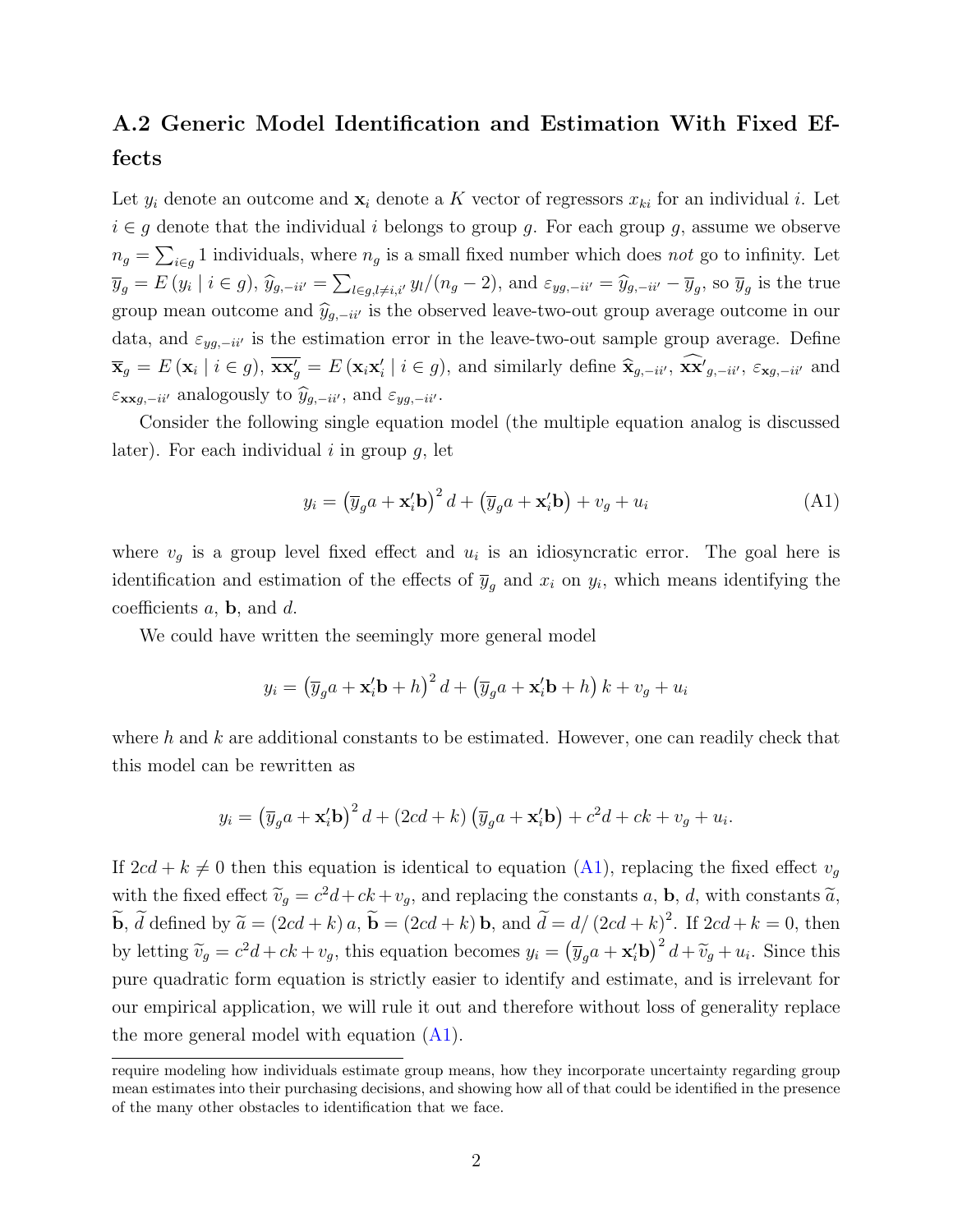We assume that the number of groups  $G$  goes to infinity, but we do NOT assume that  $n_g$  goes to infinity, so  $\hat{y}_{g,-ii'}$  is not a consistent estimator of  $\overline{y}_g$ . We instead treat  $\varepsilon_{yg,-ii'}$  =  $\widehat{y}_{g,-ii'}-\overline{y}_g$  as measurement error in  $\widehat{y}_{g,-ii'}$ , which is not asymptotically negligible. This makes sense for data like ours where only a small number of individuals are observed within each peer group. This may also be a sensible assumption in many standard applications where true peer groups are small. For example, in a model where peer groups are classrooms, failure to observe a few children in a class of one or two dozen students may mean that the observed class average significantly mismeasures the true class average.

Formally, our first identification theorem makes assumptions A1 to A5 below.

**Assumption A1**: Each individual i in group g satisfies equation  $(A1)$ .  $x_i$  is a Kdimensional vector of covariates. For each  $k \in \{1, ..., K\}$ , for each group g with  $i \in g$  and  $i' \in g$ , Pr  $(\mathbf{x}_{ik} \neq \mathbf{x}_{i'k}) > 0$ . Unobserved  $v_g$  are group level fixed effects. Unobserved errors  $u_i$  are independent across groups g and have  $E(u_i \text{ all } \mathbf{x}_{i'} \text{ having } i' \in g \text{ where } i \in g) = 0.$ The number of observed groups  $G \to \infty$ . For each observed group g, we observe a sample of  $n_g \geq 3$  observations of  $y_i, \mathbf{x}_i$ .

Assumption A1 essentially defines the model. Note that Assumption A1 does not require that  $n_g \to \infty$ . We can allow the observed sample size  $n_g$  in each group g to be fixed, or to change with the number of groups  $G$ . The true number of individuals comprising each group is unknown and could be finite.

**Assumption A2**: The coefficients a, **b**, d are unknown constants satisfying  $d \neq 0$ ,  $\mathbf{b} \neq 0$ , and  $[1 - a(2\mathbf{b}'\overline{\mathbf{x}}_g d + 1)]^2 - 4a^2d[d\mathbf{b}'\overline{\mathbf{x}}_g\overline{\mathbf{x}}_g' \mathbf{b} + \mathbf{b}'\overline{\mathbf{x}}_g + v_g] \ge 0.$ 

In Assumption A2  $d \neq 0$  is needed to identify the parameter a in the fixed effects identification, because if  $d = 0$  making the model linear, then after differencing, the parameter a would drop out of the model. This nonlinearity will not be required later for random effects model. Having  $\mathbf{b} \neq 0$  is necessary since otherwise we would have nothing exogenous in the model.

Note that the inequality in Assumption A2 takes the form of a simple lower or upper bound (depending on the sign of d) on each fixed effect  $v_q$ . This inequality must hold to ensure that an equilibrium exists for each group, thereby avoiding Tamer's (2003) potential incoherence problem. To see this, plugging equation [\(A1\)](#page-1-0) for  $y_i$  into  $\overline{y}_g = E(y_i \mid i \in g)$ , we have

$$
y_i = \overline{y}_g^2 da^2 + a(2d\mathbf{x}_i' \mathbf{b} + 1)\overline{y}_g + \mathbf{b}' \mathbf{x}_i \mathbf{x}_i' \mathbf{b} d + \mathbf{x}_i' \mathbf{b} + v_g + u_i
$$
 (A2)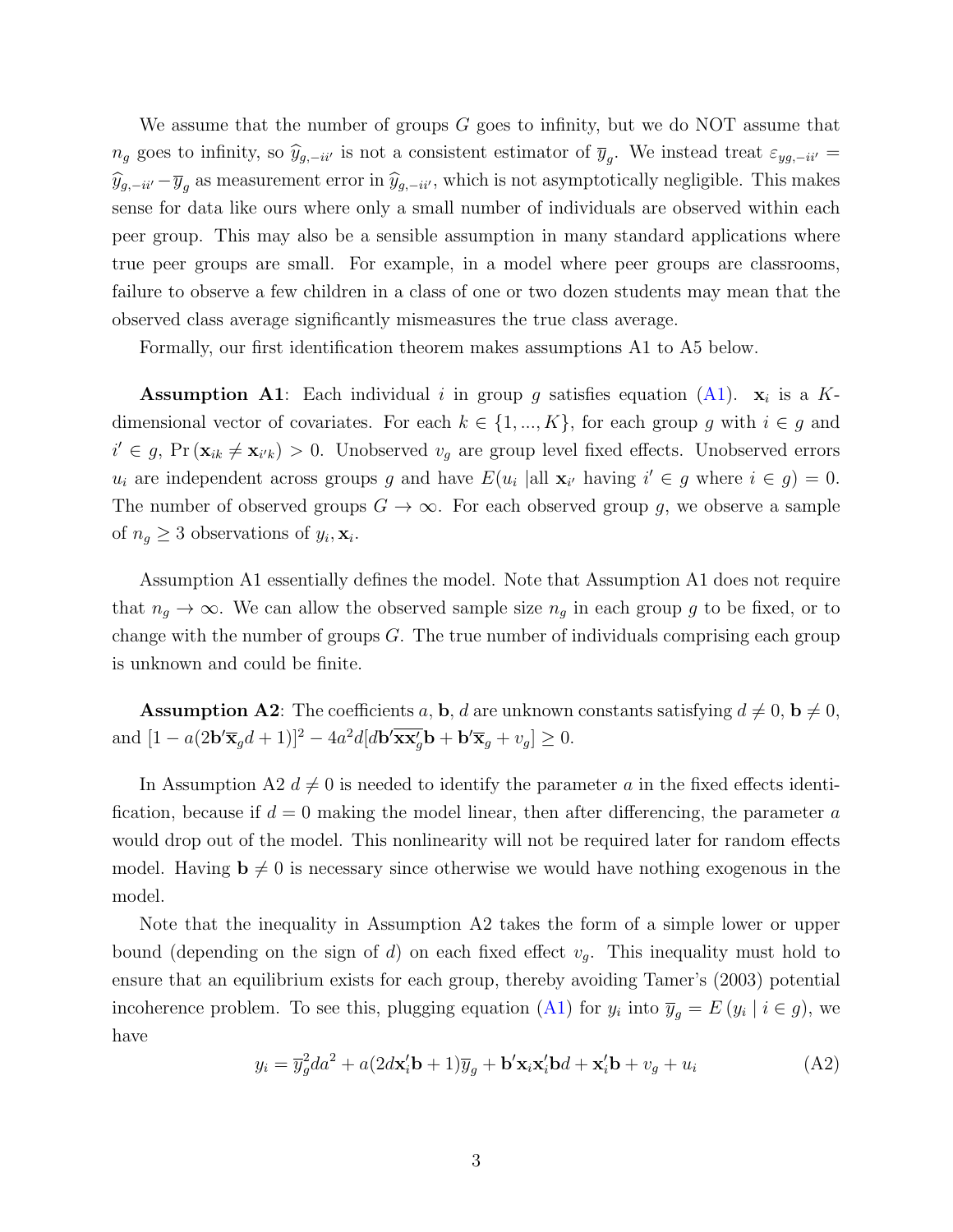Taking the within group expected value of this expression gives

<span id="page-3-0"></span>
$$
\overline{y}_g = \overline{y}_g^2 da^2 + a(2d\mathbf{b}' \overline{\mathbf{x}}_g + 1)\overline{y}_g + d\mathbf{b}' \overline{\mathbf{x}} \overline{\mathbf{x}}_g' \mathbf{b} + \mathbf{b}' \overline{\mathbf{x}}_g + v_g.
$$
 (A3)

so the equilibrium value of  $\overline{y}_g$  must satisfy this equation for the model to be coherent. If  $a = 0$ , then we get  $\overline{y}_g = d\mathbf{b}' \overline{\mathbf{x} \mathbf{x}'_g} \mathbf{b} + \mathbf{b}' \overline{\mathbf{x}}_g + v_g$  which exists and is unique. If  $a \neq 0$ , meaning that peer effects are present, then equation  $(A3)$  is a quadratic with roots

<span id="page-3-1"></span>
$$
\overline{y}_g = \frac{1 - a(2\mathbf{b}'\overline{\mathbf{x}}_g d + 1) \pm \sqrt{[1 - a(2\mathbf{b}'\overline{\mathbf{x}}_g d + 1)]^2 - 4a^2 d[d\mathbf{b}'\overline{\mathbf{x}}_g\overline{\mathbf{b}} + \mathbf{b}'\overline{\mathbf{x}}_g + v_g]}{2a^2 d}.
$$
 (A4)

Note that regardless of whether  $a = 0$  or not,  $\overline{y}_g$  is always a function of  $\overline{\mathbf{x}}_g$ ,  $\overline{\mathbf{x}\mathbf{x}'_g}$ , and  $v_g$ . If the inequality in Assumption A2 is satisfied the this yields a quadratic in  $\overline{y}_g$ , which, if  $a \neq 0$ , has real solutions and having a solution means that an equilibrium exists. If a does equal zero, then the model will trivially have an equilibrium (and be identified) because in that case there aren't any peer effects. We do not take a stand on which root of equation [\(A4\)](#page-3-1) is chosen by consumers, we just make the following assumption.

Assumption A3: Individuals within each group agree on an equilibrium selection rule.

The equilibrium of  $\bar{y}_g$  therefore exists under Assumption A2 and is unique under Assumption A3.

For identification, we need to remove the fixed effect from equation [\(A1\)](#page-1-0), which we do by subtracting off another individual in the same group. For each  $(i, i') \in g$ , consider pairwise difference

<span id="page-3-2"></span>
$$
y_i - y_{i'} = 2ad\overline{y}_g \mathbf{b}'(\mathbf{x}_i - \mathbf{x}_{i'}) + d\mathbf{b}'(\mathbf{x}_i \mathbf{x}'_i - \mathbf{x}_{i'} \mathbf{x}'_{i'})\mathbf{b} + \mathbf{b}'(\mathbf{x}_i - \mathbf{x}_{i'}) + u_i - u_{i'}
$$
  
=  $2ad\widehat{y}_{g, -ii'} \mathbf{b}'(\mathbf{x}_i - \mathbf{x}_{i'}) + d\mathbf{b}'(\mathbf{x}_i \mathbf{x}'_i - \mathbf{x}_{i'} \mathbf{x}'_{i'})\mathbf{b} + \mathbf{b}'(\mathbf{x}_i - \mathbf{x}_{i'}) + u_i - u_{i'} - 2ad\varepsilon_{yg, -ii'} \mathbf{b}'(\mathbf{x}_i - \mathbf{x}_{i'}),$   
(A5)

where the second equality is obtained by replacing  $\bar{y}_q$  on the right hand side with  $\hat{y}_{g,-ii'}$  −  $\varepsilon_{yg,-ii'}$ . In addition to removing the fixed effects  $v_g$ , the pairwise difference also removed the linear term  $a\bar{y}_g$ , and the squared term  $da^2\bar{y}_g^2$ . The second equality in equation [\(A5\)](#page-3-2) shows that  $y_i - y_{i'}$  is linear in observable functions of data, plus a composite error term  $u_i - u_{i'} - 2ad\varepsilon_{yg, -i'y}$  b'( $\mathbf{x}_i - \mathbf{x}_{i'}$ ) that contains both  $\varepsilon_{yg, -i'y}$  and  $u_i - u_{i'}$ . By Assumption A1,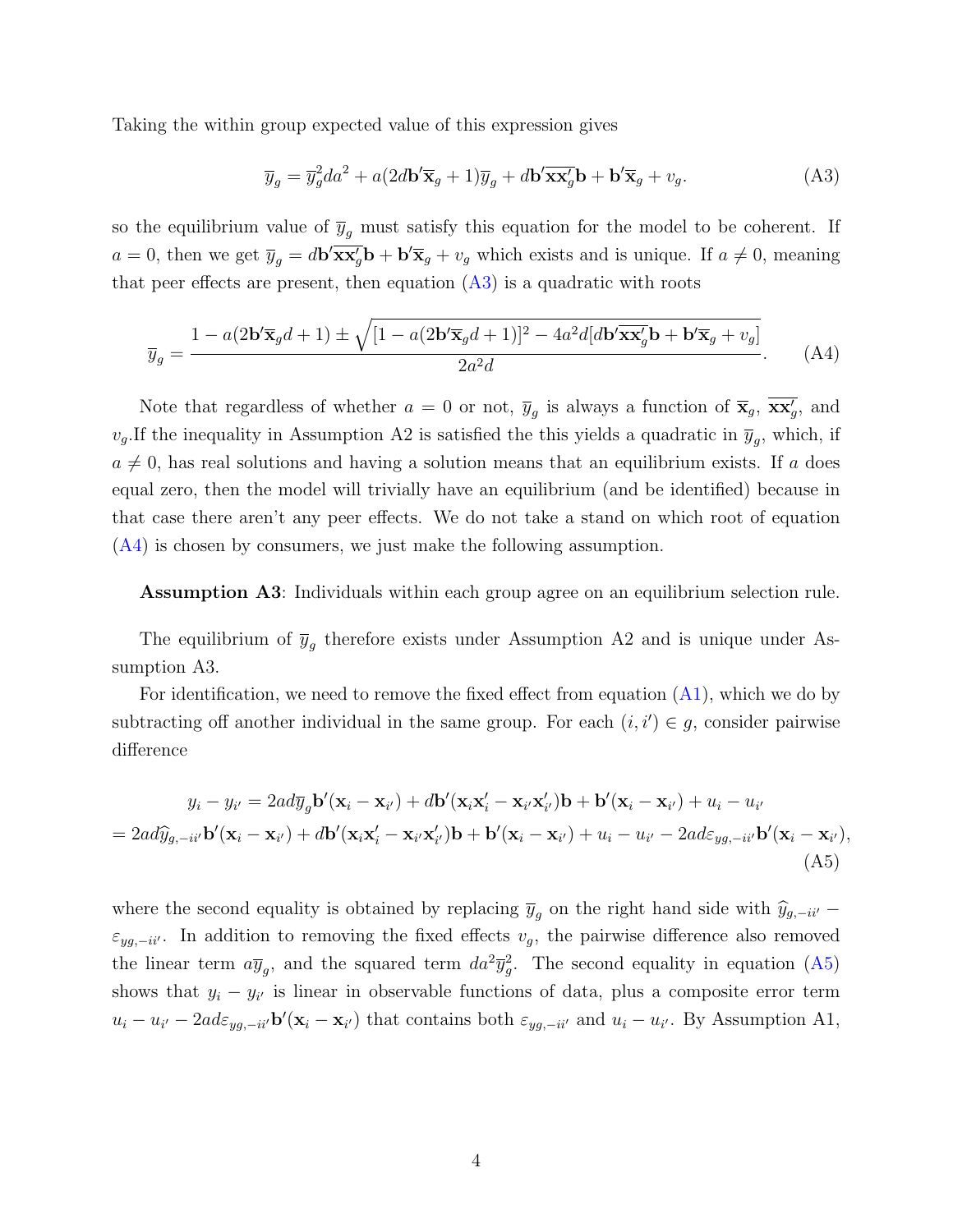$u_i - u_{i'}$  is conditionally mean independent of  $\mathbf{x}_i$  and  $\mathbf{x}_{i'}$ . It can also be shown that

$$
\varepsilon_{yg, -ii'} = \hat{y}_{g, -ii'} - \overline{y}_g = \frac{1}{n_g - 2} \sum_{l \in g, l \neq i, i'} \left( 2ad \overline{y}_g \mathbf{b}'(\mathbf{x}_l - \overline{\mathbf{x}}_g) + d\mathbf{b}'(\mathbf{x}_l \mathbf{x}'_l - \overline{\mathbf{x}} \mathbf{x}'_g) \mathbf{b} + \mathbf{b}'(\mathbf{x}_l - \overline{\mathbf{x}}_g) + u_l \right)
$$
  
=  $2ad \overline{y}_g \mathbf{b}' \varepsilon_{\mathbf{x}g, -ii'} + \mathbf{b}' \varepsilon_{\mathbf{x}xg, -ii'} \mathbf{b}d + \mathbf{b}' \varepsilon_{\mathbf{x}g, -ii'} + \hat{u}_{g, -ii'},$ 

where

$$
\varepsilon_{\mathbf{x}g,-ii'} = \frac{1}{n_g-2} \sum_{l\in g,l\neq i,i'} (\mathbf{x}_l - \overline{\mathbf{x}}_g); \ \varepsilon_{\mathbf{x}\mathbf{x}g,-ii'} = \frac{1}{n_g-2} \sum_{l\in g,l\neq i,i'} (\mathbf{x}_l \mathbf{x}'_l - \overline{\mathbf{x}\mathbf{x}'}_g).
$$

Substituting this expression into equation [\(A5\)](#page-3-2) gives an expression for  $y_i - y_{i'}$  that is linear in  $\hat{y}_{g,-ii'}(\mathbf{x}_i - \mathbf{x}_{i'}), (\mathbf{x}_i \mathbf{x}'_i - \mathbf{x}_{i'} \mathbf{x}'_{i'}), (\mathbf{x}_i - \mathbf{x}_{i'}),$  and a composite error term.

In addition to the conditionally mean independent errors  $u_i - u_{i'}$  and  $\hat{u}_{g,-ii'}$ , the components of this composite error term include  $\varepsilon_{\mathbf{x}g,-ii'}$  and  $\varepsilon_{\mathbf{x}xg,-ii'}$ , which are measurement errors in group level mean regressors. If we assumed that the number of individuals in each group went to infinity, then these epsilon errors would asymptotically shrink to zero, and the the resulting identification and estimation would be simple. In our case, these errors do not go to zero, but one might still consider estimation based on instrumental variables. This will be possible with further assumptions on the data.

In the next assumption we allow for the possibility of observing group level variables  $r<sub>g</sub>$ that may serve as instruments for  $\hat{y}_{g,-ii'}$ . Such instruments may not be necessary, but if such instruments are available (as they will be in our later empirical application), they can help both in weakening sufficient conditions for identification and for later improving estimation efficiency.

**Assumption A4**: Let  $\mathbf{r}_g$  be a vector (possibly empty) of observed group level instruments that are independent of each  $u_i$ . Assume  $E((\mathbf{x}_i - \overline{\mathbf{x}}_g) | i \in g, \overline{\mathbf{x}}_g, \overline{\mathbf{x}}_g, v_g, \mathbf{r}_g) = 0$ ,  $E\left(\left(\mathbf{x}_i\mathbf{x}_i^{\prime}-\overline{\mathbf{x}\mathbf{x}^{\prime}}_g\right) \mid i \in g, \mathbf{r}_g\right) = 0$ , and that  $\mathbf{x}_i - \overline{\mathbf{x}}_g$  and  $\mathbf{x}_i\mathbf{x}_i^{\prime}-\overline{\mathbf{x}\mathbf{x}^{\prime}}_g$  are independent across individuals i.

Assumption A4 corresponds to (but is a little stronger than) standard instrument validity assumptions. A sufficient condition for the equalities in Assumption A4 to hold is to let  $\varepsilon_{ix} = \mathbf{x}_i - \overline{\mathbf{x}}_g$  be independent across individuals, and assume that  $E(\varepsilon_{ix} | \overline{\mathbf{x}}_g, \overline{\mathbf{x}} \overline{\mathbf{x}}'_g, v_g, \mathbf{r}_g)$  for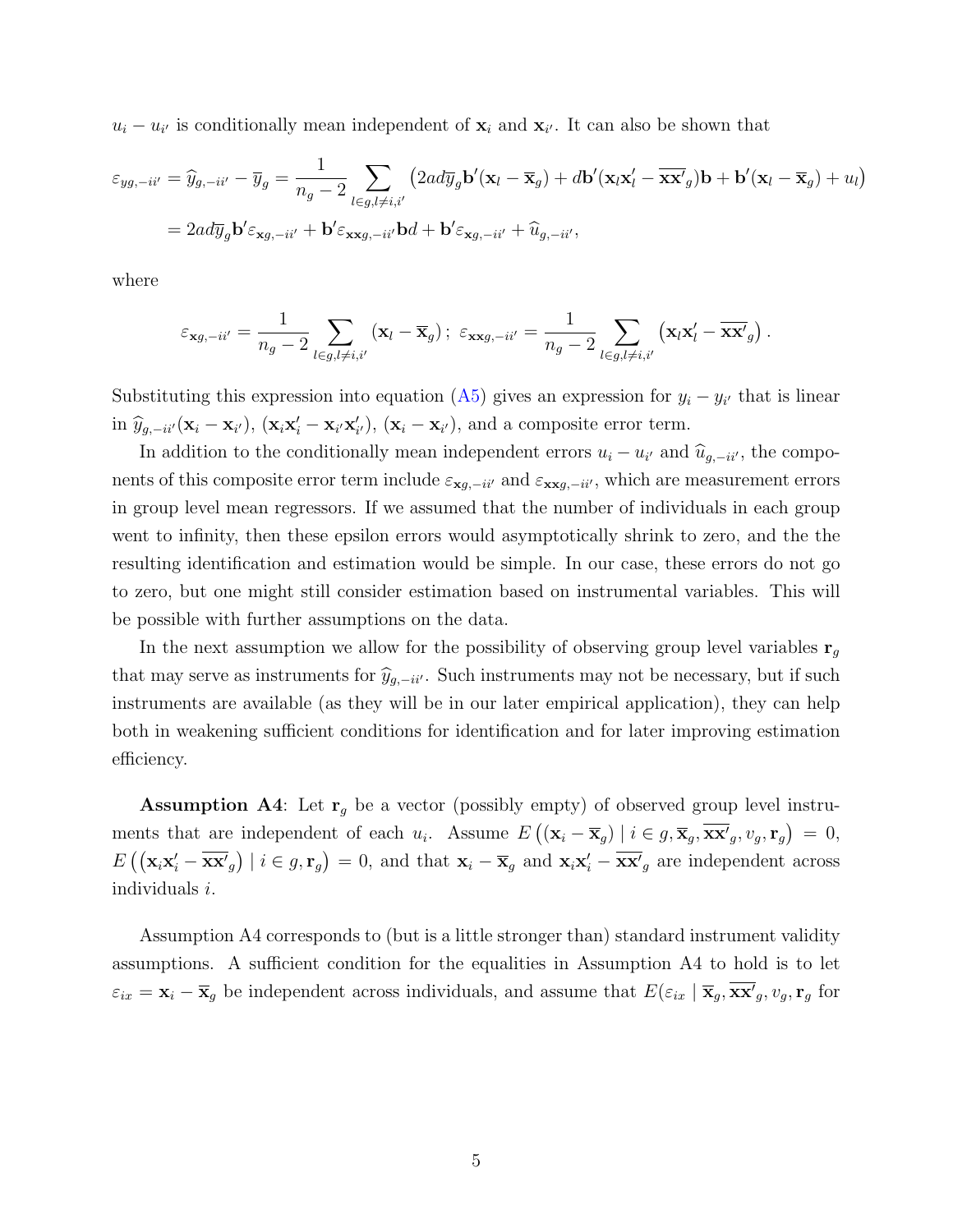$i \in g$ ) = 0 and  $E\left(\varepsilon_{ix}\varepsilon'_{ix} \mid \overline{\mathbf{x}}_g, \mathbf{r}_g \text{ for } i \in g\right) = E\left(\varepsilon_{ix}\varepsilon'_{ix} \mid i \in g\right)$ . To see this, we have

$$
E(\mathbf{x}_{i}\mathbf{x}'_{i} - \overline{\mathbf{x}}\mathbf{x}'_{g} \mid i \in g, \overline{\mathbf{x}}_{g}, \mathbf{r}_{g}) = E[(\varepsilon_{ix} + \overline{\mathbf{x}}_{g})(\varepsilon_{ix} + \overline{\mathbf{x}}_{g})' \mid i \in g, \overline{\mathbf{x}}_{g}, \mathbf{r}_{g}] - \overline{\mathbf{x}}\mathbf{x}'_{g}
$$
  
\n
$$
= E(\varepsilon_{ix}\varepsilon'_{ix} \mid i \in g, \overline{\mathbf{x}}_{g}, \mathbf{r}_{g}) + E(\mathbf{x}_{i}|i \in g)E(\mathbf{x}'_{i}|i \in g) - E(\mathbf{x}_{i}\mathbf{x}'_{i}|i \in g)
$$
  
\n
$$
= E(\varepsilon_{ix}\varepsilon'_{ix} \mid i \in g, \overline{\mathbf{x}}_{g}, \mathbf{r}_{g}) - E(\varepsilon_{ix}\varepsilon'_{ix}|i \in g).
$$

A simpler but stronger sufficient condition would just be that  $\varepsilon_{ix}$  are independent across individuals i and independent of group level variables  $\overline{\mathbf{x}}_g, \overline{\mathbf{x}\mathbf{x}}'_g, v_g, \mathbf{r}_g$ . Essentially, this corresponds to saying that any individual i in group g has a value of  $x_i$  that is a randomly drawn deviation around their group mean level  $\bar{\mathbf{x}}_q$ . The first two equalities in A4 are used to show that  $E(\varepsilon_{yg,-ii'} | \mathbf{r}_g) = 0$ , and the independence of measurement errors across individuals is used to show  $E\left(\varepsilon_{yg,-ii'}(\mathbf{x}_i-\mathbf{x}_{i'})\mid \mathbf{r}_g,\mathbf{x}_i,\mathbf{x}_{i'}\right)= (\mathbf{x}_i-\mathbf{x}_{i'})E\left(\varepsilon_{yg,-ii'}\mid \mathbf{r}_g\right)=0$ , so that  $\mathbf{x}_i$  and  $\mathbf{x}_{i'}$  are valid instruments. Given Assumptions A1 and A4, one can directly verify that

<span id="page-5-0"></span>
$$
E[y_i - y_{i'} - (2ad\widehat{y}_{g, -ii'}\mathbf{b}'(\mathbf{x}_i - \mathbf{x}_{i'}) + d\mathbf{b}'(\mathbf{x}_i\mathbf{x}'_i - \mathbf{x}_{i'}\mathbf{x}'_{i'})\mathbf{b} + \mathbf{b}'(\mathbf{x}_i - \mathbf{x}_{i'})\mathbf{r}_g, \mathbf{x}_i, \mathbf{x}_{i'}] = 0.
$$
\n(A6)

Under Assumptions A1 to A4,  $(\mathbf{x}_i - \mathbf{x}_{i'}) E(\hat{y}_{g, -i i'} | \mathbf{r}_g, \mathbf{x}_i, \mathbf{x}_{i'})$  is linearly independent of  $(\mathbf{x}_i - \mathbf{x}_{i'})$  and  $(\mathbf{x}_i \mathbf{x}'_i - \mathbf{x}_{i'} \mathbf{x}'_{i'})$  with a positive probability. These conditional moments could therefore be used to identify the coefficients  $2a\ddot{\phi}$ ,  $b_1d\dot{\phi},...b_Kd\ddot{\phi}$ , and  $\ddot{\phi}$ , which we could then immediately solve for the three unknowns a, b, d. Note that we have  $K + 2$  parameters which need to be estimated, and even if no  $\mathbf{r}_g$  are available, we have 2K instruments  $\mathbf{x}_i$ and  $\mathbf{x}_{i'}$ . The level of  $\mathbf{x}_i$  as well as the difference  $\mathbf{x}_i - \mathbf{x}_{i'}$  may be useful as an instrument (and nonlinear functions of  $\mathbf{x}_i$  can be useful), because [\(A4\)](#page-3-1) shows that  $\overline{y}_q$  and hence  $\widehat{y}_{g,-ii'}$ is nonlinear in  $\bar{\mathbf{x}}_g$ , and  $\mathbf{x}_i$  is correlated with  $\bar{\mathbf{x}}_g$  by  $\mathbf{x}_i = \varepsilon_{ix} + \bar{\mathbf{x}}_g$ .

The above derivations outline how we obtain identification, while the formal proof is given in Theorem 1 below. To simplify estimation, we construct unconditional rather than conditional moments for identification and estimation. Let  $\mathbf{r}_{gii'}$  denote a vector of any chosen functions of  $\mathbf{r}_g$ ,  $\mathbf{x}_i$ , and  $\mathbf{x}_{i'}$ , which we will take as an instrument vector. It then follows immediately from equation [\(A6\)](#page-5-0) that

<span id="page-5-1"></span>
$$
E\left[\left(y_i - y_{i'} - (1 + 2ad\hat{y}_{g, -ii'})\sum_{k=1}^K b_k(x_{ki} - x_{ki'}) - d\sum_{k=1}^K \sum_{k'=1}^K b_k b_{k'}(x_{ki}x_{k'i} - x_{ki'}x_{k'i'})\right) \mathbf{r}_{gii'}\right] = 0.
$$
\n(A7)

Let

$$
L_{1gii'} = (y_i - y_{i'}), L_{2kgii'} = (x_{ki} - x_{ki'}), L_{3kgii'} = \hat{y}_{g, -ii'}(x_{ki} - x_{ki'}), L_{4kk'gii'} = x_{ki}x_{k'i} - x_{ki'}x_{k'i'}.
$$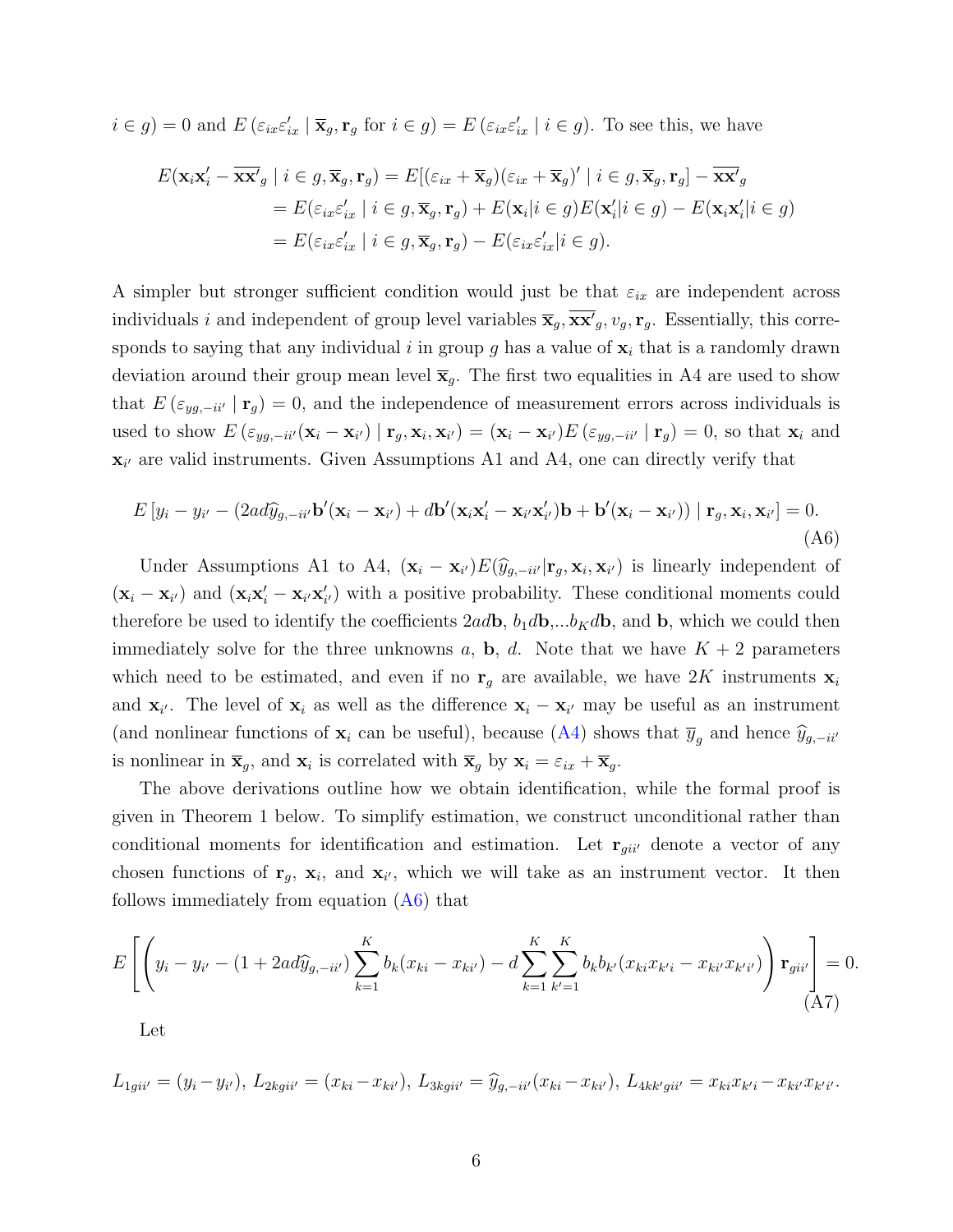Equation  $(A7)$  is linear in these L variables and so could be estimated by GMM. This linearity also means they can be aggregated up to the group level as follows. Define

$$
\Gamma_g = \{ (i, i') \mid i \text{ and } i' \text{ are observed, } i \in g, i' \in g, i \neq i' \}.
$$

So  $\Gamma_g$  is the set of all observed pairs of individuals i and i' in the group g. For  $\ell \in$  $\{1, 2k, 3k, 4kk' \mid k, k' = 1, ..., K\}$ , define vectors

$$
\mathbf{Y}_{\ell g} = \frac{\sum_{(i,i') \in \Gamma_g} L_{\ell g i i'} \mathbf{r}_{g i i'}}{\sum_{(i,i') \in \Gamma_g} 1}.
$$

Then averaging equation [\(A7\)](#page-5-1) over all  $(i, i') \in \Gamma_g$  gives the unconditional group level moment vector

<span id="page-6-0"></span>
$$
E\left(\mathbf{Y}_{1g} - \sum_{k=1}^{K} b_k \mathbf{Y}_{2kg} - 2ad \sum_{k=1}^{K} b_k \mathbf{Y}_{3kg} - d \sum_{k=1}^{K} \sum_{k'=1}^{K} b_k b_{k'} \mathbf{Y}_{4kk'g} \right) = 0.
$$
 (A8)

Suppose the instrumental vector  $\mathbf{r}_{gi'j}$  is q dimensional. Denote the  $q \times (K^2 + 2K)$  matrix  $\mathbf{Y}_g = (\mathbf{Y}_{21g}, \dots \mathbf{Y}_{2Kg}, \mathbf{Y}_{31g}, \dots \mathbf{Y}_{3Kg}, \mathbf{Y}_{411g}, \dots, \mathbf{Y}_{4KKg}).$  The following assumption ensures that we can identify the coefficients in this equation.

#### **Assumption A5:**  $E(Y'_g)E(Y_g)$  is nonsingular.

**Theorem 1:** Given Assumptions A1-A5, the coefficients  $a$ ,  $b$ ,  $d$  are identified from

$$
(\mathbf{b}', 2ad\mathbf{b}', db_1\mathbf{b}', \cdots, db_K\mathbf{b}')' = \left[E(\mathbf{Y}'_g)E(\mathbf{Y}_g)\right]^{-1} \cdot E(\mathbf{Y}'_g)E(\mathbf{Y}_{1g}).
$$

As noted earlier, Assumptions A1 to A4 should generally suffice for identification. Assumption A5 is used to obtain more convenient identification based on unconditional moments. Assumption A5 is itself stronger than necessary, since it would suffice to identify arbitrary coefficients of the  $\bf{Y}$  variables, ignoring all of the restrictions among them that are given by equation [\(A8\)](#page-6-0).

Given the identification above, based on equation  $(AB)$  we can immediately construct a corresponding group level GMM estimator

$$
\left(\widehat{a},\widehat{b}_1,...\widehat{b}_K,\widehat{d}\right)=
$$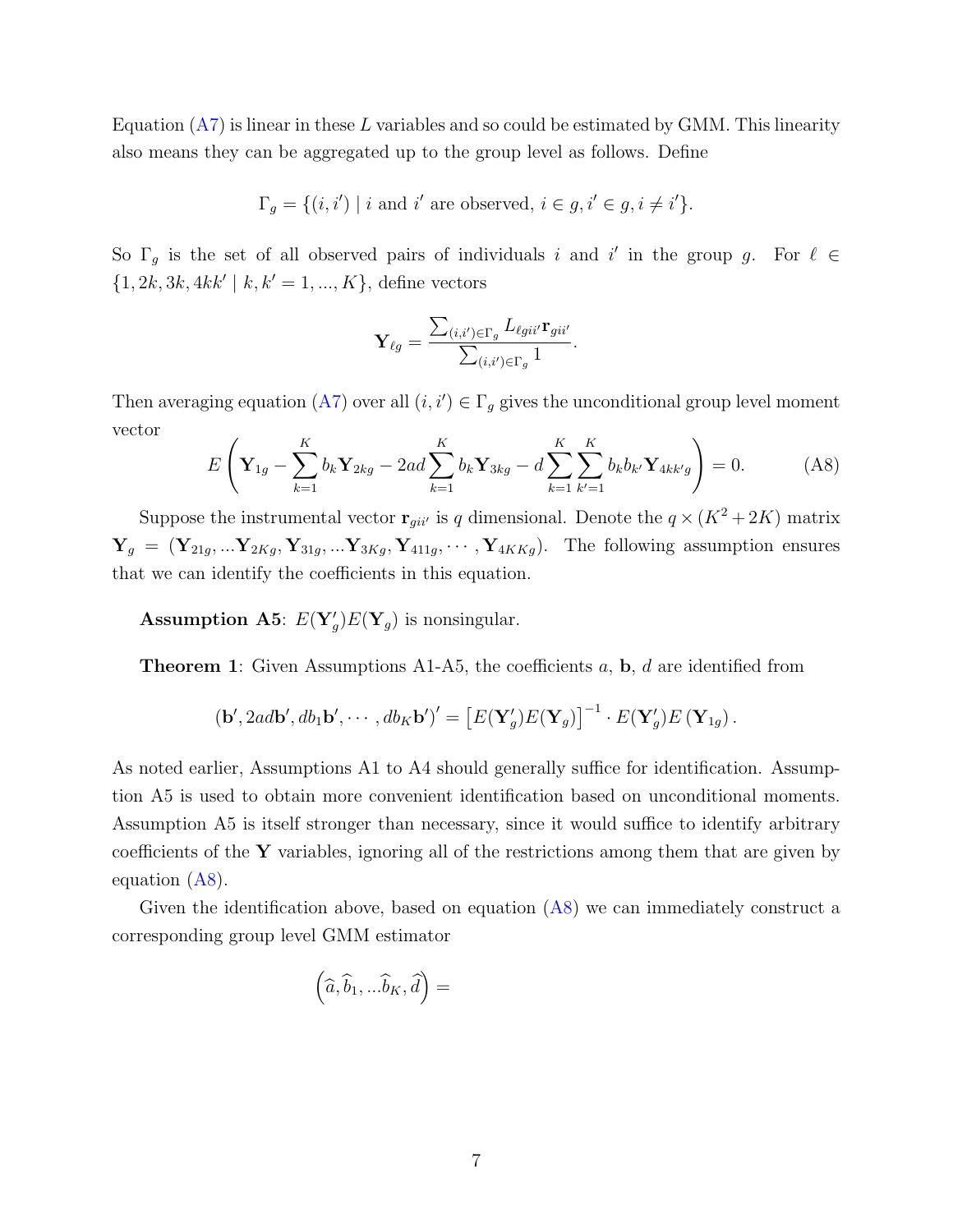<span id="page-7-0"></span>
$$
\arg\min \left[ \frac{1}{G} \sum_{g=1}^{G} \left( \mathbf{Y}_{1g} - \sum_{k=1}^{K} b_k \mathbf{Y}_{2kg} - 2ad \sum_{k=1}^{K} b_k \mathbf{Y}_{3kg} - d \sum_{k=1}^{K} \sum_{k'=1}^{K} b_k b_{k'} \mathbf{Y}_{4kk'g} \right) \right]'
$$
  

$$
\cdot \widehat{\Omega} \left[ \frac{1}{G} \sum_{g=1}^{G} \left( \mathbf{Y}_{1g} - \sum_{k=1}^{K} b_k \mathbf{Y}_{2kg} - 2ad \sum_{k=1}^{K} b_k \mathbf{Y}_{3kg} - d \sum_{k=1}^{K} \sum_{k'=1}^{K} b_k b_{k'} \mathbf{Y}_{4kk'g} \right) \right]
$$
(A9)

for some positive definite moment weighting matrix  $\hat{\Omega}$ . In equation ([A9\)](#page-7-0), each group g corresponds to a single observation, the number of observations within each group is assumed to be fixed, and recall we have assumed the number of groups G goes to infinity. Since this equation has removed the  $v_q$  terms, there is no remaining correlation across the group level errors, and therefore standard cross section GMM inference will apply. Also, with the number of observed individuals within each group held fixed, there is no loss in rates of convergence by aggregating up to the group level in this way.

One could alternatively apply GMM to equation [\(A7\)](#page-5-1), where the unit of observation would then be each pair  $(i, i')$  in each group. However, when doing inference one would then need to use clustered standard errors, treating each group  $q$  as a cluster, to account for the correlation that would, by construction, exist among the observations within each group. In this case,

$$
\left(\widehat{a}, \widehat{b}_1, \ldots \widehat{b}_K, \widehat{d}\right) = \arg\min\left(\frac{\sum_{g=1}^G \sum_{(i,i') \in \Gamma_g} \mathbf{m}_{gii'}}{\sum_{g=1}^G \sum_{(i,i') \in \Gamma_g} 1}\right)' \widehat{\Omega}\left(\frac{\sum_{g=1}^G \sum_{(i,i') \in \Gamma_g} \mathbf{m}_{gii'}}{\sum_{g=1}^G \sum_{(i,i') \in \Gamma_g} 1}\right),\tag{A10}
$$

where

$$
\mathbf{m}_{gii'} = \left( L_{1gii'} - \sum_{k=1}^{K} b_k L_{2kgii'} - 2ad \sum_{k=1}^{K} b_k L_{3kgii'} - d \sum_{k=1}^{K} \sum_{k'=1}^{K} b_k b_{k'} L_{4kk'gii'} \right) \mathbf{r}_{gii'}.
$$

The remaining issue is how to select the vector of instruments  $\mathbf{r}_{gi'}$ , the elements of which are functions of  $\mathbf{r}_g, \mathbf{x}_i, \mathbf{x}_{i'}$  chosen by the econometrician. Based on equation  $(A7)$ ,  $\mathbf{r}_{gi i'}$  should include the differences  $x_{ki} - x_{ki'}$  and  $x_{ki}x_{k'i} - x_{ki'}x_{k'i'}$  for all k, k' from 1 to K, and should include terms that will correlate with  $\hat{y}_{g,-ii'}(x_{ki} - x_{ki'})$ . Using equation [\(A4\)](#page-3-1) as a guide for what determines  $\bar{y}_g$  and hence what should correlate with  $\hat{y}_{g,-ii'}$ , suggests that  $\mathbf{r}_{gii'}$  could include, e.g.,  $x_{ki}(x_{ki} - x_{ki}).$ 

We might also have available additional instruments  $\mathbf{r}_g$  that come from other data sets. A strong set of instruments for  $\hat{y}_{g,-ii'}(x_{ki}-x_{ki'})$  could be  $(x_{ki}-x_{ki'})\mathbf{r}_g$ , where  $\mathbf{r}_g$  is a vector of one or more group level variables that are correlated with  $\overline{y}_g$ , but still satisfy Assumption A4. One such possible  $r_g$  is a vector of group means of functions of  $x$  that are constructed using individuals that are observed in the same group as individual  $i$ , but in a different time period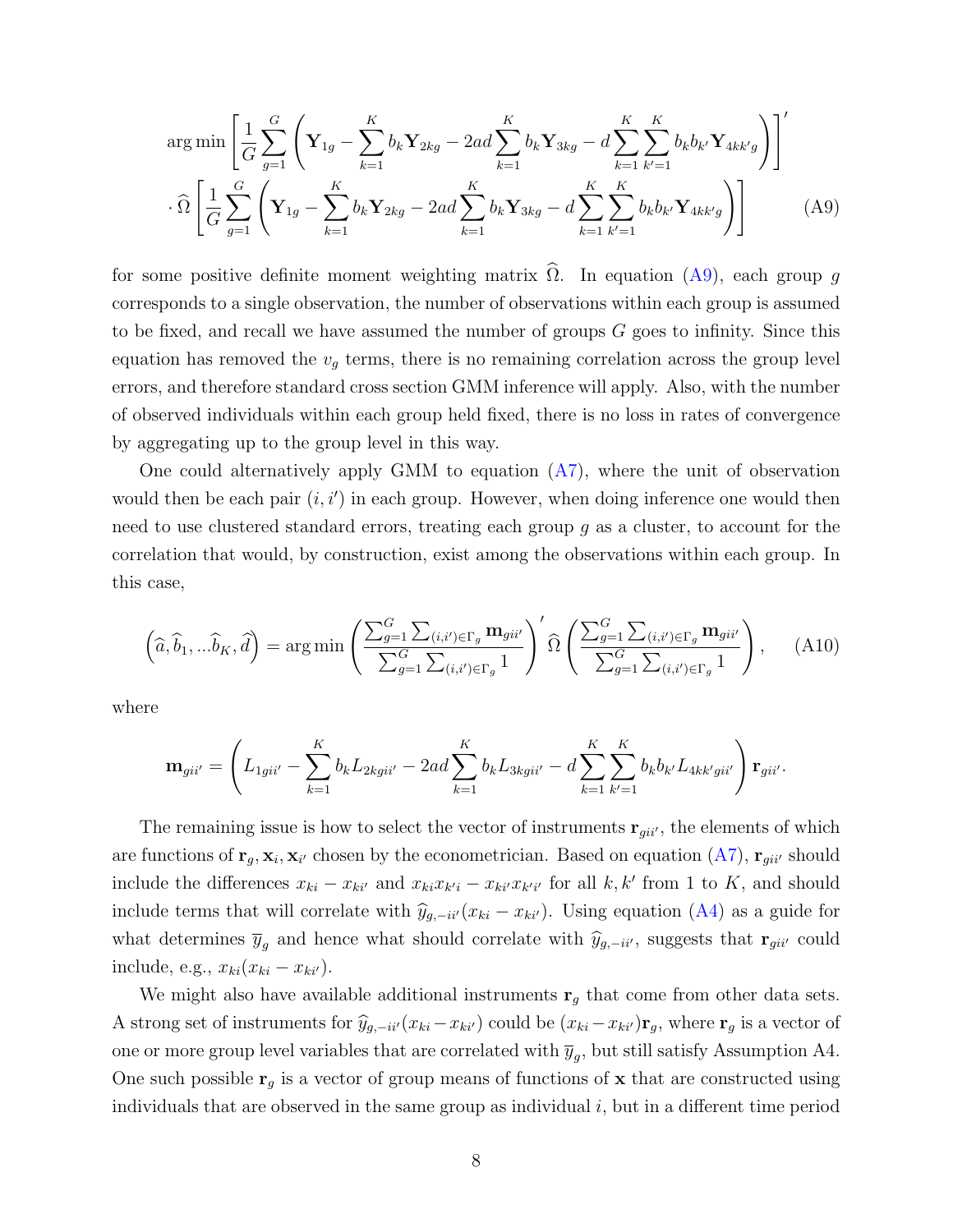of our survey. For example, we might let  $\mathbf{r}_g$  include  $\hat{\mathbf{x}}_{gt} = \sum_{s \neq t} \sum_{i \in gs} \mathbf{x}_i / \sum_{s \neq t} \sum_{i \in gs} 1$  where s indicates the period and  $t$  is the current period. In our empirical application, since the data take the form of repeated cross sections rather than panels, different individuals are observed in each time period. So  $\hat{\mathbf{x}}_{gt}$  is just an estimate of the group mean of  $\overline{\mathbf{x}}_g$ , but based on data from time periods other than one used for estimation. This produces the necessary uncorrelatedness (instrument validity) conditions in Assumption A4. The relevance of these instruments (the nonsingularity condition in Assumption A5) will hold as long as group level moments of functions of  $x$  in one time period are correlated with the same group level moments in other periods.

In our empirical application, what corresponds to the vector  $x_i$  here includes the total expenditures, age, and other characteristics of a consumer  $i$ , so Assumptions A4 and A5 will hold if the distribution of income and other characteristics within groups are sufficiently similar across time periods, while the specific individuals within each group who are sampled change over time. The nonlinearity of  $\overline{y}_g$  in equation [\(A4\)](#page-3-1) shows that additional nonlinear functions of  $\hat{\mathbf{x}}_{gt}$ , could also be valid and potentially useful additional instruments.

#### A.3 Multiple Equation Generic Model With Fixed Effects

Our actual demand application has a vector of J outcomes and a corresponding system of J equations. Extending the generic model to a multiple equation system introduces potential cross equation peer effects, resulting in more parameters to identify and estimate. Let  $\mathbf{y}_i = (y_{1i},..., y_{Ji})$  be a J-dimensional outcome vector, where  $y_{ji}$  denotes the j'th outcome for individual  $i$ . Then we extend the single equation generic model to the multi equation that for each good  $i$ ,

<span id="page-8-0"></span>
$$
y_{ji} = (\overline{\mathbf{y}}_g' \mathbf{a}_j + \mathbf{x}_i' \mathbf{b}_j)^2 d_j + (\overline{\mathbf{y}}_g' \mathbf{a}_j + \mathbf{x}_i' \mathbf{b}_j) + v_{jg} + u_{ji},\tag{A11}
$$

where  $\bar{y}_g = E(y_i | i \in g)$  and  $a_j = (a_{1j},...,a_{Jj})'$  is the associated J-dimensional vector of peer effects for jth outcome (which in our application is the jth good). We now show that analogous derivations to the single equation model gives conditional moments

$$
E\left((y_{ji}-y_{ji'}-2d_j\hat{\mathbf{y}}'_{g,-ii'}\mathbf{a}_j(\mathbf{x}_i-\mathbf{x}_{i'})'\mathbf{b}_j-d_j\mathbf{b}'_j(\mathbf{x}_i\mathbf{x}'_i-\mathbf{x}_{i'}\mathbf{x}'_{i'})\mathbf{b}_j-(\mathbf{x}_i-\mathbf{x}_{i'})'\mathbf{b}_j)\mid\mathbf{r}_g,\mathbf{x}_i,\mathbf{x}'_i\right)=0.
$$

Construction of unconditional moments for GMM estimation then follows exactly as before. The only difference is that now each outcome equation contains a vector of coefficients  $a_i$ instead of a single a. To maximize efficiency, the moments used for estimating each outcome equation can be combined into a single large GMM that estimates all of the parameters for all of the outcomes at the same time.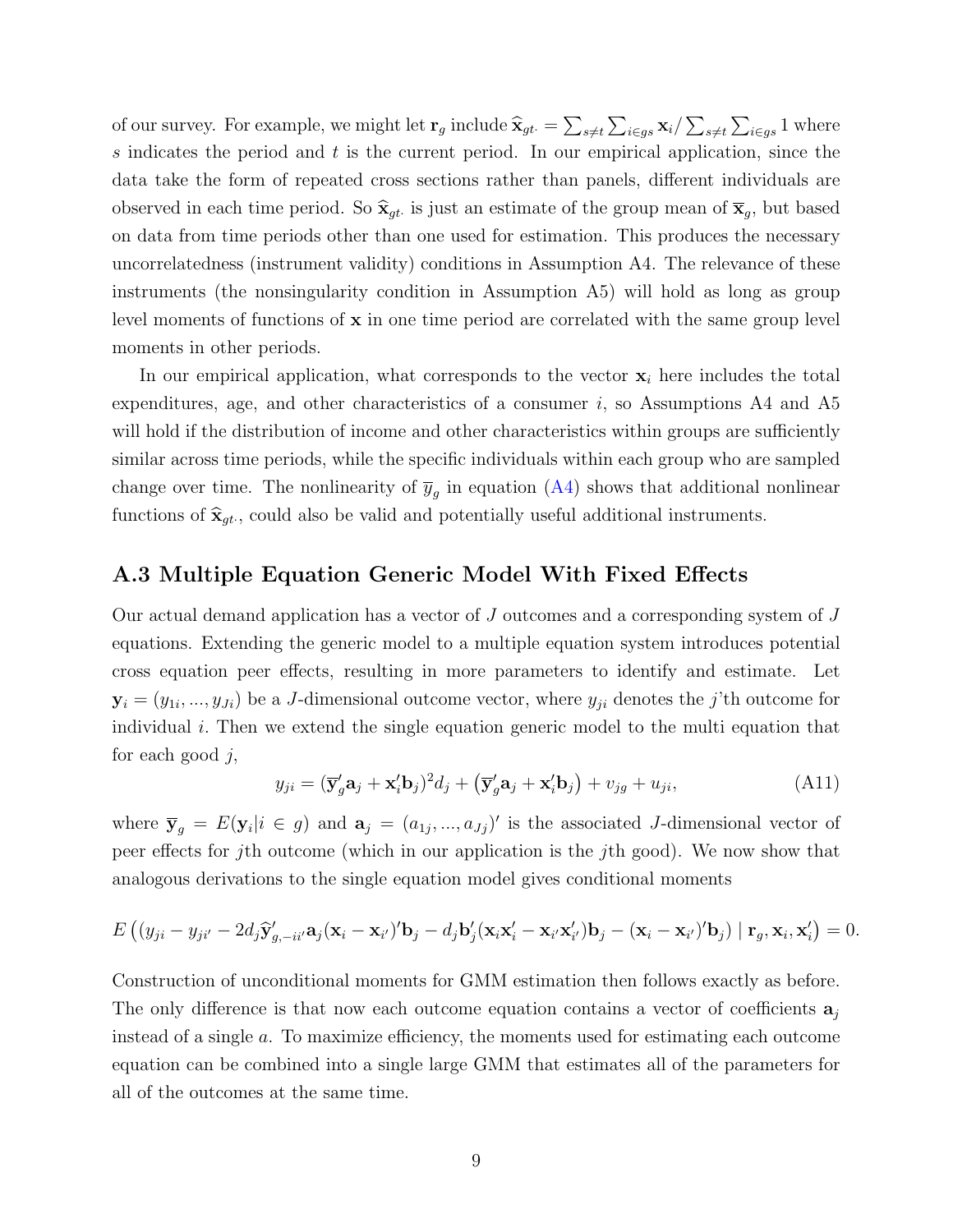From

$$
y_{ji} = d_j(\overline{\mathbf{y}}_g'\mathbf{a}_j)^2 + 2\overline{\mathbf{y}}_g'\mathbf{a}_j d_j \mathbf{x}_i' \mathbf{b}_j + \mathbf{b}_j' \mathbf{x}_i \mathbf{x}_i' \mathbf{b}_j d_j + \overline{\mathbf{y}}_g' \mathbf{a}_j + \mathbf{x}_i' \mathbf{b}_j + v_{jg} + u_{ji},
$$

we have the equilibrium

$$
\overline{y}_{jg} = d_j(\overline{\mathbf{y}}_g'\mathbf{a}_j)^2 + 2d_j\overline{\mathbf{y}}_g'\mathbf{a}_j\overline{\mathbf{x}}_g'\mathbf{b}_j + \mathbf{b}_j'\overline{\mathbf{x}\mathbf{x}}_g'\mathbf{b}_jd_j + \overline{\mathbf{y}}_g'\mathbf{a}_j + \overline{\mathbf{x}}_g'\mathbf{b}_j + v_{jg}
$$

and the leave-two-out group average

$$
\widehat{y}_{jg,-ii'} = d_j (\overline{\mathbf{y}}_g' \mathbf{a}_j)^2 + 2d_j \overline{\mathbf{y}}_g' \mathbf{a}_j \widehat{\mathbf{x}}_{g,-ii'}' \mathbf{b}_j + \mathbf{b}_j' \widehat{\mathbf{x}} \widehat{\mathbf{x}}_{g,-i} \mathbf{b}_j d_j + \overline{\mathbf{y}}_g' \mathbf{a}_j + \widehat{\mathbf{x}}_{g,-ii'}' \mathbf{b}_j + v_{jg} + \widehat{u}_{jg,-ii'}.
$$

Therefore, the measurement error is

$$
\varepsilon_{yjg,-ii'} = \widehat{y}_{jg,-ii'} - \overline{y}_{jg} = 2d_j \overline{\mathbf{y}}_g' \mathbf{a}_j \varepsilon_{xg,-ii'}' \mathbf{b}_j + \mathbf{b}_j' \varepsilon_{xxg,-ii'} \mathbf{b}_j d_j + \varepsilon_{xg,-ii'}' \mathbf{b}_j + \widehat{u}_{jg,-ii'}.
$$

Using the same analysis as in Appendix A.2,

$$
y_{ji} - y_{ji'} = 2d_j \hat{\mathbf{y}}'_{g, -ii'} \mathbf{a}_j (\mathbf{x}_i - \mathbf{x}_{i'})' \mathbf{b}_j + d_j \mathbf{b}'_j (\mathbf{x}_i \mathbf{x}'_i - \mathbf{x}_{i'} \mathbf{x}'_{i'}) \mathbf{b}_j + (\mathbf{x}_i - \mathbf{x}_{i'})' \mathbf{b}_j + u_{ji} - u_{ji'} - 2d_j \varepsilon'_{yg, -ii'} \mathbf{a}_j (\mathbf{x}_i - \mathbf{x}_{i'})' \mathbf{b}_j.
$$

Therefore, for  $j = 1, ..., J$ , we have the moment condition

$$
E\left((y_{ji}-y_{ji'}-(\mathbf{x}_i-\mathbf{x}_{i'})'\mathbf{b}_j-2d_j\hat{\mathbf{y}}'_{g,-ii'}\mathbf{a}_j(\mathbf{x}_i-\mathbf{x}_{i'})'\mathbf{b}_j-d_j\mathbf{b}'_j(\mathbf{x}_i\mathbf{x}'_i-\mathbf{x}_{i'}\mathbf{x}'_i)\mathbf{b}_j)|\mathbf{r}_{gii'}\right)=0.
$$

Denote

$$
L_{1jgii'} = (y_{ji} - y_{ji'}), L_{2kgii'} = (x_{ki} - x_{ki'}), L_{3jkgii'} = \hat{y}_{jg, -ii'}(x_{ki} - x_{ki'}), L_{4kk'gii'} = x_{ki}x_{k'i} - x_{ki'}x_{k'i'}.
$$

For  $\ell \in \{1j, 2k, 3jk, 4kk' \mid j = 1, ..., J; k, k' = 1, ..., K\}$ , define vectors

$$
\mathbf{Y}_{\ell g} = \frac{\sum_{(i,i') \in \Gamma_g} L_{\ell g i i'} \mathbf{r}_{g i i'}}{\sum_{(i,i') \in \Gamma_g} 1}
$$

and the identification comes from the group level unconditional moment equation

$$
E\left(\mathbf{Y}_{1jg} - \sum_{k=1}^{K} b_{jk}\mathbf{Y}_{2kg} - 2d_j \sum_{j'=1}^{J} \sum_{k=1}^{K} a_{jj'}b_{jk}\mathbf{Y}_{3j'kg} - d_j \sum_{k=1}^{K} \sum_{k'=1}^{K} b_{jk}b_{jk'}\mathbf{Y}_{4kk'g}\right) = 0,
$$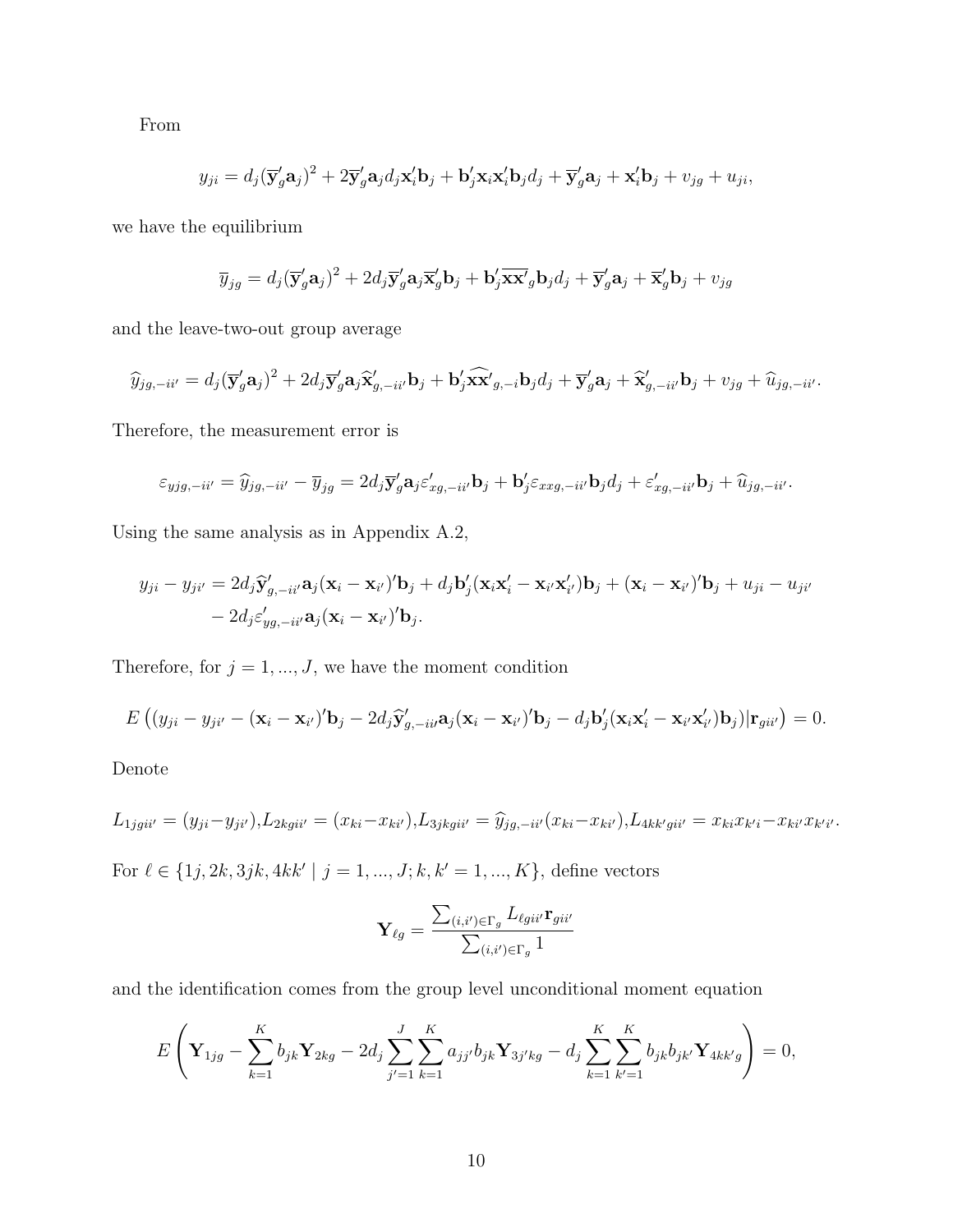where  $b_{jk}$  is the k<sup>th</sup> element of  $\mathbf{b}_j$  and  $a_{jj'}$  is the j'th element of  $\mathbf{a}_j$ .

Let the  $q \times (K^2 + 2K)$  matrix  $Y_g = (Y_{21g},...Y_{2Kg}, Y_{311g}, Y_{312g},...Y_{3JKg}, Y_{411g},..., Y_{4KKg})$ as before. If  $E(\mathbf{Y}_g)' E(\mathbf{Y}_g)$  is nonsingular, for each  $j = 1, ..., J$ , we can identify

$$
(\mathbf{b}'_j, 2a_{j1}d_j\mathbf{b}'_j, ..., 2a_{jJ}d_j\mathbf{b}'_j, d_jb_{j1}\mathbf{b}'_j, ..., d_jb_{jK}\mathbf{b}'_j)' = \left[E\left(\mathbf{Y}_g\right)'E\left(\mathbf{Y}_g\right)\right]^{-1} \cdot E\left(\mathbf{Y}_g\right)'E\left(\mathbf{Y}_{1jg}\right).
$$

Then,  $\mathbf{b}_j$ ,  $d_j$ , and  $\mathbf{a}_j$  can be identified for each  $j = 1, ..., J$ .

For a single large GMM that estimates all of the parameters for all of the outcomes at the same time, we construct the group level GMM estimation based on

$$
\left(\widehat{\mathbf{a}}'_1, ..., \widehat{\mathbf{a}}'_J, \widehat{\mathbf{b}}'_1, ..., \widehat{\mathbf{b}}'_J, \widehat{d}_1, ..., \widehat{d}_J\right)' = \arg\min\left(\frac{1}{G}\sum_{g=1}^G \mathbf{m}_g\right)' \widehat{\Omega}\left(\frac{1}{G}\sum_{g=1}^G \mathbf{m}_g\right),
$$

where  $\widehat{\Omega}$  is some positive definite moment weighting matrix and

$$
\mathbf{m}_{g} = \begin{pmatrix} \mathbf{Y}_{11g} \\ \vdots \\ \mathbf{Y}_{1Jg} \end{pmatrix} - \begin{pmatrix} \sum_{k=1}^{K} b_{1k} \mathbf{Y}_{2kg} \\ \vdots \\ \sum_{k=1}^{K} b_{Jk} \mathbf{Y}_{2kg} \end{pmatrix} - 2 \begin{pmatrix} d_{1} \sum_{j'=1}^{J} \sum_{k=1}^{K} a_{1j'} b_{1k} \mathbf{Y}_{3j'kg} \\ \vdots \\ d_{J} \sum_{j'=1}^{J} \sum_{k=1}^{K} a_{Jj'} b_{Jk} \mathbf{Y}_{3j'kg} \end{pmatrix}
$$

$$
- \begin{pmatrix} d_{1} \sum_{k=1}^{K} \sum_{k'=1}^{K} b_{1k} b_{1k'} \mathbf{Y}_{4kk'g} \\ \vdots \\ d_{J} \sum_{k=1}^{K} \sum_{k'=1}^{K} b_{Jk} b_{Jk'} \mathbf{Y}_{4kk'g} \end{pmatrix}
$$

is a qJ−dimensional vector.

Alternatively, we can construct the individual level GMM estimation using the group clustered standard errors

$$
\left(\widehat{\mathbf{a}}'_1, ..., \widehat{\mathbf{a}}'_J, \widehat{\mathbf{b}}'_1, ..., \widehat{\mathbf{b}}'_J, \widehat{d}_1, ..., \widehat{d}_J\right)'
$$
\n
$$
= \arg\min\left(\frac{\sum_{g=1}^G \sum_{(i,i') \in \Gamma_g} \mathbf{m}_{gii'}}{\sum_{g=1}^G \sum_{(i,i') \in \Gamma_g} 1}\right)' \widehat{\Omega}\left(\frac{\sum_{g=1}^G \sum_{(i,i') \in \Gamma_g} \mathbf{m}_{gii'}}{\sum_{g=1}^G \sum_{(i,i') \in \Gamma_g} 1}\right),
$$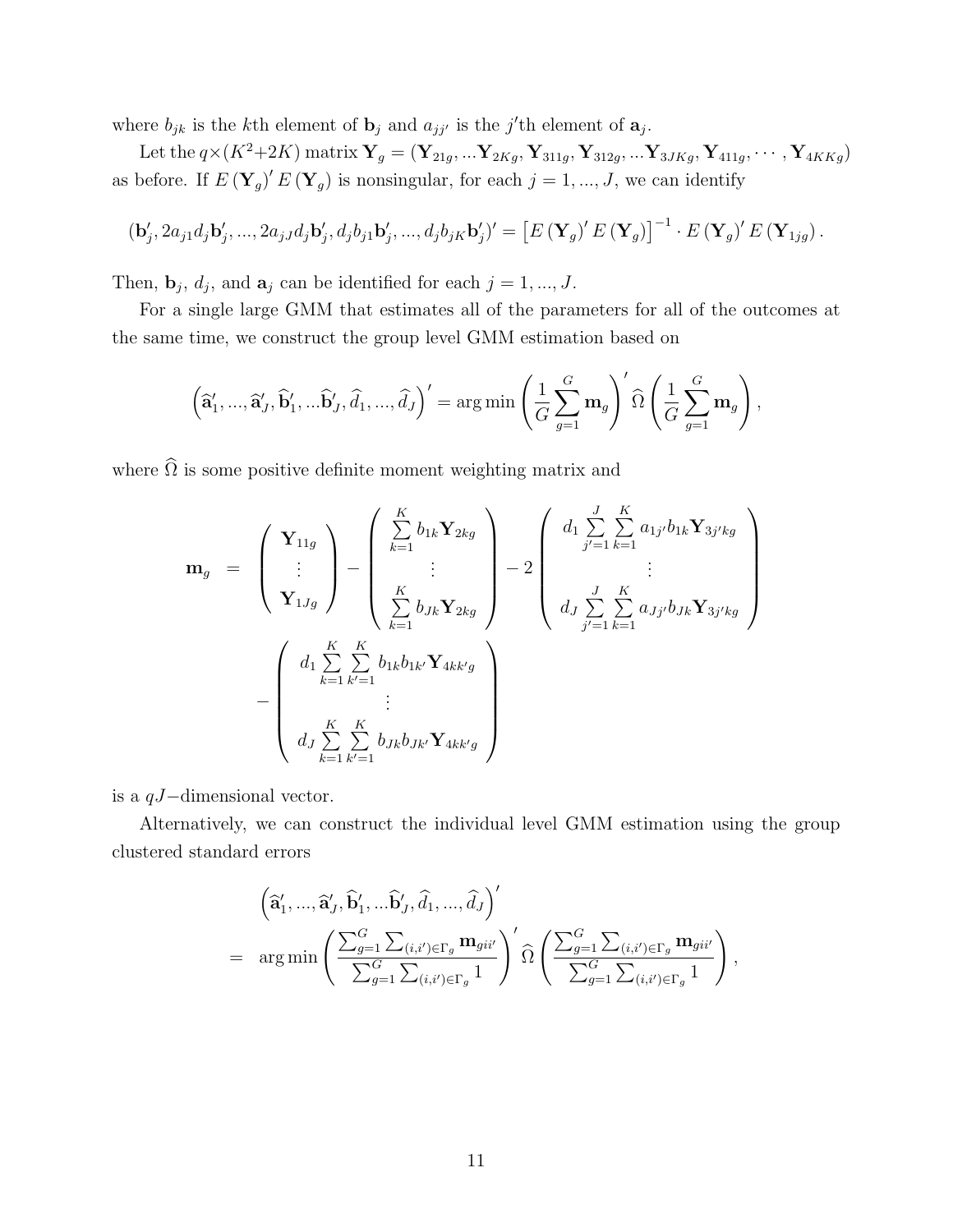where

$$
\mathbf{m}_{gii'} = \begin{pmatrix} L_{11gi i'} \mathbf{r}_{gii'} \\ \vdots \\ L_{1Jgi i'} \mathbf{r}_{gii'} \end{pmatrix} - \begin{pmatrix} \sum_{k=1}^{K} b_{1k} L_{2kgii'} \mathbf{r}_{gii'} \\ \vdots \\ \sum_{k=1}^{K} b_{Jk} L_{2kgii'} \mathbf{r}_{gii'} \end{pmatrix} - 2 \begin{pmatrix} d_1 \sum_{j'=1}^{J} \sum_{k=1}^{K} a_{1j'} b_{1k} L_{3j'gii'} \mathbf{r}_{gii'} \\ \vdots \\ d_J \sum_{j'=1}^{J} \sum_{k=1}^{K} a_{Jj'} b_{Jk} L_{3j'gii'} \mathbf{r}_{gii'} \end{pmatrix} - \begin{pmatrix} d_1 \sum_{j'=1}^{J} \sum_{k=1}^{K} a_{1j'} b_{1k} L_{3j'gii'} \mathbf{r}_{gii'} \\ \vdots \\ d_J \sum_{k=1}^{K} \sum_{k'=1}^{K} b_{Jk} b_{1k'} L_{4kk'gii'} \mathbf{r}_{gii'} \end{pmatrix}.
$$

#### A.4 Multiple Equation Generic Model With Random Effects

Here we provide the derivation of equation  $(20)$ , thereby showing validity of the moments used for random effects estimation. As with fixed effects, we here extend the model to allow a vector of covariates  $x_i$ . We begin by rewriting the generic model with vector  $x_i$ , equation [\(A1\)](#page-1-0).

$$
y_i = \overline{y}_g^2 a^2 d + a \left(1 + 2\mathbf{b}' \mathbf{x}_i d\right) \overline{y}_g + \mathbf{b}' \mathbf{x}_i + \mathbf{b}' \mathbf{x}_i \mathbf{x}'_i \mathbf{b} d + v_g + u_i,\tag{A12}
$$

We now add the assumption that  $v_g$  is independent of **x** and u, making it a random effect. Taking the expectation of this expression given being in group g gives

$$
\overline{y}_g = \overline{y}_g^2 da^2 + a(2d\mathbf{b}' \overline{\mathbf{x}}_g + 1)\overline{y}_g + d\mathbf{b}' \overline{\mathbf{x}} \overline{\mathbf{x}}_g' \mathbf{b} + \mathbf{b}' \overline{\mathbf{x}}_g + \mu,
$$
\n(A13)

where  $\mu = E(v_g)$ . Hence, the group mean  $\overline{y}_g$  is an implicit function of  $\overline{\mathbf{x}}_g$  and  $\overline{\mathbf{x}\mathbf{x}}'_g$ .

Define measurement errors  $\varepsilon_{\mathbf{x}l} = \mathbf{x}_l - \overline{\mathbf{x}}_g$ ,  $\varepsilon_{\mathbf{x}\mathbf{x}l} = \mathbf{x}_l\mathbf{x}'_l - \overline{\mathbf{x}\mathbf{x}'_g}$ , and  $\varepsilon_{yg, -ii'} = \hat{y}_{g, -ii'} - \overline{y}_g$ . For any  $i' \in g$ , the measurement error  $\varepsilon_{yi'} = y_{i'} - \overline{y}_g$  is

$$
\varepsilon_{yi'} = 2ad\overline{y}_g \mathbf{b}' \varepsilon_{\mathbf{x}i'} + d\mathbf{b}' \varepsilon_{\mathbf{x}i'} \mathbf{b} + \mathbf{b}' \varepsilon_{\mathbf{x}i'} + u_{i'} + v_g - \mu
$$

and so the measurement error  $\varepsilon_{yg,-ii'} = \widehat{y}_{g,-ii'} - \overline{y}_g$  is

$$
\varepsilon_{yg,-ii'} = \widehat{y}_{g,-ii'} - \overline{y}_g = 2ad\overline{y}_g \mathbf{b}' \varepsilon_{\mathbf{x}g,-ii'} + \mathbf{b}' \varepsilon_{\mathbf{x}g,-ii'} \mathbf{b}d + \mathbf{b}' \varepsilon_{\mathbf{x}g,-ii'} + \widehat{u}_{g,-ii'} + v_g - \mu.
$$

Therefore, we can write

<span id="page-11-0"></span>
$$
y_i = \hat{y}_{g, -i i'} y_{i'} a^2 d + a (1 + 2\mathbf{b'} \mathbf{x}_i d) \hat{y}_{g, -i i'} + \mathbf{b'} \mathbf{x}_i + \mathbf{b'} \mathbf{x}_i \mathbf{x}_i' \mathbf{b} d + v_g + u_i + \tilde{\varepsilon}_{g i i'}, \tag{A14}
$$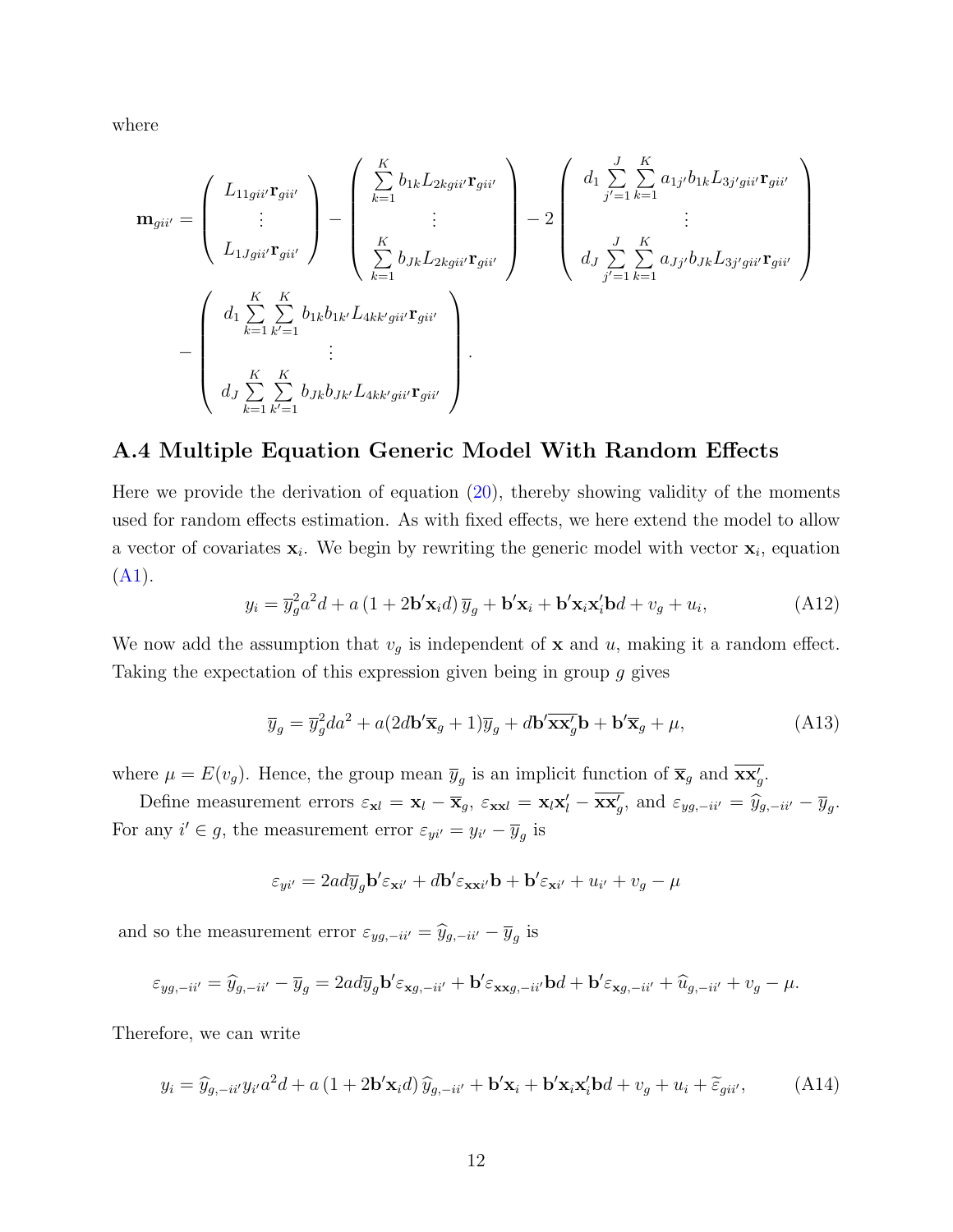where

$$
\begin{split} \widetilde{\varepsilon}_{gii'} &= \left(\overline{y}_g^2 - \widehat{y}_{g,-ii'} y_{i'}\right) a^2 d + a \left(1 + 2\mathbf{b}' \mathbf{x}_i d\right) \left(\overline{y}_g - \widehat{y}_{g,-ii'}\right) \\ &= -\left(\varepsilon_{yg,-ii'} + \varepsilon_{y,i'}\right) \overline{y}_g a^2 d - \varepsilon_{yg,-ii'} \varepsilon_{y,i'} a^2 d - a \left(1 + 2\mathbf{b}' \mathbf{x}_i d\right) \varepsilon_{yg,-ii'}.\end{split}
$$

Formally, we make the following assumptions.

**Assumption A6**: For any individual l,  $v_g$  is independent of  $(\mathbf{x}_l, \overline{\mathbf{x}}_g, \overline{\mathbf{x}\mathbf{x}'_g})$ , the error term  $u_l$ , and measurement errors  $\varepsilon_{\mathbf{x}l}$  and  $\varepsilon_{\mathbf{x}\mathbf{x}l}$ .

**Assumption A7**: For each individual l in group g, conditional on  $(\overline{\mathbf{x}}_g, \overline{\mathbf{x}\mathbf{x}'_g})$  the measurement errors  $\varepsilon_{\mathbf{x}l}$  and  $\varepsilon_{\mathbf{x}l}$  are independent across individuals and have zero means.

**Assumption A8**: For each group g,  $v_g$  is independent across groups with  $E(v_g|\mathbf{x}, \overline{\mathbf{x}}_g, \overline{\mathbf{x}}_g)'$  $\mu$  and we have the conditional homoskedasticity that  $Var(v_g|\mathbf{x}, \overline{\mathbf{x}}_g, \overline{\mathbf{x}\mathbf{x}}_g') = \sigma^2$ .

Let  $v_0 = \mu - da^2 \sigma^2$ . It follows from Assumptions A6-A8 that, for any  $l \neq i$ ,  $E(\overline{y}_g \varepsilon_{yl} | \mathbf{x}_i, \overline{\mathbf{x}}_g, \overline{\mathbf{x} \mathbf{x}'_g}) =$ 0 and  $E(\varepsilon_{yl}\mathbf{x}_i|\mathbf{x}_i, \overline{\mathbf{x}}_g, \overline{\mathbf{x}\mathbf{x}'_g}) = 0$ . Hence,  $E(\widetilde{\varepsilon}_{gii'}|x_i, \overline{\mathbf{x}}_g, \overline{\mathbf{x}\mathbf{x}'_g}) = -da^2 E(\varepsilon_{yg, -ii'}\varepsilon_{y,i'}|\mathbf{x}_i, \overline{\mathbf{x}}_g, \overline{\mathbf{x}\mathbf{x}'_g}) =$  $-da^2Var(v_q)$  and

<span id="page-12-0"></span>
$$
E(v_g + u_i + \tilde{\varepsilon}_{gi} \mid \overline{\mathbf{x}}_g, \overline{\mathbf{x}\mathbf{x}'_g}, \mathbf{x}_i) = \mu - da^2 \sigma^2 = v_0.
$$
 (A15)

By construction  $v_g + u_i + \tilde{\epsilon}_{gii'}$  is also independent of  $\mathbf{r}_g$ . Given this, equation [\(20\)](#page-0-1) then follows from equations  $(A14)$  and  $(A15)$ .

## A.5 Identification and Estimation of the Demand System With Fixed Effects

Here we outline how the parameters of the demand system are identified. This is followed by the formal proof of identification, based on the corresponding moments we construct for estimation. As with the generic model, equation [\(8\)](#page-0-1) entails the complications associated with nonlinearity, and the issues that the fixed effects  $\mathbf{v}_g$  correlate with regressors, and that  $\overline{\mathbf{q}}_g$  is not observed. As before, let  $n_g$  denote the number of consumers we observe in group g. Assume  $n_g \geq 3$ . The actual number of consumers in each group may be large, but we assume only a small, fixed number of them are observed. Our asymptotics assume that the number of observed groups goes to infinity as the sample size grows, but for each group  $g$ , the number of observed consumers  $n_g$  is fixed. We may estimate  $\overline{\mathbf{q}}_g$  by a sample average of  $\mathbf{q}_i$ across observed consumers in group  $i$ , but the error in any such average is like measurement error, that does not shrink as our sample size grows.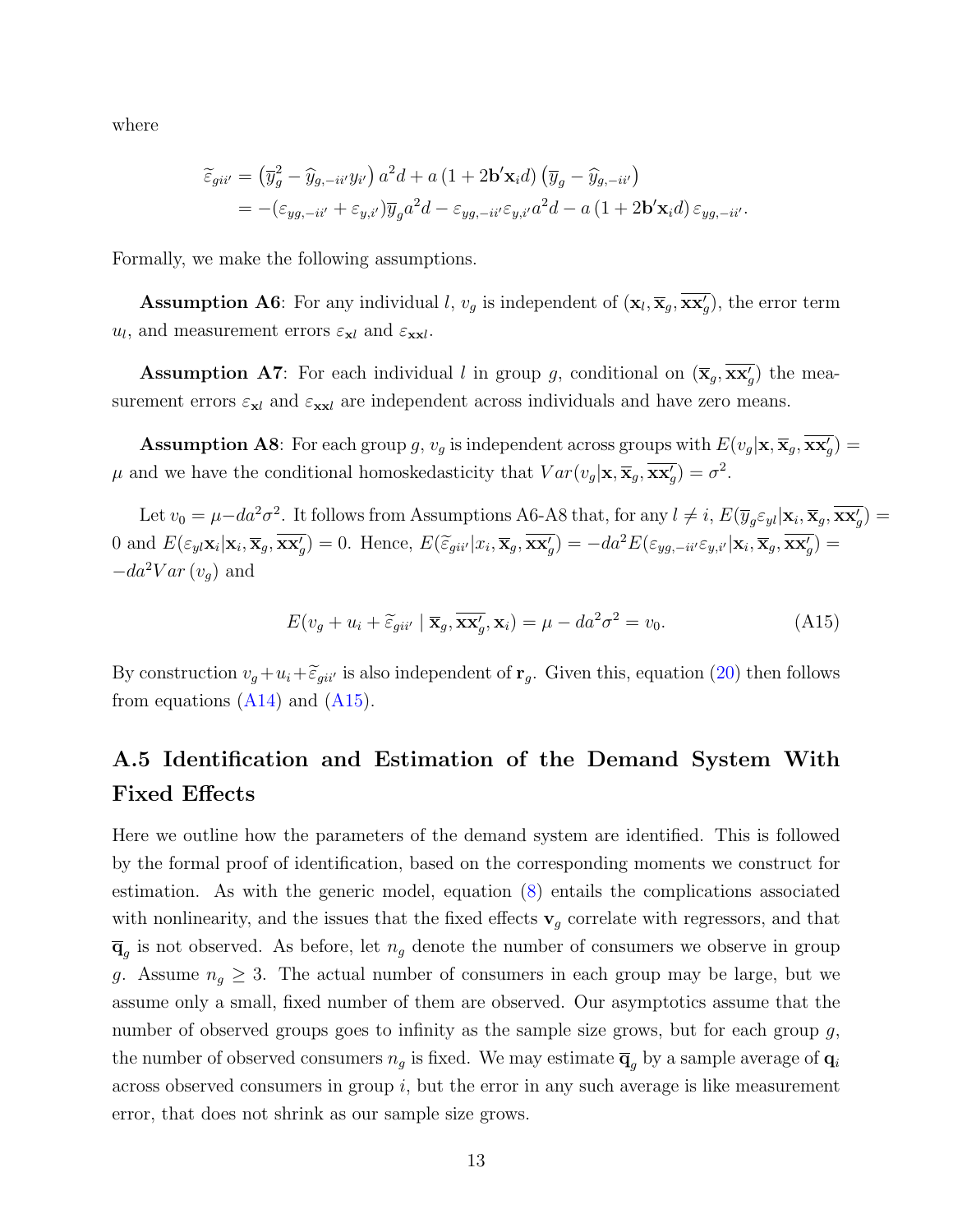We show identification of the parameters of the demand system [\(8\)](#page-0-1) in two steps. The first step identifies some of the model parameters by closely following the identification strategy of our simpler generic model, holding prices fixed. The second step then identifies the remaining parameters based on varying prices. We summarize these steps here, then provide formal assumptions and proof of the identification in the next section.

For the first step, consider data just from a single time period and region, so there is no price variation and p can be treated as a vector of constants.

We distinguish between elements of  $z$  that vary at the individual versus group level, writing  $C$  as  $C = \left(\widetilde{C} : D\right)$  for submatrices  $\widetilde{C}$  and  $D$  , and replacing  $Cz_i$  in [Equation 9](#page-0-1) with  $\mathbf{Cz}_i = \mathbf{C\widetilde{z}}_i + \mathbf{D\widetilde{z}}_g$ , where  $\widetilde{z}_i$  is the vector of characteristics that vary across individuals in a group and  $\widetilde{\mathbf{z}}_g$  are group level characteristics.

Let  $\alpha = \mathbf{A}'\mathbf{p}$ ,  $\beta = \mathbf{p}^{1/2'}\mathbf{R}\mathbf{p}^{1/2}$ ,  $\widetilde{\gamma} = \widetilde{\mathbf{C}}'\mathbf{p}$ ,  $\kappa = \mathbf{D}'\mathbf{p}$ ,  $\delta = \mathbf{b}/\mathbf{p}$ ,  $\mathbf{Cz}_i = \widetilde{\mathbf{C}}\widetilde{\mathbf{z}}_i + \mathbf{D}\widetilde{\mathbf{z}}_g$ ,  $r_j = r_{jj} + 2\sum_{k>j} r_{jk} p_j^{-1/2}$  $j^{-1/2} p_k^{1/2}$  $\mathbf{h}_k^{1/2}$ , and  $\mathbf{m} = (e^{-\mathbf{b}'\ln \mathbf{p}}) \mathbf{d}/\mathbf{p}$  with constraints of  $\mathbf{b}'\mathbf{1} = 1$  and  $d'1 = 0$ . Then equation [\(8\)](#page-0-1) reduces to the system of Engel curves

<span id="page-13-0"></span>
$$
\mathbf{q}_{i} = (x_{i} - \beta - \alpha' \overline{\mathbf{q}}_{g} - \widetilde{\gamma}' \widetilde{\mathbf{z}}_{i} - \kappa' \widetilde{\mathbf{z}}_{g})^{2} \mathbf{m} + (x_{i} - \beta - \alpha' \overline{\mathbf{q}}_{g} - \widetilde{\gamma}' \widetilde{\mathbf{z}}_{i} - \kappa' \widetilde{\mathbf{z}}_{g}) \delta
$$
(A16)  
 
$$
+ \mathbf{r} + \mathbf{A} \overline{\mathbf{q}}_{g} + \widetilde{\mathbf{C}} \widetilde{\mathbf{z}}_{i} + \mathbf{D} \widetilde{\mathbf{z}}_{g} + \mathbf{v}_{g} + \mathbf{u}_{i},
$$

This has a very similar structure to the generic multiple equation system of equations [\(A11\)](#page-8-0), and we proceed similarly.

Define  $\tilde{\mathbf{v}}_g = (\alpha' \overline{\mathbf{q}}_g + \beta + \kappa' \widetilde{\mathbf{z}}_g)^2 \mathbf{m} - (\alpha' \overline{\mathbf{q}}_g + \beta + \kappa' \widetilde{\mathbf{z}}_g) \delta + \mathbf{r} + \mathbf{A} \overline{\mathbf{q}}_g + \mathbf{D} \widetilde{\mathbf{z}}_g + \mathbf{v}_g$ . Then equation  $(A16)$  can be rewritten more simply as

<span id="page-13-1"></span>
$$
\mathbf{q}_{i} = (x_{i} - \tilde{\gamma}'\tilde{\mathbf{z}}_{i})^{2} \mathbf{m} - 2(x_{i} - \tilde{\gamma}'\tilde{\mathbf{z}}_{i}) (\alpha'\overline{\mathbf{q}}_{g} + \beta + \kappa'\tilde{\mathbf{z}}_{g}) \mathbf{m} + (x_{i} - \tilde{\gamma}'\tilde{\mathbf{z}}_{i}) \delta + \tilde{\mathbf{C}}\tilde{\mathbf{z}}_{i} + \tilde{\mathbf{v}}_{g} + \mathbf{u}_{i}, \text{ (A17)}
$$

Here the fixed effect  $\mathbf{v}_q$  has been replaced by a new fixed effect  $\widetilde{\mathbf{v}}_q$ . As in the generic fixed effects model, we begin by taking the difference  $q_{ji} - q_{ji'}$  for each good  $j \in \{1, ..., J\}$  and each pair of individuals i and i' in group g. This pairwise differencing of equation  $(A17)$ gives, for each good  $j$ ,

$$
q_{ji} - q_{ji'} = \left( (x_i - \tilde{\gamma}' \tilde{\mathbf{z}}_i)^2 - (x_{i'} - \tilde{\gamma}' \tilde{\mathbf{z}}_{i'})^2 \right) m_j + \tilde{\mathbf{c}}'_j (\tilde{\mathbf{z}}_i - \tilde{\mathbf{z}}_{i'})
$$
  
+ 
$$
\left[ \delta_j - 2m_j \left( \alpha' \overline{\mathbf{q}}_g + \beta + \kappa' \tilde{\mathbf{z}}_g \right) \right] \left[ (x_i - \tilde{\gamma}' \tilde{\mathbf{z}}_i) - (x_{i'} - \tilde{\gamma}' \tilde{\mathbf{z}}_{i'}) \right] + (u_{ji} - u_{ji'}),
$$

where  $\tilde{\mathbf{c}}'_{j}$  equals the j'th row of  $\tilde{\mathbf{C}}$ . Then, again as in the generic model, we replace the unobservable true group mean  $\overline{\mathbf{q}}_g$  with the leave-two-out estimate  $\widehat{\mathbf{q}}_{g,-ii'} = \frac{1}{n_g}$  $\frac{1}{n_g-2}$   $\sum$  $l \in g, l \neq i, i'$  $\mathbf{q}_l,$ which then introduces an additional error term into the above equation due to the difference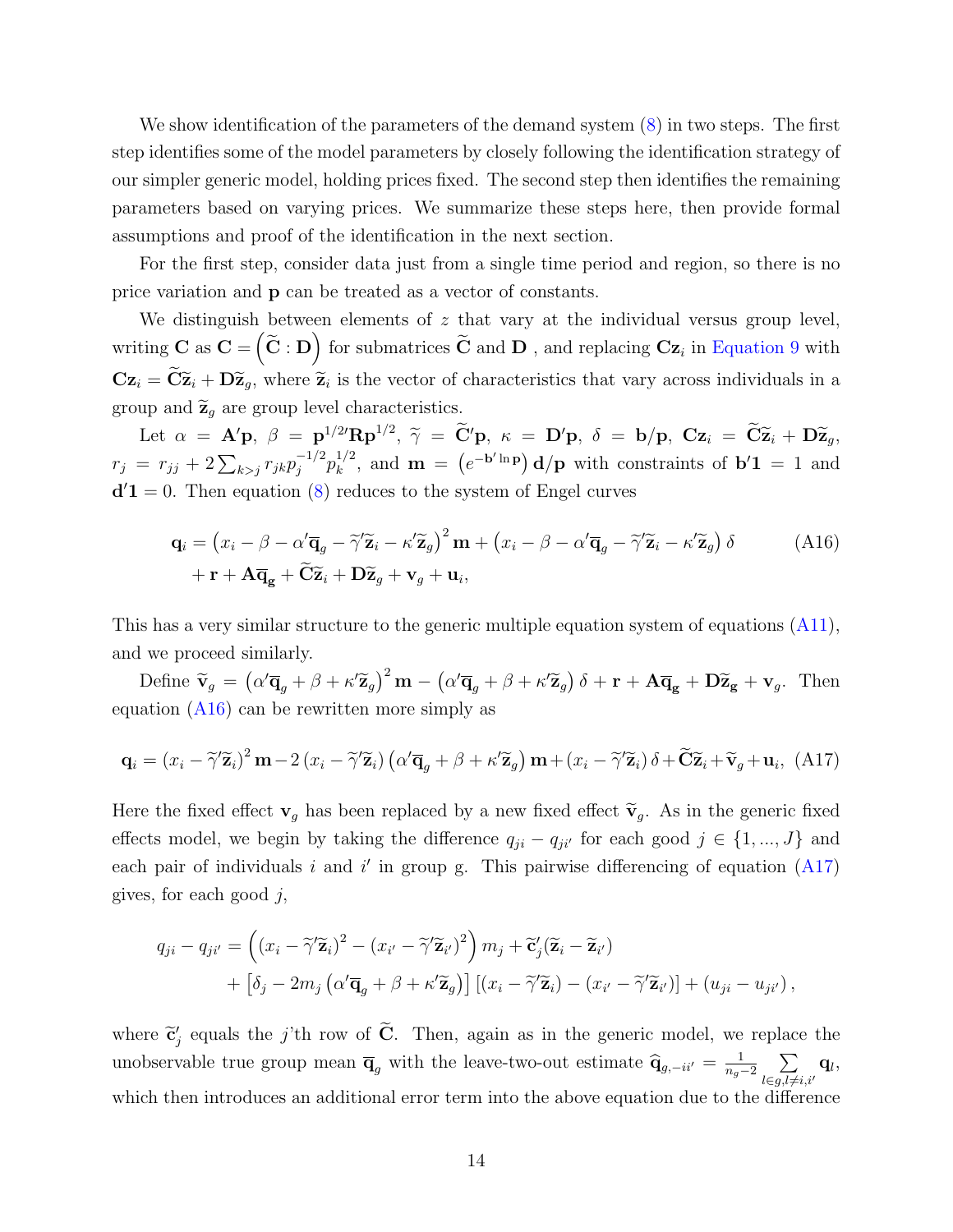between  $\widehat{\mathbf{q}}_{g,-ii'}$  and  $\overline{\mathbf{q}}_g$ .

Define group level instruments  $\mathbf{r}_g$  as in the generic model. In particular,  $\mathbf{r}_g$  can include  $\widetilde{\mathbf{z}}_g$ , group averages of  $x_i$  and of  $z_i$ , using data from individuals i that are sampled in other time periods than the one currently being used for Engel curve identification. Define a vector of instruments  $\mathbf{r}_{gii'}$  that contains the elements  $\mathbf{r}_g$ ,  $x_i$ ,  $\widetilde{\mathbf{z}}_i$ ,  $x_{i'}$ ,  $\widetilde{\mathbf{z}}_i$ , and squares and cross products of these elements. We then, analogous to the generic model, obtain unconditional moments

$$
0 = E\{[(q_{ji} - q_{ji'}) - ((x_i - \tilde{\gamma}' \tilde{\mathbf{z}}_i)^2 - (x_{i'} - \tilde{\gamma}' \tilde{\mathbf{z}}_{i'})^2)m_j - \tilde{\mathbf{c}}'_j(\tilde{\mathbf{z}}_i - \tilde{\mathbf{z}}_{i'}) - (\delta_j - 2m_j(\alpha' \hat{\mathbf{q}}_{g, -i i'} + \beta + \kappa' \tilde{\mathbf{z}}_g))((x_i - \tilde{\gamma}' \tilde{\mathbf{z}}_i) - (x_{i'} - \tilde{\gamma}' \tilde{\mathbf{z}}_{i'}))|\mathbf{r}_{g i i'}\}.
$$
 (A18)

Combining common terms, we have

$$
0 = E\{[(q_{ji} - q_{ji'}) - (x_i^2 - x_{i'}^2)m_j + 2(x_i\tilde{\mathbf{z}}_i - x_{i'}\tilde{\mathbf{z}}_{i'})'\tilde{\gamma}m_j - \tilde{\gamma}'(\tilde{\mathbf{z}}_i\tilde{\mathbf{z}}_i' - \tilde{\mathbf{z}}_{i'}\tilde{\mathbf{z}}_{i'})\tilde{\gamma}m_j - (\tilde{\mathbf{c}}'_j - (\delta_j - 2m_j\beta)\tilde{\gamma}')(\tilde{\mathbf{z}}_i - \tilde{\mathbf{z}}_{i'}) - (\delta_j - 2m_j\beta)(x_i - x_{i'})\n+ 2m_j(\alpha'\hat{\mathbf{q}}_{g, -i i'} + \kappa'\tilde{\mathbf{z}}_g)(x_i - x_{i'}) - 2(\tilde{\mathbf{z}}_i - \tilde{\mathbf{z}}_{i'})'\tilde{\gamma}m_j(\alpha'\hat{\mathbf{q}}_{g, -i i'} + \kappa'\tilde{\mathbf{z}}_g)]\mathbf{r}_{g i i'}\}.
$$
\n(A19)

From the above equation, for each  $j = 1,...,J - 1$ ,  $m_j$  can be identified from the variation in  $(x_i^2 - x_{i'}^2)$ ,  $\tilde{\gamma}m_j$  can be identified from the variation in  $x_i (\tilde{\mathbf{z}}_{i'} - \tilde{\mathbf{z}}_i)$ ,  $\delta_j - 2m_j \beta$  and  $\tilde{\mathbf{c}}'_j (\delta_j - 2m_j \beta) \tilde{\gamma}'$  can be identified from the variation in  $x_i - x_{i'}$  and  $\tilde{\mathbf{z}}_i - \tilde{\mathbf{z}}_{i'}$ ;  $m_j \alpha$  and  $m_j \kappa$ are identified from the variation in  $\hat{\mathbf{q}}_{g,-ii'}(x_i - x_{i'})$  and  $\tilde{\mathbf{z}}_g(x_i - x_{i'})$ . To summarize,  $\tilde{\gamma}$ ,  $\alpha$ ,  $\kappa$   $m_j$ ,  $\delta_j - 2m_j\beta$ , and  $\tilde{\mathbf{c}}'_j$  are identified for each  $j = 1,...,J-1$ , given sufficient variation in the covariates and instruments. Let  $\eta = \delta - 2\mathbf{m}\beta$ . As  $\sum_{j=1}^{J} m_j p_j = (e^{-\mathbf{b}' \ln \mathbf{p}}) \sum_{j=1}^{J} d_j = 0$ and  $\sum_{j=1}^{J} \eta_j p_j = \sum_{j=1}^{J} b_j = 1$ , **m** and  $\eta$  are identified. Also  $\tilde{\mathbf{c}}_J$  can be identified from  $\widetilde{\mathbf{c}}_J = \left(\widetilde{\gamma} - \sum_{j=1}^{J-1} \widetilde{\mathbf{c}}_j p_j\right) / p_J$  and hence  $\widetilde{\mathbf{C}}$ ,  $\widetilde{\gamma}$ ,  $\alpha$ ,  $\kappa$ ,  $\mathbf{m}$ , and  $\eta = \delta - 2\mathbf{m}\beta$  are identified. We now employ price variation to identify the remaining parameters.

Assume we observe data from T different price regimes. In the main text, each group is observed only once, in a single price regime, so prices could just be subscripted by g. Here we allow for the greater generality of repeated cross section data, where groups could be observed more than once in different price regimes. To allow for this greater generality, we add a t subscript to prices. Let **P** be the matrix consisting of columns  $\mathbf{p}_t$  for  $t = 1, ..., T$ . The above Engel curve identification can be applied separately in each price regime  $t$ , so the Engel curve parameters that are functions of  $\mathbf{p}_t$  are now given t subscripts.

Denote the parameters to be identified in **R** as  $(r_{11}, ..., r_{JJ}, r_{12}, ..., r_{J-1,J})$  and **b** as  $(b_1, ..., b_{J-1})$ . This is a total of  $[J - 1 + J(J + 1)/2]$  parameters. Given T price regimes, we have  $(J-1)T$  equations for these parameters:  $\delta_{jt} = b_j/p_{jt}, m_{jt} = (e^{-b' \ln \mathbf{p}_t}) d_j/p_{jt}$  and  $\beta_t = \mathbf{p}_t^{1/2'} \mathbf{R} \mathbf{p}_t^{1/2}$  for each j and  $T$ , since  $m_{jt}$  and  $\delta_{jt} - 2m_{jt}\beta_t$  are already identified. So for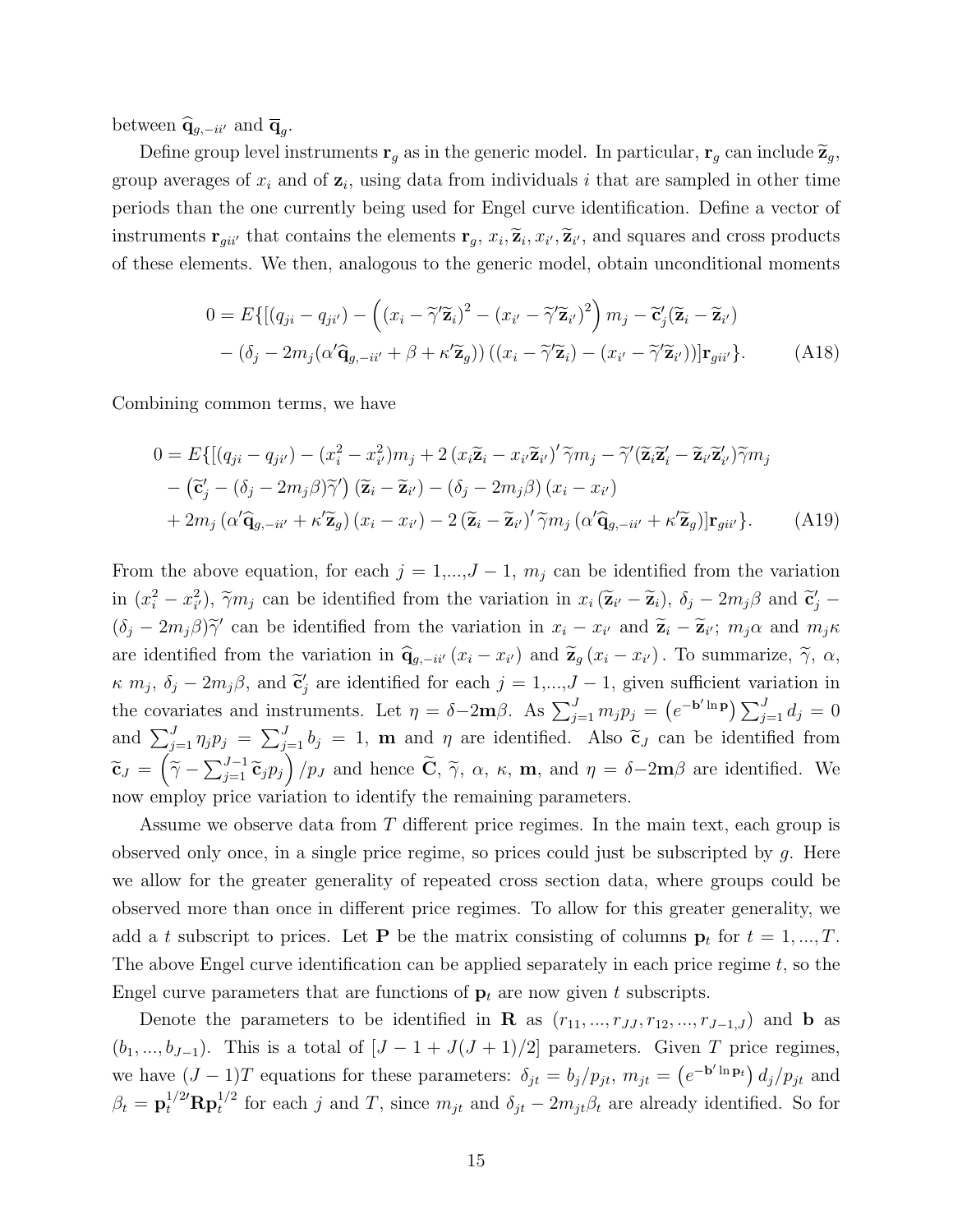large enough T, that is,  $T \geq 1 + \frac{J(J+1)}{2(J-1)}$ , we get more equations than unknowns, allowing **R** and **b** to be identified given a suitable rank condition. Once **b** is identified,  $d_j$  is then identified from  $d_j = p_j m_j e^{\mathbf{b}' \ln \mathbf{p}}$  for  $j = 1, ..., J - 1$  and  $d_J = -\sum_{j=1}^{J-1} d_j$ . In our data, prices vary by time and region, yielding  $T$  much higher than necessary.

We now formalize the above steps, starting from the Engel curve model without price variation. This Engel curve model is

$$
\mathbf{q}_{i} = x_{i}^{2} \mathbf{m} + (\widetilde{\gamma}' \widetilde{\mathbf{z}}_{i} \widetilde{\mathbf{z}}'_{i} \widetilde{\gamma}) \mathbf{m} + \mathbf{m} (\alpha' \overline{\mathbf{q}}_{g} + \kappa' \widetilde{\mathbf{z}}_{g} + \beta)^{2} - 2 \mathbf{m} (\alpha' \overline{\mathbf{q}}_{g} + \kappa' \widetilde{\mathbf{z}}_{g} + \beta) (x_{i} - \widetilde{\gamma}' \widetilde{\mathbf{z}}_{i})
$$

$$
- 2 \mathbf{m} \widetilde{\gamma}' \widetilde{\mathbf{z}}_{i} x_{i} + (x_{i} - \beta - \alpha' \overline{\mathbf{q}}_{g} - \widetilde{\gamma}' \widetilde{\mathbf{z}}_{i} - \kappa' \widetilde{\mathbf{z}}_{g}) \delta + \mathbf{r} + \mathbf{A} \overline{\mathbf{q}}_{g} + \widetilde{\mathbf{C}} \widetilde{\mathbf{z}}_{i} + \mathbf{D} \widetilde{\mathbf{z}}_{g} + \mathbf{v}_{g} + \mathbf{u}_{i},
$$

from which we can construct

$$
\overline{\mathbf{q}}_g = \overline{x_g^2} \mathbf{m} + \left(\widetilde{\gamma}' \overline{\mathbf{z} \mathbf{z}'_g} \widetilde{\gamma}\right) \mathbf{m} + \mathbf{m} \left(\alpha' \overline{\mathbf{q}}_g + \kappa' \widetilde{\mathbf{z}}_g + \beta\right)^2 - 2 \mathbf{m} \left(\alpha' \overline{\mathbf{q}}_g + \kappa' \widetilde{\mathbf{z}}_g + \beta\right) \left(\overline{x}_g - \widetilde{\gamma}' \overline{\mathbf{z}}_g\right) - 2 \mathbf{m} \widetilde{\gamma}' \overline{x} \overline{\mathbf{z}}_g + \left(\overline{x}_g - \beta - \alpha' \overline{\mathbf{q}}_g - \widetilde{\gamma}' \overline{\mathbf{z}}_g - \kappa' \widetilde{\mathbf{z}}_g\right) \delta + \mathbf{r} + \mathbf{A} \overline{\mathbf{q}}_g + \widetilde{\mathbf{C}} \overline{\mathbf{z}}_g + \mathbf{D} \widetilde{\mathbf{z}}_g + \mathbf{v}_g;
$$

$$
\hat{\mathbf{q}}_{g,-ii'} = \hat{x}^2_{g,-ii'} \mathbf{m} + (\tilde{\gamma}' \hat{\mathbf{z}} \hat{\mathbf{z}}'_{g,-ii'} \tilde{\gamma}) \mathbf{m} + \mathbf{m} (\alpha' \overline{\mathbf{q}}_g + \kappa' \widetilde{\mathbf{z}}_g + \beta)^2 - 2 \mathbf{m} (\alpha' \overline{\mathbf{q}}_g + \kappa' \widetilde{\mathbf{z}}_g + \beta) (\widehat{x}_{g,-ii'} - \tilde{\gamma}' \widehat{\mathbf{z}}_{g,-ii'})
$$
  
-2 $\mathbf{m} \widetilde{\gamma}' \widehat{\mathbf{z}} \widehat{x}_{g,-ii'} + (\widehat{x}_{g,-ii'} - \beta - \alpha' \overline{\mathbf{q}}_g - \tilde{\gamma}' \widehat{\mathbf{z}}_{g,-ii'} - \kappa' \widetilde{\mathbf{z}}_g) \delta + \mathbf{r} + \mathbf{A} \overline{\mathbf{q}}_g + \widetilde{\mathbf{C}} \widehat{\mathbf{z}}_{g,-ii'} + \mathbf{v}_g + \widehat{\mathbf{u}}_{g,-ii'}.$ 

Hence,

$$
\varepsilon_{qg,-ii'} = \widehat{\mathbf{q}}_{g,-ii'} - \overline{\mathbf{q}}_g = \varepsilon_{x^2g,-ii'} \mathbf{m} + \widetilde{\gamma}' \varepsilon_{zzg,-ii'} \widetilde{\gamma} \mathbf{m} - 2\mathbf{m} \left( \alpha' \overline{\mathbf{q}}_g + \kappa' \widetilde{\mathbf{z}}_g + \beta \right) \left( \varepsilon_{xg,-ii'} - \widetilde{\gamma}' \varepsilon_{zg,-ii'} \right) - 2\mathbf{m} \widetilde{\gamma}' \varepsilon_{zxg,-ii'} + \delta \varepsilon_{xg,-ii'} + (\widetilde{\mathbf{C}} - \delta \widetilde{\gamma}') \varepsilon_{zg,-ii'} + \widehat{\mathbf{u}}_{g,-ii'}.
$$

Pairwise differencing gives

$$
\mathbf{q}_{i} - \mathbf{q}_{i'} = (x_{i}^{2} - x_{i'}^{2})\mathbf{m} + [\widetilde{\gamma}'(\widetilde{\mathbf{z}}_{i}\widetilde{\mathbf{z}}'_{i} - \widetilde{\mathbf{z}}_{i'}\widetilde{\mathbf{z}}'_{i'})\widetilde{\gamma}]\mathbf{m} - 2\mathbf{m}(\alpha'\widehat{\mathbf{q}}_{g,-ii'} + \kappa'\widetilde{\mathbf{z}}_{g} + \beta)[(x_{i} - x_{i'}) - \widetilde{\gamma}'(\widetilde{\mathbf{z}}_{i} - \widetilde{\mathbf{z}}_{i'})]
$$
  
- 2 $\mathbf{m}\widetilde{\gamma}'(\widetilde{\mathbf{z}}_{i}x_{i} - \widetilde{\mathbf{z}}_{i'}x_{i'}) + \delta(x_{i} - x_{i'}) + (\widetilde{\mathbf{C}} - \delta\widetilde{\gamma}')(\widetilde{\mathbf{z}}_{i} - \widetilde{\mathbf{z}}_{i'}) + \mathbf{U}_{ii'},$ 

where the composite error is

$$
\mathbf{U}_{ii'} = \mathbf{u}_i - \mathbf{u}_{i'} + 2\mathbf{m}\alpha' \varepsilon_{qg,-ii'}[(x_i - x_{i'}) - \widetilde{\gamma}'(\widetilde{\mathbf{z}}_i - \widetilde{\mathbf{z}}_{i'})].
$$

Make the following assumptions.

**Assumption B1**: Each individual i in group g satisfies equation  $(A16)$ . Unobserved errors  $\mathbf{u}_i$ 's are independent across groups and have zero mean conditional on all  $(x_l, \mathbf{z}_l)$  for  $l \in g$ , and  $\mathbf{v}_g$  are unobserved group level fixed effects. The number of observed groups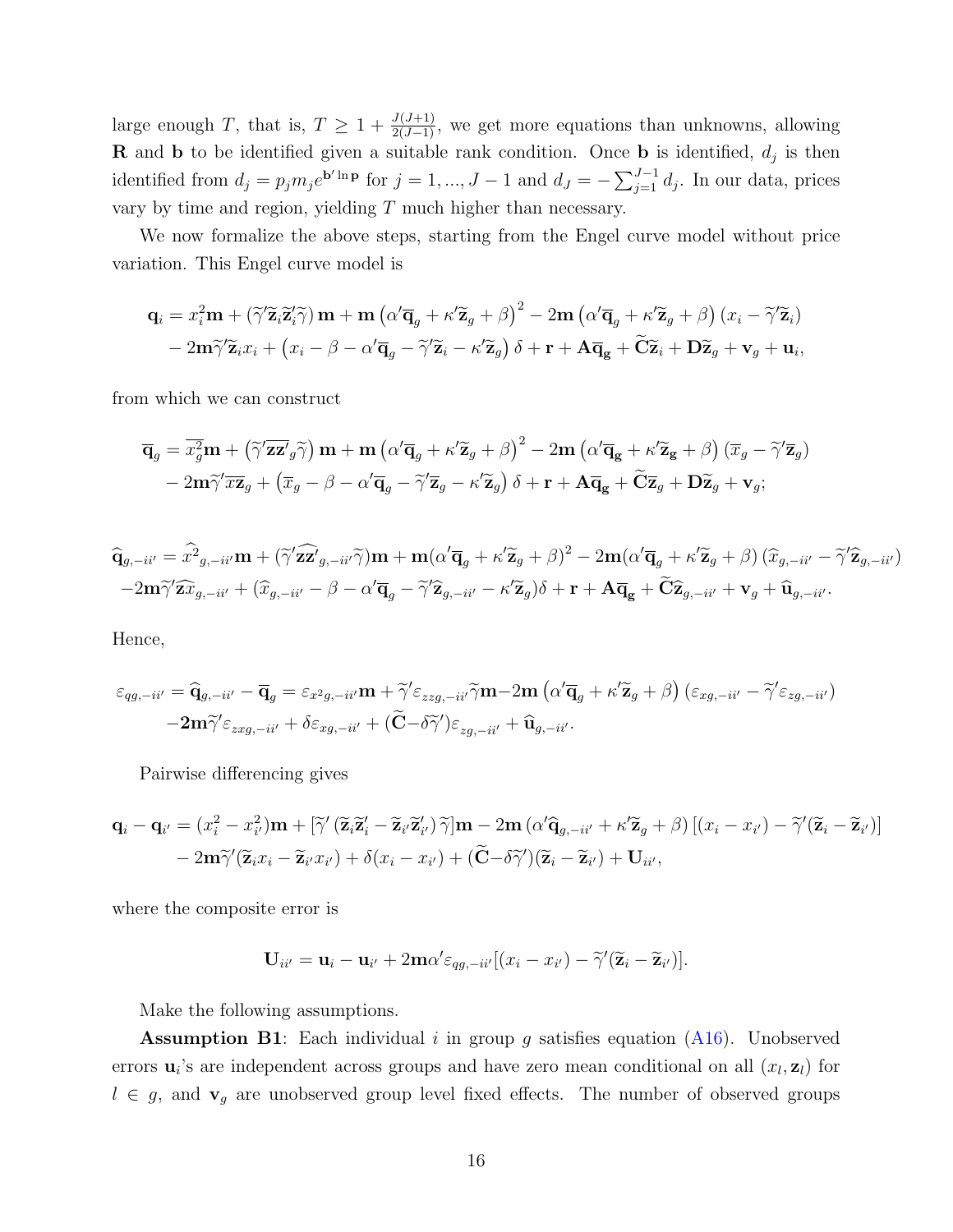$G \to \infty$ . For each observed group g, a sample of  $n_g$  observations of  $\mathbf{q}_i, x_i, \mathbf{z}_i$  is observed. Each sample size  $n_q$  is fixed and does not go to infinity. The true number of individuals comprising each group is unknown.

**Assumption B2:** The coefficients  $A, R, C = (\tilde{C}, D), b, d$  are unknown constants satisfying  $\mathbf{b}'\mathbf{1} = 1$ ,  $\mathbf{d}'\mathbf{1} = 0$ ,  $\mathbf{d} \neq 0$ . There exist values of  $\overline{\mathbf{q}}_g$  that satisfy

<span id="page-16-1"></span>
$$
\overline{\mathbf{q}}_g = \overline{x_g^2} \mathbf{m} + \left( \widetilde{\gamma}' \overline{\mathbf{z}} \mathbf{z}'_g \widetilde{\gamma} \right) \mathbf{m} + \mathbf{m} \left( \alpha' \overline{\mathbf{q}}_g + \kappa' \widetilde{\mathbf{z}}_g + \beta \right)^2 - 2 \mathbf{m} \left( \alpha' \overline{\mathbf{q}}_g + \kappa' \widetilde{\mathbf{z}}_g + \beta \right) \left( \overline{x}_g - \widetilde{\gamma}' \overline{\mathbf{z}}_g \right) - 2 \mathbf{m} \widetilde{\gamma}' \overline{x} \mathbf{z}_g + \left( \overline{x}_g - \beta - \alpha' \overline{\mathbf{q}}_g - \widetilde{\gamma}' \overline{\mathbf{z}}_g - \kappa' \widetilde{\mathbf{z}}_g \right) \delta + \mathbf{r} + \mathbf{A} \overline{\mathbf{q}}_g + \widetilde{\mathbf{C}} \overline{\mathbf{z}}_g + \mathbf{D} \widetilde{\mathbf{z}}_g + \mathbf{v}_g. \tag{A20}
$$

Assumption B1 just defines the model. Assumption B2 ensures that an equilibrium exists for each group, thereby avoiding Tamer's (2003) potential incoherence problem. To see this, observe that if  $A \neq 0$  then  $\overline{q}_q$  has the solution

$$
\overline{q}_g = \frac{1}{2m \left(Ap\right)^2} \left\{ \left(2mAp(\overline{x}_g - \tilde{\gamma}' \overline{\mathbf{z}}_g - \kappa' \widetilde{\mathbf{z}}_g - \beta) + 1 - A + pA\delta \right) \pm \left[ \left(2mAp(\overline{x}_g - \tilde{\gamma}' \overline{\mathbf{z}}_g - \kappa' \widetilde{\mathbf{z}}_g - \beta) + 1 - A + pA\delta \right) \right\} + \left[2mAp(\overline{x}_g - \tilde{\gamma}' \overline{\mathbf{z}}_g - \beta) + 1 - A + pA\delta \right]^2 - 4m \left( Ap\right)^2 \left( m\overline{x}_g^2 + m\gamma' \overline{\mathbf{z}}_g^2 \gamma + m(\kappa' \widetilde{\mathbf{z}}_g + \beta)^2 - 2m(\kappa' \widetilde{\mathbf{z}}_g + \beta)(\overline{x}_g - \tilde{\gamma}' \overline{\mathbf{z}}_g) - 2m\tilde{\gamma}' \overline{x} \overline{\mathbf{z}}_g + (\overline{x}_g - \beta - \tilde{\gamma}' \overline{\mathbf{z}}_g - \kappa' \widetilde{\mathbf{z}}_g) \delta + r + \tilde{C} \overline{\mathbf{z}}_g + D\tilde{\mathbf{z}}_g + v_g \right) \right\}^{1/2}, \tag{A21}
$$

while if A does equal zero, then the model will be trivially identified because in that case there aren't any peer effects. From equation  $(A21)$ , we can see  $\overline{\mathbf{q}}_g$  is an implicit function of  $\overline{x}_g^2, \overline{x}_g, \overline{z}_g, \overline{z}_g, \overline{z}_g, \overline{z}_g$ , and  $\mathbf{v}_g$ . In the case of multiple equilibria, we do not take a stand on which root of equation  $(A20)$  is chosen by consumers, we just make the following assumption.

<span id="page-16-0"></span>Assumption B3: Individuals within each group agree on an equilibrium selection rule.

**Assumption B4**: Within each group g, the vector  $(x_i, \tilde{\mathbf{z}}_i)$  is a random sample drawn from  $(\widetilde{\mathbf{z}}_i)$  is a random sample drawn from a distribution that has mean  $(\overline{x}_g, \overline{z}_g) = E((x_i, \widetilde{z}_i) | i \in g)$  and variance  $\Sigma_{x \mathbf{z} g} =$  $\int \sigma_{xg}^2 \sigma_{xzg}$  $\sigma_{x\mathbf{z}g}'$   $\Sigma_{\mathbf{z}g}$  $\setminus$ where  $\sigma_{xg}^2 = Var(x_i \mid i \in g)$ ,  $\sigma_{xzg} = Cov(x_i, \tilde{z}_i \mid i \in g)$  and  $\Sigma_{zg} = Var(\tilde{z}_i \mid i \in g)$ . Denote  $\varepsilon_{ix} = x_i - \overline{x}_g$  and  $\varepsilon_{iz} = \widetilde{\mathbf{z}}_i - \overline{\mathbf{z}}_g$ . Assume  $E\left( (\varepsilon_{ix}, \varepsilon_{iz}) | \overline{\mathbf{z}}_g, \widetilde{\mathbf{z}}_g, \overline{x\mathbf{z}}_g, \overline{x\mathbf{z}}_g, \overline{x}_g, \overline{x}_g^2, \mathbf{v}_g, \mathbf{r}_g \right) = 0$  and is independent across individual  $i$ 's.

To satisfy Assumption B4, we can think of group level variables like  $\bar{x}_g$ ,  $\bar{z}_g$  and  $v_g$  as first being drawn from some distribution, and then separately drawing the individual level variables  $(\varepsilon_{ix}, \varepsilon_{iz})$  from some distribution that is unrelated to the group level distribution, to then determine the individual level observables  $x_i = \overline{x}_g + \varepsilon_{ix}$  and  $\widetilde{\mathbf{z}}_i = \overline{\mathbf{z}}_g + \varepsilon_{iz}$ . It then follows from Assumption B4 that  $E(\varepsilon_{xg,-ii'} | x_i, \mathbf{z}_i, x_{i'}, \mathbf{z}_{i'}, \mathbf{r}_g) = 0$  and  $E(\varepsilon_{zg,-ii'} | x_i, \mathbf{z}_i, x_{i'}, \mathbf{z}_{i'}, \mathbf{r}_g) =$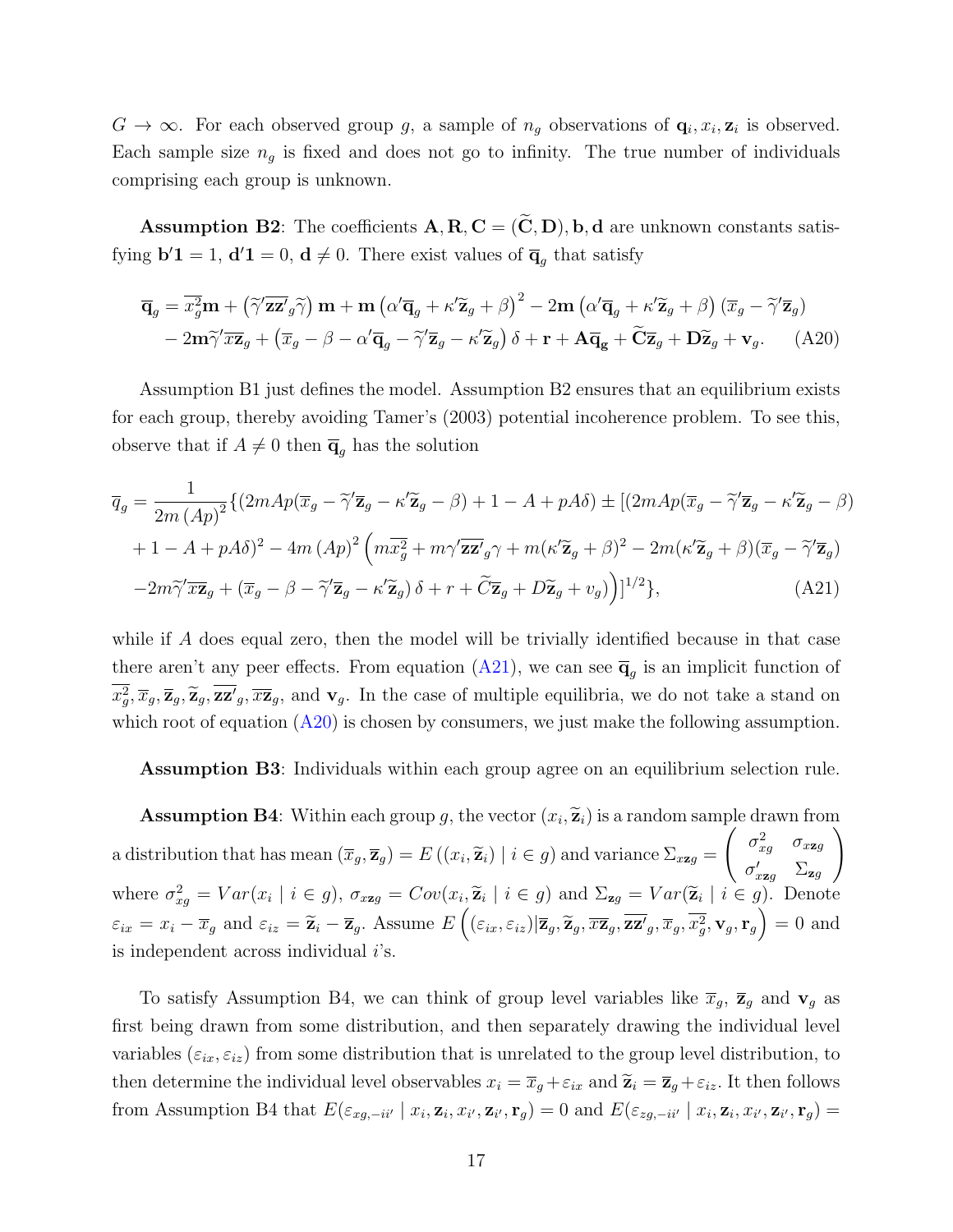0. With similar arguments in the generic model, Assumption B4 suffices to ensure that

$$
E(\varepsilon_{qg,-ii'}[(x_i-x_{i'}),(\widetilde{\mathbf{z}}_i-\widetilde{\mathbf{z}}_{i'})']|x_i,x_{i'},\mathbf{z}_i,\mathbf{z}_{i'},\mathbf{r}_g) = E(\varepsilon_{qg,-ii'}|\mathbf{r}_g)\cdot[(x_i-x_{i'}),(\mathbf{z}_i-\mathbf{z}_{i'})'] = 0.
$$

Then we have the moment condition

$$
0 = E\{[\mathbf{q}_i - \mathbf{q}_{i'} + 2\mathbf{m} \left( \alpha' \mathbf{\hat{q}}_{g, -i i'} + \kappa' \mathbf{\tilde{z}}_g \right) \left[ (x_i - x_{i'}) - \widetilde{\gamma}' (\mathbf{\tilde{z}}_i - \mathbf{\tilde{z}}_{i'}) \right] - (x_i^2 - x_{i'}^2) \mathbf{m} \qquad (A22)
$$
  
- $\widetilde{\gamma}' (\mathbf{\tilde{z}}_i \mathbf{\tilde{z}}'_i - \mathbf{\tilde{z}}_{i'} \mathbf{\tilde{z}}'_{i'}) \widetilde{\gamma} \mathbf{m} + 2\mathbf{m} \widetilde{\gamma}' (\mathbf{\tilde{z}}_i x_i - \mathbf{\tilde{z}}_{i'} x_{i'}) - \eta (x_i - x_{i'}) + (\eta \widetilde{\gamma}' - \widetilde{\mathbf{C}}) (\mathbf{\tilde{z}}_i - \mathbf{\tilde{z}}_{i'}) \left] | x_i, x_{i'}, \mathbf{z}_i, \mathbf{z}_{i'}, \mathbf{r}_g \right\}$ 

for the Engel curves, where  $\eta=\delta{-}2\mathbf{m}{\beta},$  and so

$$
E\left[\left(\mathbf{q}_{i}-\mathbf{q}_{i'}+2e^{-\mathbf{b}'\ln\mathbf{p}_{t}}\frac{\mathbf{d}}{\mathbf{p}_{t}}\left(\mathbf{p}_{i}'\mathbf{A}\widehat{\mathbf{q}}_{gt,-ii'}+\mathbf{p}_{i}'\mathbf{D}\widetilde{\mathbf{z}}_{g}\right)\left[\left(x_{i}-x_{i'}\right)-\mathbf{p}_{i}'\widetilde{\mathbf{C}}\left(\widetilde{\mathbf{z}}_{i}-\widetilde{\mathbf{z}}_{i'}\right)\right]-e^{-\mathbf{b}'\ln\mathbf{p}_{t}}\frac{\mathbf{d}}{\mathbf{p}_{t}}\right]
$$
\n
$$
\left[\left(x_{i}^{2}-x_{i'}^{2}\right)+\mathbf{p}_{i}'\widetilde{\mathbf{C}}\left(\widetilde{\mathbf{z}}_{i}\widetilde{\mathbf{z}}_{i}'-\widetilde{\mathbf{z}}_{i'}\widetilde{\mathbf{z}}_{i'}'\right)\widetilde{\mathbf{C}}'\mathbf{p}_{t}-2\mathbf{p}_{i}'\widetilde{\mathbf{C}}\left(\mathbf{z}_{i}x_{i}-\mathbf{z}_{i'}x_{i'}\right)\right]-\left(\frac{\mathbf{b}}{\mathbf{p}_{t}}-2e^{-\mathbf{b}'\ln\mathbf{p}_{t}}\frac{\mathbf{d}}{\mathbf{p}_{t}^{1/2}}\mathbf{R}\mathbf{p}_{t}^{1/2}\right)
$$
\n
$$
\cdot\left(x_{i}-x_{i'}\right)+\left[\left(\frac{\mathbf{b}}{\mathbf{p}_{t}}-2e^{-\mathbf{b}'\ln\mathbf{p}_{t}}\frac{\mathbf{d}}{\mathbf{p}_{t}^{1/2}}\mathbf{R}\mathbf{p}_{t}^{1/2}\right)\widetilde{\mathbf{C}}'\mathbf{p}_{t}-\widetilde{\mathbf{C}}\right]\left(\widetilde{\mathbf{z}}_{i}-\widetilde{\mathbf{z}}_{i'}\right)\left|x_{i},x_{i'},\mathbf{z}_{i},\mathbf{z}_{i'},\mathbf{r}_{g}\right]=0.
$$
\n(A23)

for the full demand system.

We define the instrument vector  $\mathbf{r}_{gi i'}$  to be linear and quadratic functions of  $\mathbf{r}_g$ ,  $(x_i, \mathbf{z}'_i)'$ , and  $(x_{i'}, \mathbf{z}'_{i'})'$ . Denote

$$
L_{1jgii'} = (q_{ji} - q_{ji'}), \ L_{2jgii'} = \hat{q}_{jg, -ii'}(x_i - x_{i'}), \ L_{3jkgii'} = \hat{q}_{jgt, -ii'}(\tilde{z}_{ki} - \tilde{z}_{ki'}),
$$
  
\n
$$
L_{4k_2gii'} = \tilde{z}_{k_2g}(x_i - x_{i'}), \ L_{5kk_2gii'} = \tilde{z}_{k_2g}(\tilde{z}_{ki} - \tilde{z}_{ki'}), \ L_{6gii'} = x_i^2 - x_{i'}^2,
$$
  
\n
$$
L_{7kk'gii'} = \tilde{z}_{ki}\tilde{z}_{k'i} - \tilde{z}_{ki'}\tilde{z}_{k'i'}, \ L_{8kgii'} = \tilde{z}_{ki}x_i - \tilde{z}_{ki'}x_{i'}, \ L_{9gii'} = x_i - x_{i'}, \ L_{10kgii'} = \tilde{z}_{ki} - \tilde{z}_{ki'},
$$

For  $\ell \in \{1j, 2j, 3jk, 4k_2, 5kk_2, 6, 7kk', 8k, 9, 10k \mid j = 1, ..., J; k, k' = 1, ..., K, k_2 = 1, ..., K_2\},\$ define vectors

$$
\mathbf{Q}_{\ell g} = \frac{\sum_{(i,i') \in \Gamma_g} L_{\ell g i i'} \mathbf{r}_{g i i'}}{\sum_{(i,i') \in \Gamma_g} 1}.
$$

Then for each good  $j$ , the identification is based on

$$
E\left(\mathbf{Q}_{1jg} + 2m_j \sum_{j'=1}^{J} \alpha_{j'} \mathbf{Q}_{2j'g} - 2m_j \sum_{j'=1}^{J} \sum_{k=1}^{K} \alpha_{j'} \widetilde{\gamma}_k \mathbf{Q}_{3j'kg} + 2m_j \sum_{k_2=1}^{K_2} \kappa_{k_2} \mathbf{Q}_{4k_2g} - 2m_j \sum_{k=1}^{K} \sum_{k_2=1}^{K_2} \widetilde{\gamma}_k \kappa_{k_2} \mathbf{Q}_{5k k_2g} - m_j \mathbf{Q}_{6g} - m_j \sum_{k=1}^{K} \sum_{k'=1}^{K} \widetilde{\gamma}_k \widetilde{\gamma}_{k'} \mathbf{Q}_{7gkk'} + 2m_j \sum_{k=1}^{K} \widetilde{\gamma}_k \mathbf{Q}_{8kg} - \eta_j \mathbf{Q}_{9g} + \sum_{k=1}^{K} (\eta_j \widetilde{\gamma}_k - \widetilde{c}_{jk}) \mathbf{Q}_{10kg} \right) = 0,
$$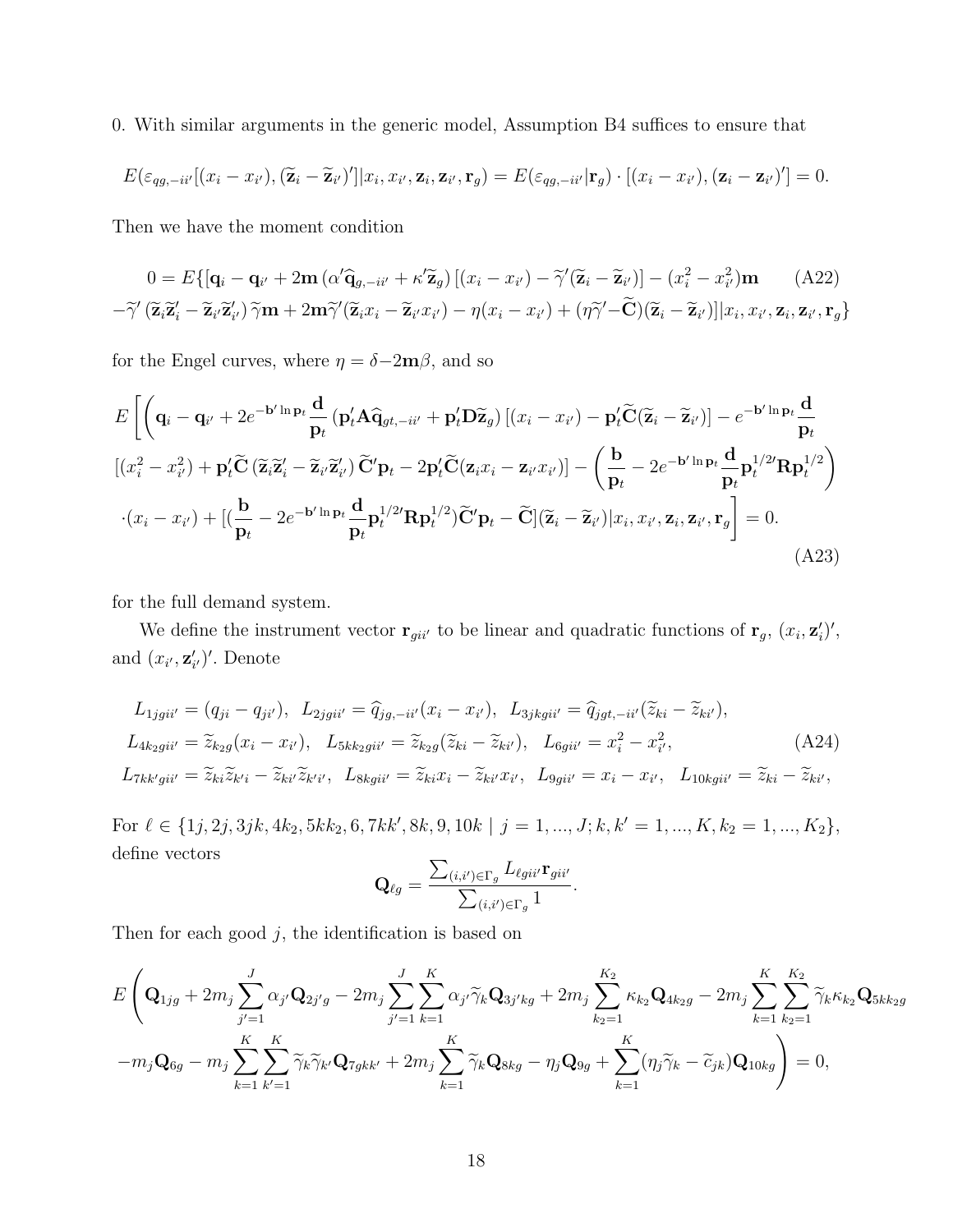where  $\widetilde{\gamma}_k$  is the kth element of  $\widetilde{\gamma} = \widetilde{\mathbf{C}}' \mathbf{p}$ ,  $\kappa_{k_2}$  is the k<sub>2</sub>th element of  $\kappa = \mathbf{D}' \mathbf{p}$ , and  $\widetilde{c}_{jk}$  is the  $(j, k)$ th element of **C**.

**Assumption B5**:  $E(Q_g) E(Q_g)$  is nonsingular, where

$$
\mathbf{Q}_{g} = (\mathbf{Q}_{21g}, ..., \mathbf{Q}_{2Jg}, \mathbf{Q}_{311g}, ..., \mathbf{Q}_{3JKg}, \mathbf{Q}_{41g}, ..., \mathbf{Q}_{4K_2g}, \mathbf{Q}_{511g}, ..., \mathbf{Q}_{5KK_2g},
$$
  

$$
\mathbf{Q}_{6g}, \mathbf{Q}_{711g}, ..., \mathbf{Q}_{7KKg}, \mathbf{Q}_{81g}, ..., \mathbf{Q}_{8Kg}, \mathbf{Q}_{9g}, \mathbf{Q}_{101g}, ..., \mathbf{Q}_{10Kg}).
$$

Under Assumption B5, we can identify

$$
\begin{aligned} &(-2m_j\alpha', 2m_j\alpha_1\widetilde{\gamma}', ..., 2m_j\alpha_J\widetilde{\gamma}', -2m_j\kappa', 2m_j\kappa_1\widetilde{\gamma}', ..., 2m_j\kappa_{K_2}\widetilde{\gamma}', m_j, m_j\widetilde{\gamma}_1\widetilde{\gamma}', ..., m_j\widetilde{\gamma}_K\widetilde{\gamma}', \\ &-2m_j\widetilde{\gamma}', \eta_j, \mathbf{c}'_j - \eta_j\widetilde{\gamma}'\prime' = \left[E\left(\mathbf{Q}'_g\right)E\left(\mathbf{Q}_g\right)\right]^{-1}E\left(\mathbf{Q}'_g\right)E\left(\mathbf{Q}_{1jg}\right) \end{aligned}
$$

for each  $j = 1, ..., J - 1$ . From this,  $\alpha$ ,  $\kappa$ ,  $\tilde{\gamma}$ ,  $\tilde{C}$ , m, and  $\eta = \delta - 2m\beta$  are identified. To identify the full demand system, let  $\mathbf{p}_t$  denote the vector of prices in a single price regime t. Let

$$
\mathbf{P} = (\mathbf{p}_1, ..., \mathbf{p}_T)'
$$
 and  $\mathbf{\Lambda} = (\Lambda'_1, ..., \Lambda'_T)'$ 

with the  $(J - 1) \times [J - 1 + J(J + 1)/2]$  matrix

$$
\Lambda_t = \begin{pmatrix}\n\frac{1}{p_{1t}} & 0 & \cdots & 0 & -2m_{1t}p_t' & -4m_{1t}p_{1t}^{1/2}p_{2t}^{1/2} & \cdots & -4m_{1t}p_{J-1,t}^{1/2}p_{Jt}^{1/2} \\
0 & \frac{1}{p_{2t}} & \cdots & 0 & -2m_{2t}p_t' & -4m_{2t}p_{1t}^{1/2}p_{2t}^{1/2} & \cdots & -4m_{2t}p_{J-1,t}^{1/2}p_{Jt}^{1/2} \\
\vdots & \vdots & \vdots & \vdots & \vdots \\
0 & \cdots & 0 & \frac{1}{p_{J-1,t}} & -2m_{J-1,t}p_t' & -4m_{J-1,t}p_{1t}^{1/2}p_{2t}^{1/2} & \cdots & -4m_{J-1,t}p_{J-1,t}^{1/2}p_{Jt}^{1/2}\n\end{pmatrix}.
$$

Then we have

$$
\mathbf{PA} = (\alpha_1, ..., \alpha_T)', \mathbf{PD} = (\kappa_1, ..., \kappa_T)', \text{ and}
$$

$$
\Lambda(b_1, ... b_{J-1}, r_{11}, ..., r_{JJ}, r_{12}, ..., r_{J-1,J})' = \begin{pmatrix} \eta_1 \\ \vdots \\ \eta_T \end{pmatrix},
$$

where  $\eta_t = (\eta_{1t}, ..., \eta_{J-1,t})'$ . Hence, we need the  $T \times J$  matrix **P** has full column rank to further identify parameters in **A** and **D**; need the  $(J-1)T \times [J-1+J(J+1)/2]$  matrix  $\Lambda$ has full column rank to identify **b** and **R**. Once **b** is identified, we can identify **d**. Using the groups that are observed facing this set of prices, from above we can identity all parameters in  $\mathbf{A}, \widetilde{\mathbf{C}}, \mathbf{D}, \mathbf{b}, \mathbf{d}, \text{and } \mathbf{R}.$ 

**Assumption B6**: Data are observed in T price regimes  $p_1$ , ...,  $p_T$  such that the  $T \times J$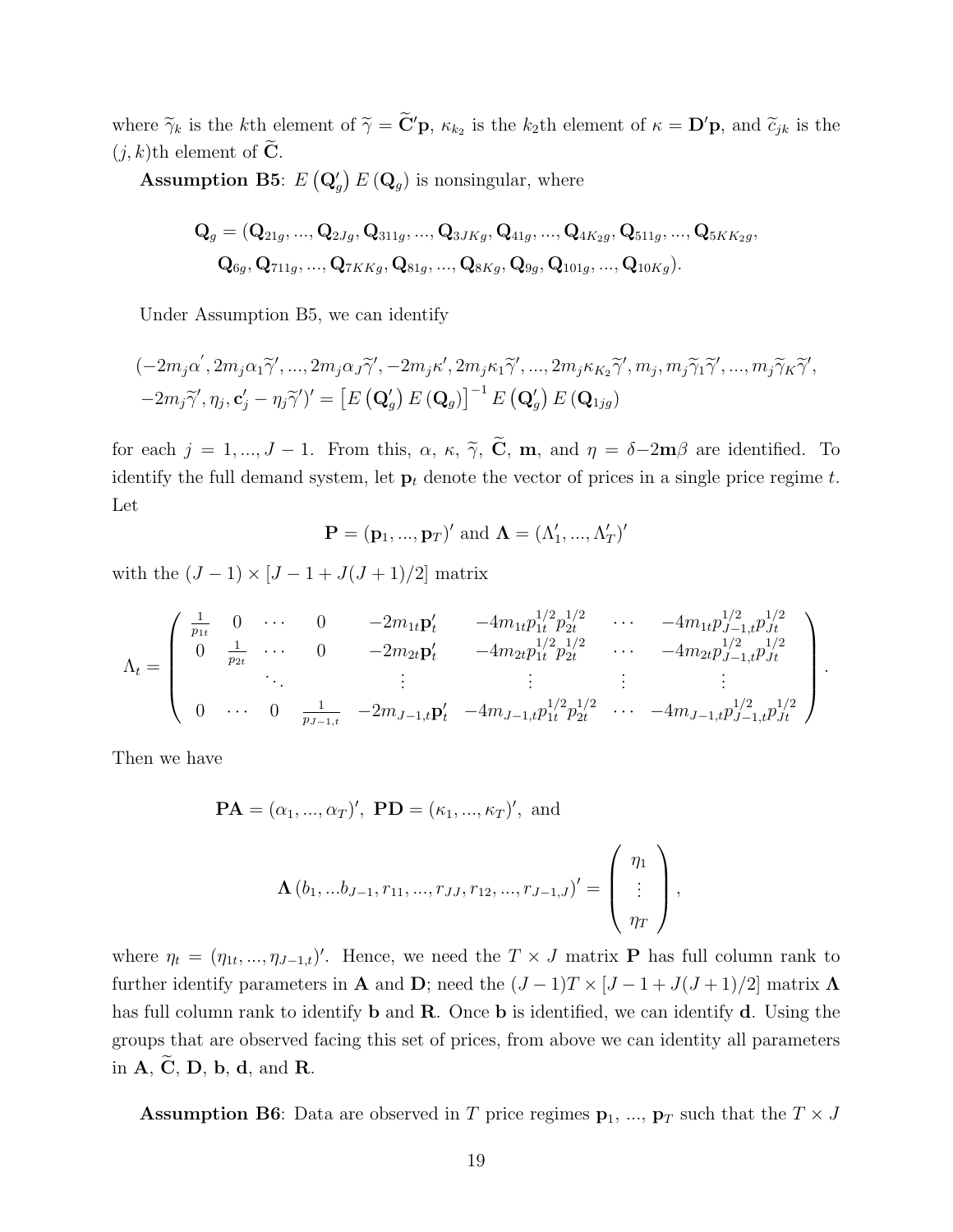matrix  $\mathbf{P} = (\mathbf{p}_1, ..., \mathbf{p}_T)'$  and the  $(J-1)T \times [J-1+J(J+1)/2]$  matrix  $\Lambda$  both have full column rank.

Given Assumption B6,  $\bf{A}$  and  $\bf{D}$  are identified by

$$
\mathbf{A} = (\mathbf{P}'\mathbf{P})^{-1}\mathbf{P}'(\alpha_1, ..., \alpha_T)'
$$
 and  $\mathbf{D} = (\mathbf{P}'\mathbf{P})^{-1}\mathbf{P}'(\kappa_1, ..., \kappa_T)'$ ;

R and b are identified by

$$
(b_1, \ldots, b_{J-1}, r_{11}, \ldots, r_{JJ}, r_{12}, \ldots, r_{J-1,J})' = (\Lambda' \Lambda)^{-1} \Lambda' (\eta'_1, \ldots, \eta'_T)';
$$

**d** is identified by  $d_j = p_{jt} m_{jt} e^{\mathbf{b}' \ln \mathbf{p}_t}$  for  $j = 1, ..., J$  and  $d_J = -\sum_{j=1}^{J-1} d_j$ .

To illustrate, in the two goods system, i.e.,  $J = 2$ , this means that we can identify **A** and **D** if the  $T \times 2$  matrix

$$
\mathbf{P} = \left(\begin{array}{c} p_{11}, p_{21} \\ \vdots \\ p_{1T}, p_{2T} \end{array}\right)
$$

has rank 2 and the  $T \times 4$  matrix

$$
\Lambda = \begin{pmatrix} \frac{1}{p_{11}}, & -2e^{-\mathbf{b}'\ln\mathbf{p}_1}\frac{d_1}{p_{11}}p_{11}, & -2e^{-\mathbf{b}'\ln\mathbf{p}_1}\frac{d_1}{p_{11}}p_{21}, & -4e^{-\mathbf{b}'\ln\mathbf{p}_1}\frac{d_1}{p_{11}}p_{11}^{1/2}p_{21}^{1/2} \\ \vdots & \vdots & \vdots & \vdots \\ \frac{1}{p_{1T}}, & -2e^{-\mathbf{b}'\ln\mathbf{p}_T}\frac{d_1}{p_{1T}}p_{1T}, & -2e^{-\mathbf{b}'\ln\mathbf{p}_T}\frac{d_1}{p_{1T}}p_{2T}, & -4e^{-\mathbf{b}'\ln\mathbf{p}_T}\frac{d_1}{p_{1T}}p_{1T}^{1/2}p_{2T}^{1/2} \end{pmatrix}
$$

has rank 4.

The above derivation proves the following theorem:

**Theorem 2:** Given Assumptions B1-B5, the parameters  $\widetilde{\mathbf{C}}$ ,  $\alpha$ ,  $\widetilde{\gamma}$ ,  $\kappa$ , **m**, and  $\eta = \delta - 2\mathbf{m}\beta$ in the Engel curve system [\(A16\)](#page-13-0) are identified. If Assumption B6 also holds, all the parameters  $\bf{A}$ ,  $\bf{b}$ ,  $\bf{R}$ ,  $\bf{d}$ ,  $\widetilde{\bf{C}}$  and  $\bf{D}$  in the full demand system [\(8\)](#page-0-1) are identified.

For the full demand system, the GMM estimation builds on the above, treating each value of gt as a different group, so the total number of relevant groups is  $N = \sum_{g=1}^{G} \sum_{t=1}^{T} 1$ where the sum is over all values  $gt$  can take on. Define

$$
\Gamma_{gt} = \{(i, i') \mid i \text{ and } i' \text{ are observed, } i \in gt, i' \in gt, i \neq i'\}
$$

So  $\Gamma_{ngt}$  is the set of all observed pairs of individuals i and i' in the group g at period t. Let the instrument vector  $\mathbf{r}_{gtii'}$  be linear and quadratic functions of  $\mathbf{r}_{gt}$ ,  $(x_i, \mathbf{z}'_i)'$ , and  $(x_{i'}, \mathbf{z}'_{i'})'$ .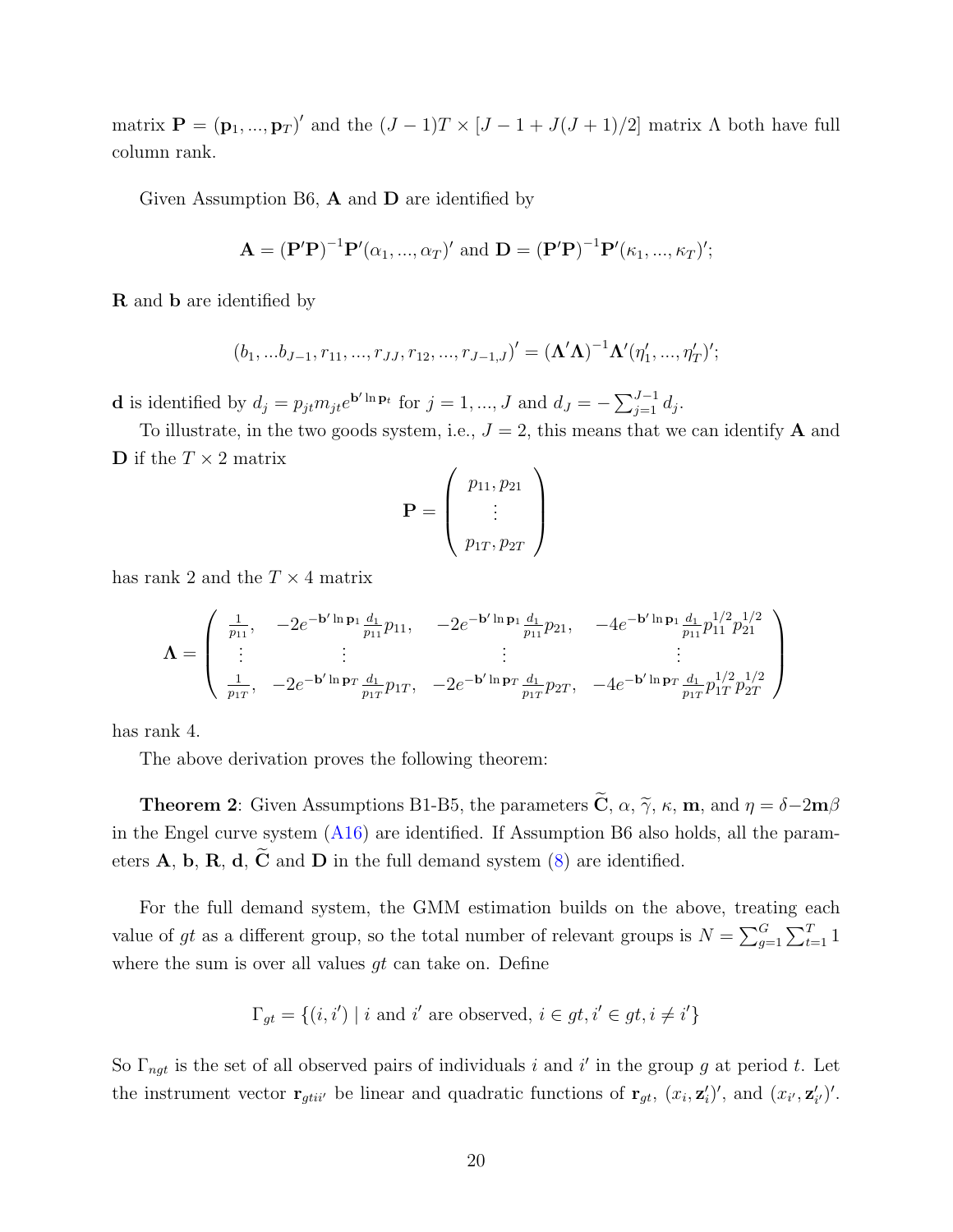The GMM estimator, using group level clustered standard errors, is then

$$
\left(\widehat{\mathbf{A}}'_1, \ldots, \widehat{\mathbf{A}}'_J, \widehat{b}_1, \ldots, \widehat{b}_{J-1}, \widehat{d}_1, \ldots, \widehat{d}_{J-1}, \widehat{\widetilde{\mathbf{c}}}'_1, \ldots, \widehat{\widetilde{\mathbf{c}}}'_J, \widehat{\mathbf{D}}'_1, \ldots, \widehat{\mathbf{D}}'_J, r_{11}, \ldots r_{JJ}, r_{12}, \ldots, r_{J-1} \right)'
$$
\n
$$
= \arg \min \left( \frac{\sum_{t=1}^T \sum_{g=1}^G \sum_{(i,i') \in \Gamma_{gt}} \mathbf{m}_{gtii'}}{\sum_{t=1}^T \sum_{g=1}^G \sum_{(i,i') \in \Gamma_{gt}} 1} \right) \widehat{\Omega} \left( \frac{\sum_{t=1}^T \sum_{g=1}^G \sum_{(i,i') \in \Gamma_{gt}} \mathbf{m}_{gtii'}}{\sum_{t=1}^T \sum_{g=1}^G \sum_{(i,i') \in \Gamma_{gt}} 1} \right),
$$

where the expression of  $\mathbf{m}_{gtii'} = (\mathbf{m}'_{1gtii'}, ..., \mathbf{m}'_{J-1,gtii'})$  is

$$
\mathbf{m}_{jgtit'} = [(q_{ji} - q_{ji'}) - ((x_i - \tilde{\gamma}_t'\tilde{\mathbf{z}}_i)^2 - (x_{i'} - \tilde{\gamma}_t'\tilde{\mathbf{z}}_{i'})^2) m_{jt} - \tilde{\mathbf{c}}'_j(\tilde{\mathbf{z}}_i - \tilde{\mathbf{z}}_{i'})
$$

$$
- (\delta_{jt} - 2m_{jt}(\alpha_t'\hat{\mathbf{q}}_{g, -it'} + \beta_t + \kappa_t'\tilde{\mathbf{z}}_{gt})) ((x_i - \tilde{\gamma}_t'\tilde{\mathbf{z}}_i) - (x_{i'} - \tilde{\gamma}_t'\tilde{\mathbf{z}}_{i'}))] \mathbf{r}_{gtit'}
$$

with

$$
m_{jt} = e^{-\mathbf{b}'\ln\mathbf{p}_t} \frac{d_j}{p_{jt}}, \ \alpha_t = \mathbf{A}'\mathbf{p}_t, \ \widetilde{\gamma}_t = \widetilde{\mathbf{C}}'\mathbf{p}_t, \ \kappa_t = \mathbf{D}'\mathbf{p}_t, \ \beta_t = \mathbf{p}_t^{1/2'}\mathbf{R}\mathbf{p}_t^{1/2}, \ \delta_{jt} = \frac{b_j}{p_{jt}}.
$$

For estimation, we need to establish that the set of instruments  $\mathbf{r}_{gt}$  provided earlier are valid. For any matrix of random variables **w**, we have  $\hat{\mathbf{w}}_{gt}$  defined by

$$
\widehat{\mathbf{w}}_{gt\cdot} = \frac{\sum_{s \neq t} \sum_{i \in gs} \mathbf{w}_i}{\sum_{s \neq t} \sum_{i \in gs} 1}
$$

From Assumption B4, we can write  $\hat{w}_{gt} = \overline{w}_{gt} + \varepsilon_{wgt}$ , where  $\varepsilon_{wgt}$  is a summation of measurement errors from other periods. Assume now that  $\varepsilon_{wgt} \perp (\varepsilon_{wgt}, \overline{\mathbf{w}}_{gt})$ .

As discussed after assumption B4, we can think of  $(x_i, z_i)$  as being determined by having  $(\varepsilon_{ix}, \varepsilon_{iz})$  drawn independently from group level variables. As long as these draws are independent across individuals, and different individuals are observed in each time period, then we will have  $\varepsilon_{wgt} \perp (\varepsilon_{wgt}$ ,  $\overline{\mathbf{w}}_{gt})$  for w being suitable functions of  $(x_i, \mathbf{z}_i)$ . Alternatively, if we interpret the  $\varepsilon$ 's as being measurement errors in group level variables, then the assumption is that these measurement errors are independent over time. In contrast to the  $\varepsilon$ 's, we assume that true group level variables like  $\bar{x}_{gt}$  and  $\bar{z}_{gt}$  are correlated over time, e.g., the true mean group income in one time period is not independent of the true mean group income in other time periods.

Given  $\varepsilon_{wgt} \perp (\varepsilon_{wgt} \cdot \overline{\mathbf{w}}_{gt})$ , we have

$$
0 = E(\varepsilon_{qgt, -ii'}[(x_i - x_{i'}) - \gamma'_{gt}(\widetilde{\mathbf{z}}_i - \widetilde{\mathbf{z}}_{i'})] | \widetilde{\mathbf{w}}_{gt}, x_{it}, x_{i't}, \mathbf{z}_{it}, \mathbf{z}_{i't}),
$$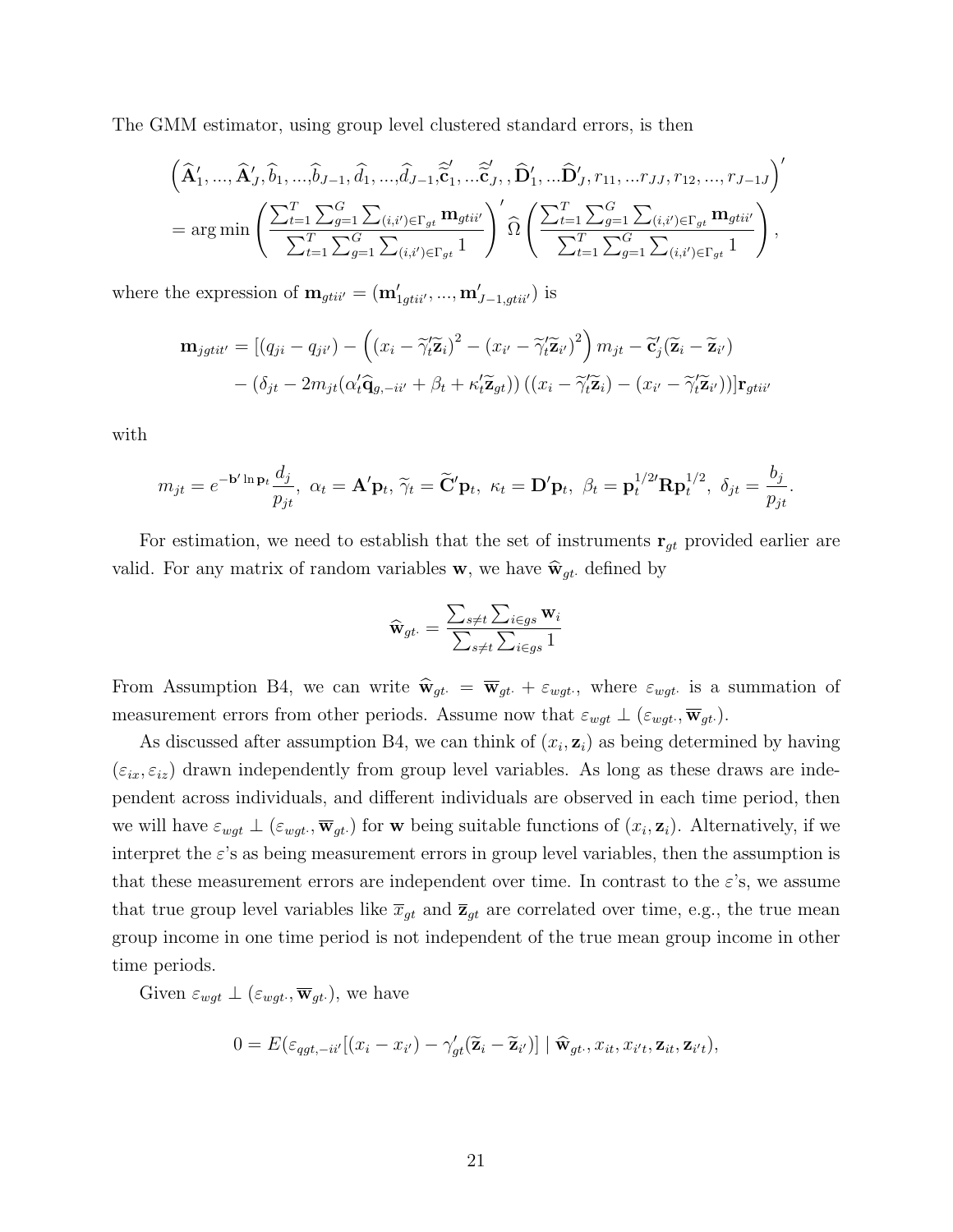because

$$
E\left(\overline{\mathbf{q}}_{gt}[(x_i - x_{i'}) - \gamma'_{gt}(\widetilde{\mathbf{z}}_i - \widetilde{\mathbf{z}}_{i'})](\widehat{\mathbf{x}}_{gt,-ii'} - \overline{\mathbf{x}}_{gt}^*) \mid \overline{\mathbf{x}}_{gt}^*, \overline{\mathbf{x}}^* \mathbf{x}_{gt}^* \mathbf{y}_t, \mathbf{v}_{gt}, \varepsilon_{wgt\cdot}, \mathbf{x}_{it}^*, \mathbf{x}_{i't}^*\right) = 0,
$$

and

$$
E\left(\left[\left(\mathbf{x}_{i}^{*}-\mathbf{x}_{i'}^{*}\right)\right]\left(\widehat{\mathbf{x}}_{gT,-ii'}-\overline{\mathbf{x}}_{gt}^{*}\right)'\mid\overline{\mathbf{w}}_{gt},\varepsilon_{wgt},\mathbf{x}_{it}^{*},\mathbf{x}_{it}^{*}\right)=0;\\E\left(\left[\left(\mathbf{x}_{i}^{*}-\mathbf{x}_{i'}^{*}\right)\right]\left(\widehat{\mathbf{x}}_{t}^{*}\mathbf{x}_{gt}^{*}/\left(\mathbf{x}_{t}-\overline{\mathbf{x}}_{gt}^{*}\mathbf{x}_{gt}^{*}\right)'\mid\overline{\mathbf{w}}_{gt},\varepsilon_{wgt},\mathbf{x}_{it}^{*},\mathbf{x}_{it}^{*}\right)=0,\right.
$$

where  $\mathbf{x}^* = (x, \mathbf{z}')'$ . It follows that  $\left(\widehat{\mathbf{x}^* \mathbf{x}^*}_{gt}, \widehat{\mathbf{x}^*}_{gt}, \widehat{\mathbf{x}^*}_{gt} \right)$  $\left(g_t, \widehat{\mathbf{x}}^*_{gt}\right)$  is a valid instrument for  $\widehat{\mathbf{q}}_{gt,-ii'}$ .

The full set of proposed instruments is therefore  $\mathbf{r}_{gi i'} = \mathbf{r}_g \otimes (\mathbf{x}_i^* - \mathbf{x}_{i'}^*, \mathbf{x}_i^* \mathbf{x}_i^{*'} - \mathbf{x}_{i'}^* \mathbf{x}_{i'}^{*'}),$ where

$$
\mathbf{r}_g = \left( \widehat{\mathbf{x}^* \mathbf{x}^*}_{gt\cdot}, \widehat{\mathbf{x}^*}_{gt\cdot}, \widehat{\mathbf{x}^*}_{gt\cdot}, \widehat{\mathbf{x}^*}_{gt\cdot}, \mathbf{x}_i^* + \mathbf{x}_{i'}^*, x_i^2 + x_{i'}^2, x_i^{1/2} + x_{i'}^{1/2} \right),
$$

for the Engel curve system, and  $\mathbf{r}_{gtii'} = \mathbf{r}_{gt} \otimes (\mathbf{x}_i^* - \mathbf{x}_{i'}^*, \mathbf{x}_i^* \mathbf{x}_i^{*'} - \mathbf{x}_{i'}^* \mathbf{x}_{i'}^{*'})$ , where

$$
\mathbf{r}_{gt} = \mathbf{p}'_t \otimes \left(\widehat{\mathbf{x}^* \mathbf{x}^*}_{gt\cdot}, \widehat{\mathbf{x}^*}_{gt\cdot}, \widehat{\mathbf{x}^*}_{gt\cdot}, \widehat{\mathbf{x}^*}_{gt\cdot}, \mathbf{x}^*_{i} + \mathbf{x}^*_{i'}, x_i^2 + x_{i'}^2, x_i^{1/2} + x_{i'}^{1/2}\right).
$$

for the full demand system.

## A.6 Identification and Estimation of the Demand System with Random Effects

The Engel curve model with random effects is

$$
\mathbf{q}_{i} = x_{i}^{2} \mathbf{m} + (\tilde{\gamma}' \tilde{\mathbf{z}}_{i} \tilde{\mathbf{z}}_{i}' \tilde{\gamma}) \mathbf{m} - 2 \mathbf{m} \tilde{\gamma}' \tilde{\mathbf{z}}_{i} x_{i} + \mathbf{m} (\alpha' \overline{\mathbf{q}}_{g} + \kappa' \tilde{\mathbf{z}}_{g} + \beta)^{2}
$$

$$
- 2 \mathbf{m} (\alpha' \overline{\mathbf{q}}_{g} + \kappa' \tilde{\mathbf{z}}_{g} + \beta) (x_{i} - \tilde{\gamma}' \tilde{\mathbf{z}}_{i})
$$

$$
+ (x_{i} - \beta - \alpha' \overline{\mathbf{q}}_{g} - \tilde{\gamma}' \tilde{\mathbf{z}}_{i} - \kappa' \tilde{\mathbf{z}}_{g}) \delta + \mathbf{r} + \mathbf{A} \overline{\mathbf{q}}_{g} + \tilde{\mathbf{C}} \tilde{\mathbf{z}}_{i} + \mathbf{D} \tilde{\mathbf{z}}_{g} + \mathbf{v}_{g} + \mathbf{u}_{i},
$$

Therefore,

$$
\varepsilon_{qi'} = \mathbf{q}_{i'} - \overline{\mathbf{q}}_g = \varepsilon_{x^2i'} \mathbf{m} + \gamma' \varepsilon_{zzi'} \gamma \mathbf{m} - 2\mathbf{m} \gamma' \varepsilon_{zxi'} - 2\mathbf{m} \left( \alpha' \overline{\mathbf{q}}_g + \kappa' \widetilde{\mathbf{z}}_g + \beta \right) \left( \varepsilon_{xi'} - \widetilde{\gamma}' \varepsilon_{zi'} \right) + \delta \varepsilon_{xi'} + (\mathbf{C} - \delta \widetilde{\gamma}') \varepsilon_{zi'} + \mathbf{v}_g - \mu + \mathbf{u}_{i'}; \n\varepsilon_{qg,-ii'} = \widehat{\mathbf{q}}_{g,-ii'} - \overline{\mathbf{q}}_g = \varepsilon_{x^2g,-ii'} \mathbf{m} + \gamma' \varepsilon_{zzg,-ii'} \gamma \mathbf{m} - 2\mathbf{m} \gamma' \varepsilon_{zxg,-ii'} - 2\mathbf{m} \left( \alpha' \overline{\mathbf{q}}_g + \kappa' \widetilde{\mathbf{z}}_g + \beta \right) \cdot \left( \varepsilon_{xg,-ii'} - \gamma' \varepsilon_{zg,-ii'} \right) + \delta \varepsilon_{xg,-ii'} + (\mathbf{C} - \delta \widetilde{\gamma}') \varepsilon_{zg,-ii'} + \mathbf{v}_g - \mu + \widehat{\mathbf{u}}_{g,-ii'}.
$$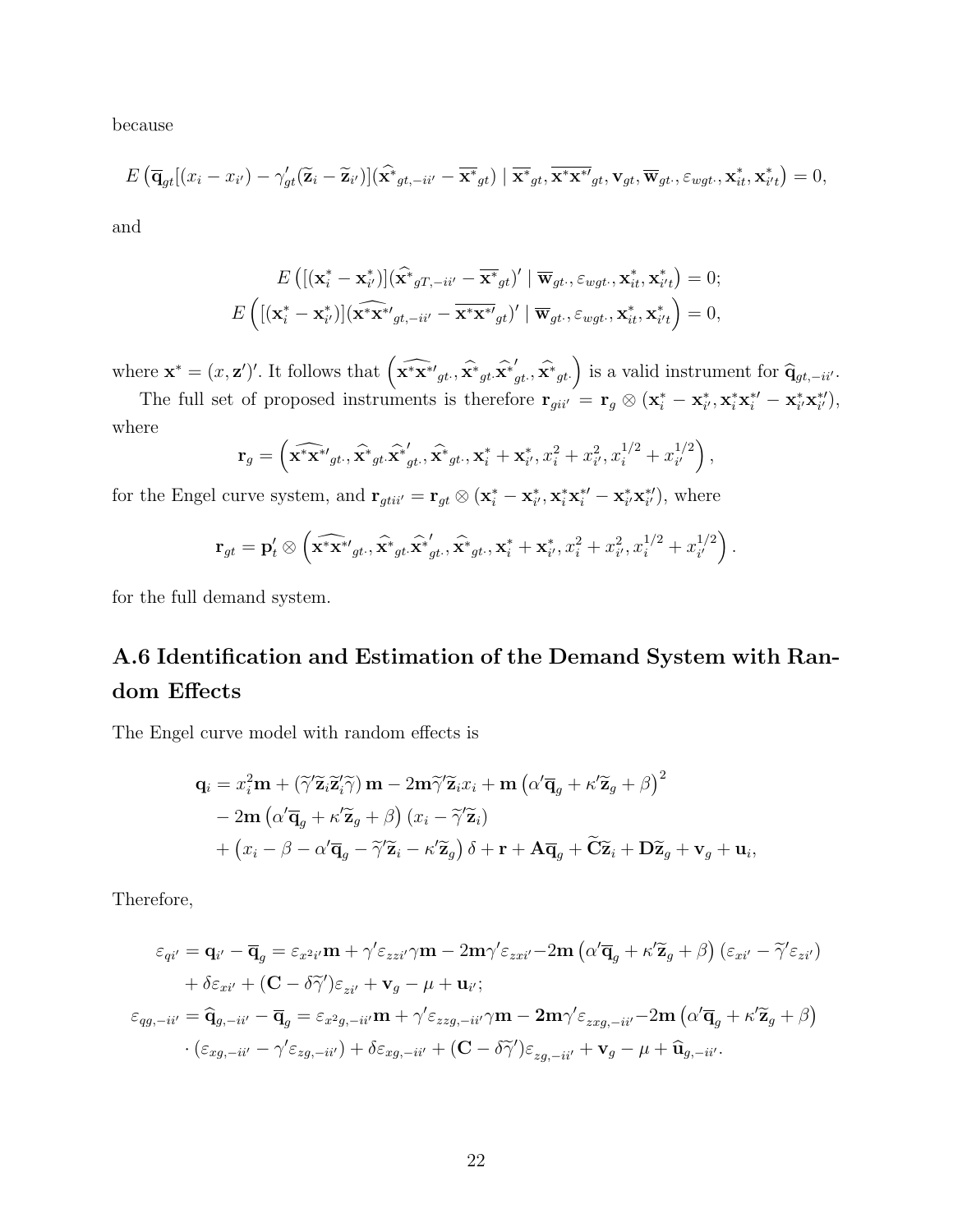By rewriting  $q_{ji}$  as

$$
q_{ji} = m_j(x_i - \tilde{\gamma}' \tilde{\mathbf{z}}_i)^2 + m_j (\alpha' \overline{\mathbf{q}}_g)^2 + m_j (\kappa' \tilde{\mathbf{z}}_g + \beta)^2 - [(2m_j (x_i - \tilde{\gamma}' \tilde{\mathbf{z}}_i - \kappa' \tilde{\mathbf{z}}_g - \beta) + \delta_j) \alpha' - \mathbf{A}'_j] \overline{\mathbf{q}}_g
$$
  
\n
$$
-2m_j (\kappa' \tilde{\mathbf{z}}_g + \beta) (x_i - \tilde{\gamma}' \tilde{\mathbf{z}}_i) + \delta_j (x_i - \beta - \tilde{\gamma}' \tilde{\mathbf{z}}_i - \kappa' \tilde{\mathbf{z}}_g) + r_j + \mathbf{c}'_j \tilde{\mathbf{z}}_i + \mathbf{D}'_j \tilde{\mathbf{z}}_g + v_{jg} + u_{ji}
$$
  
\n
$$
= m_j (x_i - \tilde{\gamma}' \tilde{\mathbf{z}}_i)^2 + m_j \alpha' \hat{\mathbf{q}}_{g, -ii'} \alpha' \mathbf{q}_{i'} + m_j (\kappa' \tilde{\mathbf{z}}_g + \beta)^2 - [(2m_j (x_i - \tilde{\gamma}' \tilde{\mathbf{z}}_i - \kappa' \tilde{\mathbf{z}}_g - \beta) + \delta_j) \alpha' - \mathbf{A}'_j]
$$
  
\n
$$
\cdot \hat{\mathbf{q}}_{g, -ii'} - 2m_j (\kappa' \tilde{\mathbf{z}}_g + \beta) (x_i - \tilde{\gamma}' \tilde{\mathbf{z}}_i) + \delta_j (x_i - \beta - \tilde{\gamma}' \tilde{\mathbf{z}}_i - \kappa' \tilde{\mathbf{z}}_g) + r_j + \mathbf{c}'_j \tilde{\mathbf{z}}_i + \mathbf{D}'_j \tilde{\mathbf{z}}_g + v_{jg} + u_{ji} + \tilde{\varepsilon}_{jgi'}
$$

where

$$
\tilde{\varepsilon}_{jgii'} = m_j \alpha' (\overline{\mathbf{q}}_g \overline{\mathbf{q}}_g' - \widehat{\mathbf{q}}_{g,-ii'} \mathbf{q}_{i'}) \alpha - [(2m_j (x_i - \widetilde{\gamma}' \widetilde{\mathbf{z}}_i - \kappa' \widetilde{\mathbf{z}}_g - \beta) + \delta_j) \alpha' - \mathbf{A}'_j] (\overline{\mathbf{q}}_g - \widehat{\mathbf{q}}_{g,-ii'})
$$
  
=  $-m_j \alpha' [(\varepsilon_{qg,-ii'} + \varepsilon_{qi'}) \overline{\mathbf{q}}_g' + \varepsilon_{qg,-ii'} \varepsilon'_{qi'}] \alpha - [\mathbf{A}'_j - (2m_j (x_i - \widetilde{\gamma}' \widetilde{\mathbf{z}}_i - \kappa' \widetilde{\mathbf{z}}_g - \beta) + \delta_j) \alpha'] \varepsilon_{qg,-ii'}.$ 

and letting  $U_{jii'} = v_{jg} + u_{ji} + \tilde{\varepsilon}_{jgii'}$ , we have the conditional expectation

$$
E(U_{jii'}|\mathbf{z}_i,x_i,\mathbf{r}_g) = E(v_{jg}|\mathbf{z}_i,x_i,\mathbf{r}_g) - m_j\alpha'E(\varepsilon_{qg,-ii'}\varepsilon'_{qi'}|\mathbf{z}_i,x_i,\mathbf{r}_g)\alpha = \mu_j - m_j\alpha'\mathbf{\Sigma}_v\alpha,
$$

where  $\mu_j = E(v_{jg}|\mathbf{z}_i, x_i, \mathbf{r}_g) = E(v_{jg})$  and  $\mathbf{\Sigma}_v = Var(\mathbf{v}_g|\mathbf{z}_i, x_i, \mathbf{r}_g) = Var(\mathbf{v}_g)$ . From this, we can construct the conditional moment condition

$$
E\left[q_{ji}-m_j\alpha'\hat{\mathbf{q}}_{g,-ii'}\alpha'\mathbf{q}_{i'}-m_j(x_i-\tilde{\gamma}'\tilde{\mathbf{z}}_i)^2-m_j(\kappa'\tilde{\mathbf{z}}_g+\beta)^2+\left[(2m_j(x_i-\tilde{\gamma}'\tilde{\mathbf{z}}_i-\kappa'\tilde{\mathbf{z}}_g-\beta)+\delta_j)\alpha'\right.\right.\left.-\mathbf{A}'_j\right]\hat{\mathbf{q}}_{g,-ii'}+2m_j(\kappa'\tilde{\mathbf{z}}_g+\beta)(x_i-\tilde{\gamma}'\tilde{\mathbf{z}}_i)-\delta_j(x_i-\beta-\tilde{\gamma}'\tilde{\mathbf{z}}_i-\kappa'\tilde{\mathbf{z}}_g)-r_j-\tilde{\mathbf{c}}'_j\tilde{\mathbf{z}}_i-\mathbf{D}'_j\tilde{\mathbf{z}}_g|x_i,\mathbf{z}_i,\mathbf{r}_g\right]=v_{j0},
$$

where  $v_{j0} = \mu_j - m_j \alpha' \Sigma_v \alpha$  is a constant.

Let the instrument vector  $\mathbf{r}_{gi}$  be any functional form of  $\mathbf{r}_g$  and  $(x_i, \mathbf{z}'_i)'$ . Then for any  $i, i' \in g$  with  $i \neq i'$ , the following unconditional moment condition holds

$$
E\left[ (q_{ji} - m_j \alpha' \hat{\mathbf{q}}_{g,-ii'} \alpha' \mathbf{q}_{i'} - m_j (x_i - \tilde{\gamma}' \tilde{\mathbf{z}}_i)^2 - m_j (\kappa' \tilde{\mathbf{z}}_g + \beta)^2 + \left[ (2m_j (x_i - \tilde{\gamma}' \tilde{\mathbf{z}}_i - \kappa' \tilde{\mathbf{z}}_g - \beta) + \delta_j) \alpha' - \mathbf{A}'_j \right] \hat{\mathbf{q}}_{g,-ii'} + 2m_j (\kappa' \tilde{\mathbf{z}}_g + \beta)(x_i - \tilde{\gamma}' \tilde{\mathbf{z}}_i) - \delta_j (x_i - \beta - \tilde{\gamma}' \tilde{\mathbf{z}}_i - \kappa' \tilde{\mathbf{z}}_g) - r_j - \tilde{\mathbf{c}}'_j \tilde{\mathbf{z}}_i - \mathbf{D}'_j \tilde{\mathbf{z}}_g - v_{j0}) \mathbf{r}_{gi} \right] = 0.
$$

We can sum over all  $i' \neq i$  in the group g. Using the property of  $\frac{1}{n_g-1} \sum_{i' \in g, i' \neq i} \hat{q}_{jg,-ii'} = \hat{q}_{jg,-i}$ then for any  $i \in g$ ,

$$
E\{\mathbf{r}_{gi}[q_{ji}-m_j\alpha'\frac{1}{n_g-1}\sum_{i'\in g,i'\neq i}\widehat{\mathbf{q}}_{g,-ii'}\mathbf{q}'_{i'}\alpha-m_jx_i^2-m_j\widetilde{\gamma}'\widetilde{\mathbf{z}}_i\widetilde{\mathbf{z}}'_i\widetilde{\gamma}-m_j\kappa'\widetilde{\mathbf{z}}_g\widetilde{\mathbf{z}}'_g\kappa+2m_j\widetilde{\gamma}'\widetilde{\mathbf{z}}_ix_i+2m_j\kappa'\widetilde{\mathbf{z}}_gx_i
$$
  
+2m\_jx\_i\alpha'\widehat{\mathbf{q}}\_{g,-i}-2m\_j\widetilde{\gamma}'\widetilde{\mathbf{z}}\_i\widetilde{\mathbf{q}}'\_{g,-i}\alpha-2m\_j\kappa'\widetilde{\mathbf{z}}\_g\widehat{\mathbf{q}}'\_{g,-i}\alpha-2m\_j\widetilde{\gamma}'\widetilde{\mathbf{z}}\_i\widetilde{\mathbf{z}}'\_g\kappa+\widehat{\mathbf{q}}'\_{g,-i}[(\delta\_j-2m\_j\beta)\alpha-\mathbf{A}\_j]  
+(2m\_j\beta-\delta\_j)x\_i+\widetilde{\mathbf{z}}'\_i[(\delta\_j-2m\_j\beta)\widetilde{\gamma}-\mathbf{c}\_j]+\widetilde{\mathbf{z}}'\_g[(\delta\_j-2m\_j\beta)\kappa-\mathbf{D}\_j]-m\_j\beta^2+\delta\_j\beta-r\_j-v\_{j0}\}=0.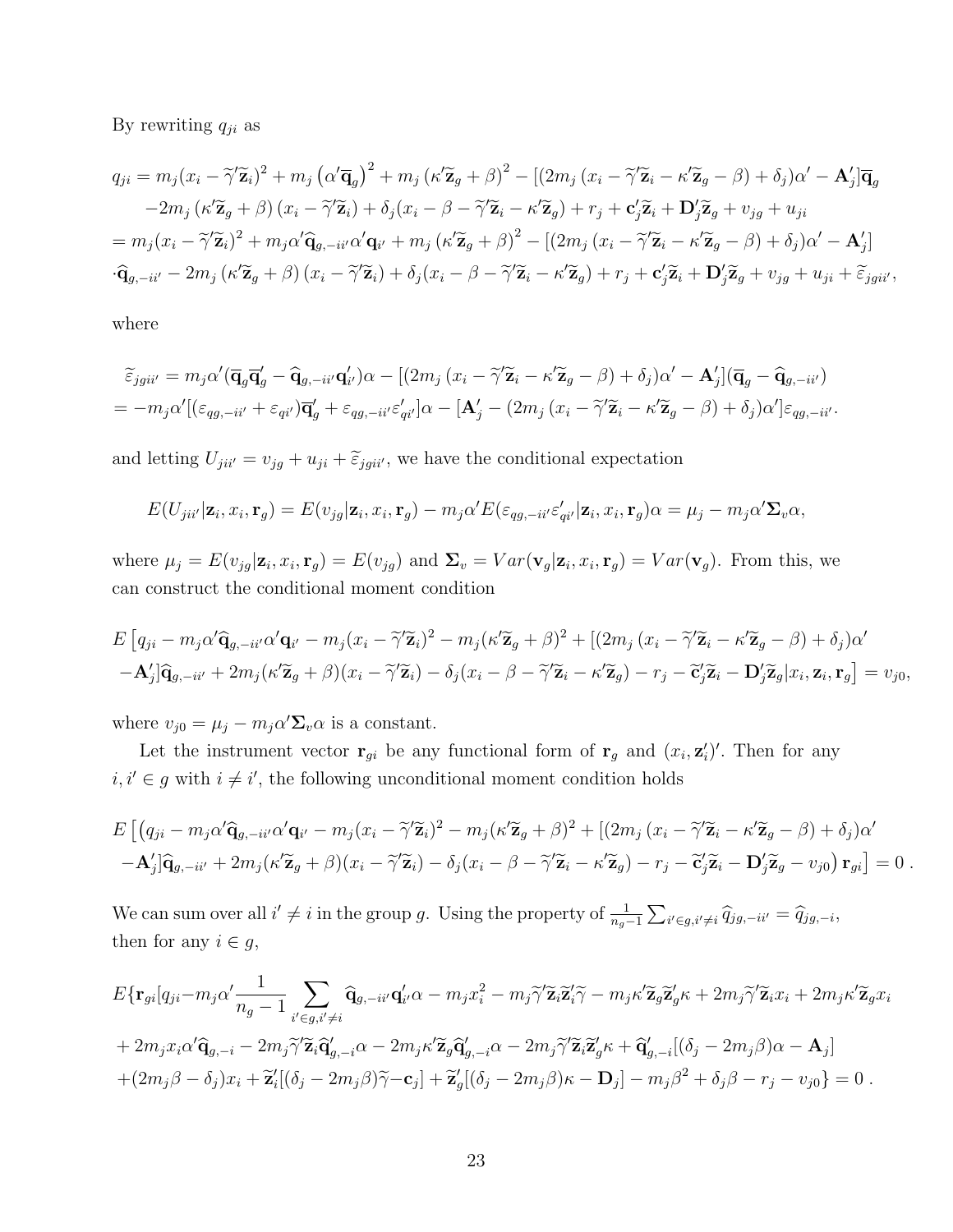Denote

$$
L_{1jgi} = q_{ji}, L_{2jj'gi} = \frac{1}{n_g - 1} \sum_{i' \in g, i' \neq i} \hat{q}_{jg, -ii'} q_{j'i'}, \ L_{3gi} = x_i^2, L_{4kk'gi} = \tilde{z}_{ki}\tilde{z}_{k'i}, \ L_{5k_2k'_2gi} = \tilde{z}_{k_2g}\tilde{z}_{k'_2g},
$$
  

$$
L_{6kgi} = \tilde{z}_{ki}x_i, \ L_{7k_2gi} = \tilde{z}_{k_2g}x_i, \ L_{8jgi} = \hat{q}_{jg, -i}x_i, \ L_{9jkgi} = \hat{q}_{jg, -i}\tilde{z}_{ki}, L_{10jk_2gi} = \hat{q}_{jg, -i}\tilde{z}_{k_2g},
$$

 $L_{11kk_2gi} = \tilde{z}_{ki}\tilde{z}_{k_2g}, L_{12jgi} = \hat{q}_{jg,-i}, L_{13gi} = x_i, L_{14kgi} = \tilde{z}_{ki}, L_{15k_2gi} = \tilde{z}_{k_2g}, L_{16gi} = 1.$ 

For  $\ell \in \{1j, 2jj', 3, 4kk', 5k_2k'_2, 6k, 7k_2, 8j, 9jk, 10jk_2, 11kk_2, 12j, 13, 14k, 15k_2, 16 \mid j, j' =$  $1, ..., J; k, k' = 1, ..., K; k_2, k_2' = 1, ..., K_2$ , define group level vectors

$$
\mathbf{H}_{\ell g} = \frac{1}{n_g - 1} \sum_{i \in g} L_{\ell gi} \mathbf{r}_{gi}.
$$

Then for each good  $j$ , the identification is based on

$$
E\left(\mathbf{H}_{1jg} - m_{j} \sum_{j=1}^{J} \sum_{j'=1}^{J} \alpha_{j'} \alpha_{j} \mathbf{H}_{2jj'g} - m_{j} \mathbf{H}_{3g} - m_{j} \sum_{k=1}^{K} \sum_{k'=1}^{K} \widetilde{\gamma}_{k} \widetilde{\gamma}_{k'} \mathbf{H}_{4kk'g} - m_{j} \sum_{k_{2}=1}^{K_{2}} \sum_{k'_{2}=1}^{K_{2}} \kappa_{k_{2}} \kappa_{k'_{2}} \mathbf{H}_{5k_{2}k'_{2}g} + 2m_{j} \sum_{k=1}^{K} \widetilde{\gamma}_{k} \mathbf{H}_{6kg} + 2m_{j} \sum_{k_{2}=1}^{K_{2}} \kappa_{k_{2}} \mathbf{H}_{7k_{2}g} + 2m_{j} \sum_{j'=1}^{J} \alpha_{j'} \mathbf{H}_{8j'g} - 2m_{j} \sum_{j'=1}^{J} \sum_{k=1}^{K} a_{j'} \widetilde{\gamma}_{k} \mathbf{H}_{9j'kg} - 2m_{j} \sum_{j'=1}^{J} \sum_{k_{2}=1}^{K_{2}} a_{j'} \kappa_{k_{2}} \mathbf{H}_{10j'k_{2}g} - 2m_{j} \sum_{k=1}^{K} \sum_{k_{2}=1}^{K_{2}} \widetilde{\gamma}_{k} \kappa_{k_{2}} \mathbf{H}_{11kk_{2}g} + \sum_{j'=1}^{J} [(\delta_{j} - 2m_{j}\beta)\alpha_{j'} - A_{jj'}] \mathbf{H}_{12j'g} + (2m_{j}\beta - \delta_{j}) \mathbf{H}_{13g} + \sum_{k=1}^{K} [(\delta_{j} - 2m_{j}\beta)\widetilde{\gamma}_{k} - c_{jk}] \mathbf{H}_{14kg} + \sum_{k_{2}=1}^{K_{2}} [(\delta_{j} - 2m_{j}\beta)\kappa_{k_{2}} - D_{jk_{2}}] \mathbf{H}_{15k_{2}g} - \xi_{j} \mathbf{H}_{16g} \right) = 0,
$$

where  $\xi_j = m_j \beta^2 - \delta_j \beta + r_j + v_{j0}$ . **Assumption B7**:  $E(\mathbf{H}'_g) E(\mathbf{H}_g)$  is nonsingular, where

$$
\begin{aligned} \mathbf{H}_g & = (\mathbf{H}_{211g}, ..., \mathbf{H}_{2JJg}, \mathbf{H}_{3g}, \mathbf{H}_{411g}, ..., \mathbf{H}_{4KKg}, \mathbf{H}_{511g}, ..., \mathbf{H}_{5K_2K_2g}, \mathbf{H}_{61g}, ..., \mathbf{H}_{6Kg}, \\ \mathbf{H}_{71g}, ..., \mathbf{H}_{7K_2g}, \mathbf{H}_{81g}, ..., \mathbf{H}_{8Jg}, \mathbf{H}_{911g}, ..., \mathbf{H}_{9JKg}, \mathbf{H}_{1011g}, ..., \mathbf{H}_{10JK_2g}, \mathbf{H}_{1111g}, ..., \mathbf{H}_{11KK_2g}, \\ \mathbf{H}_{121g}, ..., \mathbf{H}_{12Jg}, \mathbf{H}_{13g}, \mathbf{H}_{141g}, ..., \mathbf{H}_{14Kg}, \mathbf{H}_{151g}, ..., \mathbf{H}_{15K_2g}, \mathbf{H}_{16g}). \end{aligned}
$$

Under Assumptions B1-B4 and Assumption B7, we can identify

 $(m_j\alpha_1\alpha',...,m_j\alpha_J\alpha',m_j,m_j\widetilde{\gamma}_1\widetilde{\gamma}',...,m_j\widetilde{\gamma}_K\widetilde{\gamma}',m_j\kappa_1\kappa',...,m_j\kappa_{K_2}\kappa',-2m_j\widetilde{\gamma}',-2m_j\kappa',-2m_j\alpha',$  $2m_j\widetilde{\gamma}_1\alpha',...,2m_j\widetilde{\gamma}_K\alpha',2m_j\kappa_1\alpha',...,2m_j\kappa_{K_2}\alpha',2m_j\kappa_1\widetilde{\gamma}',...,2m_j\kappa_{K_2}\widetilde{\gamma}',{\bf A}_j'-(\delta_j-2m_j\beta)\alpha',\delta_j-2m_j\beta,$  $\mathbf{c}_j-(\delta_j-2m_j\beta)\widetilde{\gamma}, \mathbf{D}_j-(\delta_j-2m_j\beta)\kappa, m_j\beta^2-\delta_j\beta+r_j+v_{j0})'=\left[E(\mathbf{H}'_g) E(\mathbf{H}_g)\right]^{-1} E(\mathbf{H}'_g) E(\mathbf{H}_{1jg}).$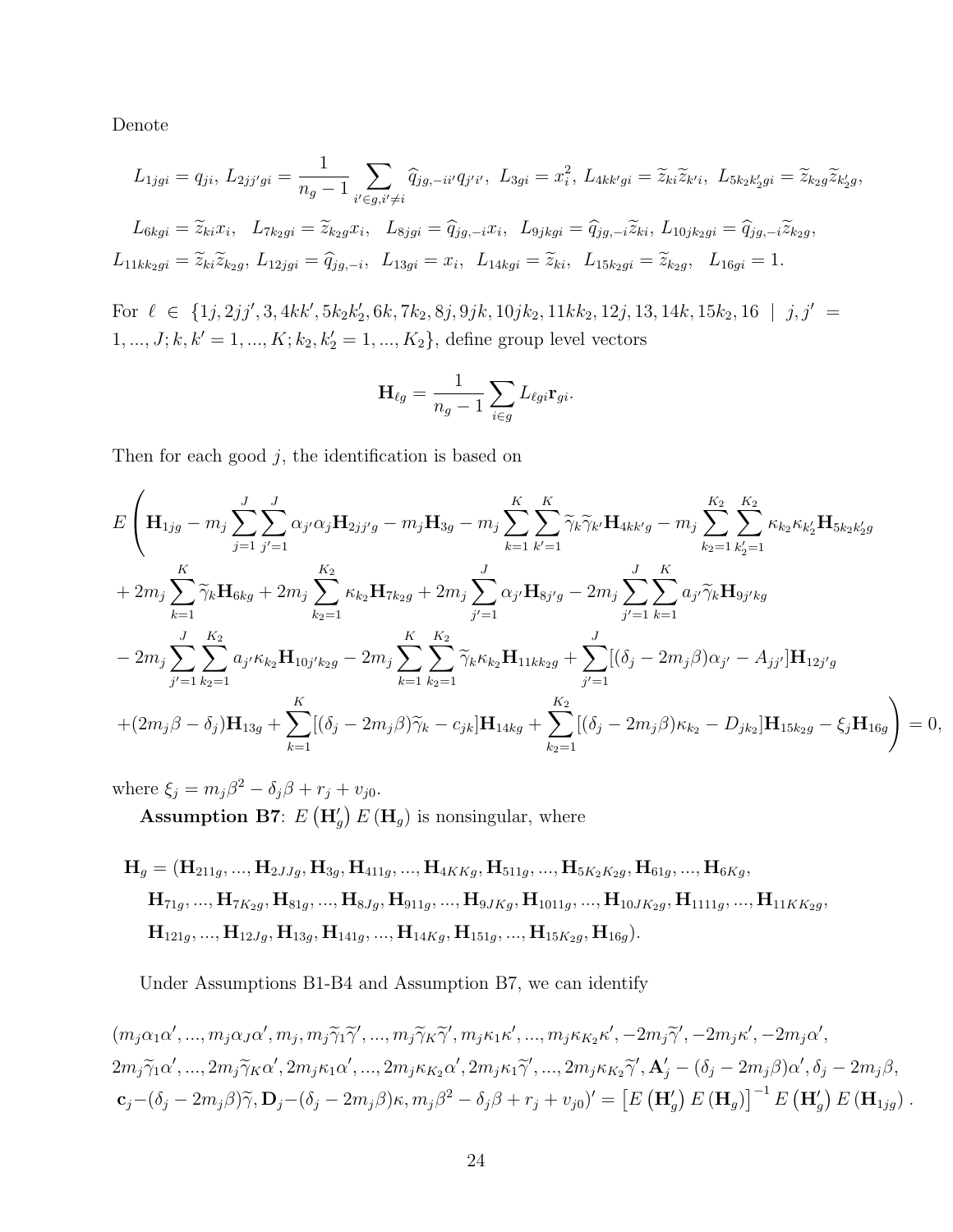for each  $j = 1, ..., J - 1$ . From this,  $\tilde{\gamma}$ ,  $\kappa$ ,  $\alpha$ ,  $\mathbf{m}$ ,  $\eta = \delta - 2\mathbf{m}\beta$ ,  $\mathbf{A}_j$ ,  $\tilde{\mathbf{c}}_j$ ,  $\mathbf{D}_j$ , and  $m_j\beta^2$  –  $\delta_j \beta + r_j + v_{j0}$  for  $j = 1, ..., J - 1$  are all identified. Then,  $\mathbf{A}_J = \left( \alpha - \sum_{j=1}^{J-1} \mathbf{A}_j p_j \right) / p_J$ ,  $\widetilde{\mathbf{c}}_J = (\widetilde{\gamma} - \sum_{j=1}^{J-1} \widetilde{\mathbf{c}}_j p_j)/p_J$ , and  $\mathbf{D}_J = (\kappa - \sum_{j=1}^{J-1} \mathbf{D}_j p_j)/p_J$  are identified. Here without price variation, we can identify  $A$  and  $D$ . This is different from the fixed effects model because the key term for identifying  $A$  is  $A\overline{q}_g$ , which is differenced out in fixed effects model, and only **C** can be identified from the cross product of  $\overline{\mathbf{q}}_{g}$  and  $(x_i, \tilde{\mathbf{z}}_i)$ . Furthermore, to identify the structural parameters  $\mathbf{b}, \mathbf{d}, \text{ and } \mathbf{R}$ , we need the rank condition in Assumption B6(2).

With our data spanning multiple time regimes  $t$ , we estimate the full demand system model simultaneously over all values of  $t$ , instead of as Engel curves separately in each  $t$ as above. To do so, in the above moments we replace the Engel curve coefficients  $\alpha$ ,  $\beta$ ,  $\widetilde{\gamma}$ ,  $\kappa$ ,  $\delta$ ,  $r_j$ , and **m** with their corresponding full demand system expressions, i.e.,  $\alpha = \mathbf{A}'\mathbf{p}$ ,  $\beta = \mathbf{p}^{1/2} \mathbf{R} \mathbf{p}^{1/2}$ , etc, and add t subscripts wherever relevant. The resulting GMM estimator based on these moments (and estimated using group level clustered standard errors), is then

$$
\begin{split}\n &(\widehat{\mathbf{A}}'_1, \ldots, \widehat{\mathbf{A}}'_J, \widehat{b}_1, \ldots, \widehat{b}_{J-1}, \widehat{d}_1, \ldots, \widehat{d}_{J-1}, \widehat{\widetilde{\mathbf{c}}}'_1, \ldots \widehat{\widetilde{\mathbf{c}}}'_J, \widehat{\mathbf{D}}'_1, \ldots \widehat{\mathbf{D}}'_J, \widehat{R}_{11}, \ldots \widehat{R}_{JJ}, \widehat{R}_{12}, \ldots, \widehat{R}_{J-1J}, \\
 &\widehat{\mu}, \widehat{\Sigma}_{v,11}, \ldots, \widehat{\Sigma}_{v,JJ}, \widehat{\Sigma}_{v,12}, \ldots, \widehat{\Sigma}_{v,J-1,J}, \end{split}\n \big)'
$$
\n
$$
= \arg \min \left( \frac{\sum_{t=1}^T \sum_{g=1}^G \sum_{i \in \Gamma_{gt}} \mathbf{m}_{gti}}{\sum_{t=1}^T \sum_{g=1}^G \sum_{i \in \Gamma_{gt}} \mathbf{m}_{gti}} \right)' \widehat{\Omega} \left( \frac{\sum_{t=1}^T \sum_{g=1}^G \sum_{i \in \Gamma_{gt}} \mathbf{m}_{gti}}{\sum_{t=1}^T \sum_{g=1}^G \sum_{i \in \Gamma_{gt}} \mathbf{m}_{gt}} \right),
$$

where the expression of  $\mathbf{m}_{gti} = (\mathbf{m}'_{1gti}, ..., \mathbf{m}'_{J-1,gti})$  is

$$
\mathbf{m}_{jgti} = \{q_{ji} - m_{jt}\alpha'_t\hat{\mathbf{q}}_{gt, -ii'}\alpha'_t\mathbf{q}_{i'} - m_{jt}(x_i - \tilde{\gamma}'_t\tilde{\mathbf{z}}_i)^2 - m_{jt}(\kappa'_t\tilde{\mathbf{z}}_{gt} + \beta_t)^2 \n+ [(2m_{jt}(x_i - \tilde{\gamma}'_t\tilde{\mathbf{z}}_i - \kappa'_t\tilde{\mathbf{z}}_{gt} - \beta_t) + \delta_{jt})\alpha'_t - \mathbf{A}'_j]\hat{\mathbf{q}}_{gt, -ii'} + 2m_{jt}(\kappa'_t\tilde{\mathbf{z}}_g + \beta_t)(x_i - \tilde{\gamma}'_t\tilde{\mathbf{z}}_i) \n- \delta_{jt}(x_i - \beta_t - \tilde{\gamma}'_t\tilde{\mathbf{z}}_i - \kappa'_t\tilde{\mathbf{z}}_{gt}) - r_{jt} - \tilde{\mathbf{c}}'_j\tilde{\mathbf{z}}_i - \mathbf{D}'_j\tilde{\mathbf{z}}_g - v_{jt0}\} \mathbf{r}_{gti}
$$

with

$$
m_{jt} = e^{-\mathbf{b}' \ln \mathbf{p}_t} \frac{d_j}{p_{jt}}, \ \alpha_t = \mathbf{A}' \mathbf{p}_t, \ \tilde{\gamma}_t = \tilde{\mathbf{C}}' \mathbf{p}_t, \ \kappa_t = \mathbf{D}' \mathbf{p}_t, \ \beta_t = \mathbf{p}_t^{1/2'} \mathbf{R} \mathbf{p}_t^{1/2},
$$

$$
\eta_{jt} = \frac{b_j}{p_{jt}} - 2m_{jt} \mathbf{p}_t^{1/2'} \mathbf{R} \mathbf{p}_t^{1/2}, \ \delta_{jt} = \frac{b_j}{p_{jt}}, \ r_{jt} = R_{jj} + 2 \sum_{k > j} R_{jk} \sqrt{p_{kt}/p_{jt}},
$$

$$
v_{jt0} = \mu_{jt} - e^{-\mathbf{b}' \ln \mathbf{p}_t} \frac{d_j}{p_{jt}} \sum_{j_1=1}^J \sum_{j_2=1}^J \sum_{j=1}^J \sum_{j'=1}^J A_{j_1j} p_{j_1t} A_{j_2j'} p_{j_2t} \Sigma_{vt,jj'}.
$$

Note that  $v_{jt0}$  are constants for each value of j and t, that must be estimated along with the other parameters. In our data  $T$  is large (since prices vary both by time and district). To reduce the number of required parameters and thereby increase efficiency, assume that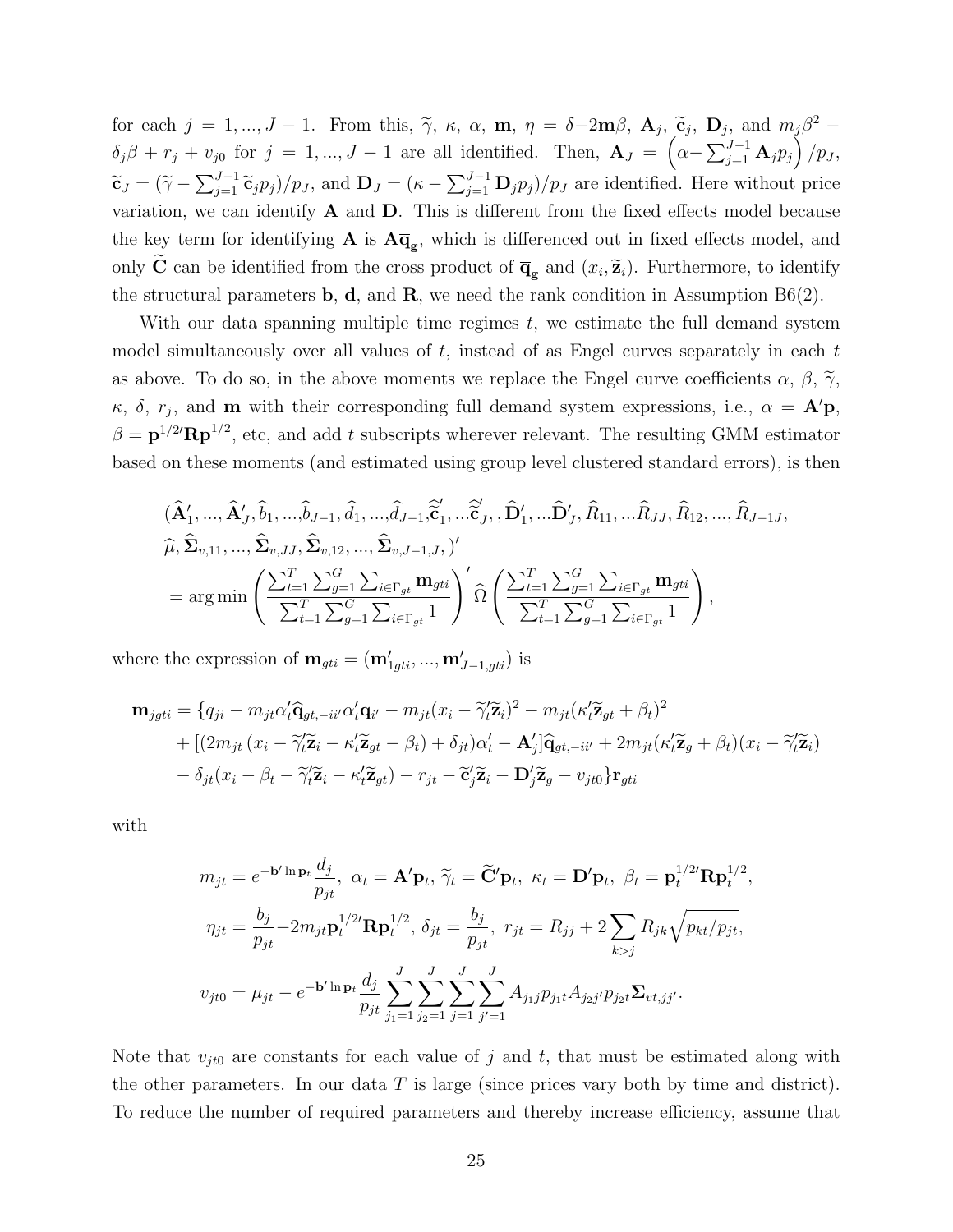$\mu = E(\mathbf{v}_{gt})$  and  $\Sigma_v = Var(\mathbf{v}_{gt})$  do not vary by t. Then we can replace  $v_{jt0}$  with

$$
v_{jt0} = \mu_j - e^{-\mathbf{b}' \ln \mathbf{p}_t} \frac{d_j}{p_{jt}} \sum_{j_1=1}^J \sum_{j_2=1}^J \sum_{j=1}^J \sum_{j'=1}^J A_{j_1j} p_{j_1t} A_{j_2j'} p_{j_2t} \Sigma_{v,jj'}
$$

Moreover, since  $\mathbf{v}_{gt}$  represents deviations from the utility-derived demand functions, it may be reasonable to assume that  $\mu = 0$ . With these substitutions we only need to estimate the parameters  $\Sigma_v$  instead of all the separate  $v_{it0}$  constants.

## A.7 Generic Model Identification With Observed Network Structure

Here we consider extending the model to an application where network structure is observed. Instead of assigning people to groups, the outcome of each individual now depends on the mean of that specific person's set of friends. As before, we may only observe a small subset of each person's friends, so the mean outcome of each person's friends is observed with error. We show that our method of handling nonlinearity, endogeneity, and measurement error extends to this framework. Note however, that since this structure no longer has groups, in this extension we drop the presence of group level fixed or random effects.

Suppose we have full or partial information of a network  $W_N$ , with  $W_{ij} = 1$  if i and j are friends.

$$
y_i = \left(\overline{y}_{-iN}a + x_ib\right)^2 d + \left(\overline{y}_{-iN}a + x_ib\right) + u_i,
$$

where  $\overline{y}_{-iN}$  is the mean outcome of *i*'s friends, i.e.,

$$
\overline{y}_{-iN} = \frac{1}{N_i} \sum_{j \in N} W_{ij} \overline{y}_{jN}
$$

with  $N_i = \sum_{j \in N} W_{ij}$  and

$$
\overline{y}_{jN} = (\overline{y}_{-jN}a + x_jb)^2 d + (\overline{y}_{-jN}a + x_jb).
$$

But we can only sample outcomes for a small subset  $n \subset N$ , and hence replace  $\overline{y}_{-iN}$  with an estimate

$$
\widehat{y}_{-in} = \frac{1}{n_i} \sum_{j \in n} W_{ij} y_j.
$$

Notice that  $\hat{y}_{-in}$  differs from  $\overline{y}_{-iN}$  in two ways: (1) the expected outcome of j's friend  $\overline{y}_{jN}$  is the replaced by the observed outcome  $y_j$ ; (2) we can only take the weighted average of the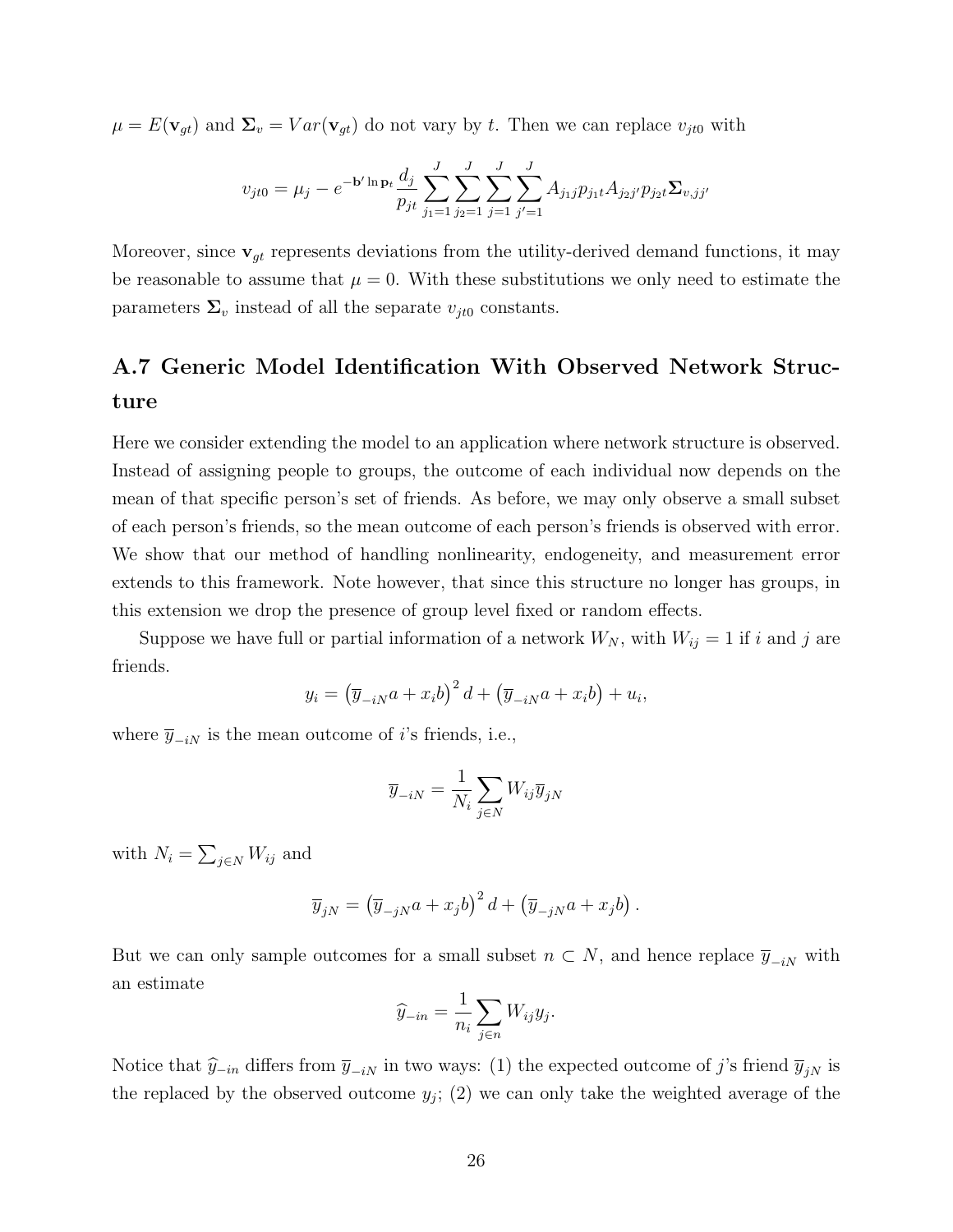surveyed sample  $n$ , not the true sample  $N$ . We then get the decomposition:

$$
\overline{y}_{-iN} - \widehat{y}_{-in} = \frac{1}{N_i} \sum_{j \in N} W_{ij} \overline{y}_{jN} - \frac{1}{n_i} \sum_{j \in n} W_{ij} y_j = \frac{1}{N_i n_i} \left( n_i \sum_{j \in N} W_{ij} \overline{y}_{jN} - N_i \sum_{j \in n} W_{ij} y_j \right)
$$
  
\n
$$
= \frac{1}{N_i n_i} \left( n_i \sum_{j \in n} W_{ij} \overline{y}_{jN} + n_i \sum_{j \notin n} W_{ij} \overline{y}_{jN} - n_i \sum_{j \in n} W_{ij} y_j - (N_i - n_i) \sum_{j \in n} W_{ij} y_j \right)
$$
  
\n
$$
= \frac{1}{N_i n_i} \left( N_i \sum_{j \in n} W_{ij} \overline{y}_{jN} - (N_i - n_i) \sum_{j \in n} W_{ij} \overline{y}_{jN} - N_i \sum_{j \in n} W_{ij} y_j + n_i \sum_{j \notin n} W_{ij} \overline{y}_{jN} \right)
$$
  
\n
$$
= \frac{1}{N_i n_i} \left( N_i \sum_{j \in n} W_{ij} (\overline{y}_{jN} - y_j) + n_i \sum_{j \notin n} W_{ij} \overline{y}_{jN} - (N_i - n_i) \sum_{j \in n} W_{ij} \overline{y}_{jN} \right)
$$
  
\n
$$
= \frac{1}{n_i} \sum_{j \in n} W_{ij} u_j + \frac{N_i - n_i}{N_i} \left( \frac{1}{N_i - n_i} \sum_{j \notin n} W_{ij} \overline{y}_{jN} - \frac{1}{n_i} \sum_{j \in n} W_{ij} \overline{y}_{jN} \right).
$$

Denote

$$
\eta_{iN} = \frac{1}{n_i} \sum_{j \in n} W_{ij} \overline{y}_{jN} - \frac{1}{N_i - n_i} \sum_{j \notin n} W_{ij} \overline{y}_{jN}.
$$

Then  $\eta_{iN}$  is difference between the average expectation of i's observed friends and the average expectation of i's unobserved friends. If the sampled data is a random draw from the full network, we will have  $E(\eta_{iN}) = 0$  and  $\eta_{iN}$  independent of u for all i as the sampling is purely random. From this construction, we can see that

$$
\widehat{y}_{-in} = \overline{y}_{-iN} + (1 - \frac{n_i}{N_i})\eta_{iN} - \frac{1}{n_i} \sum_{j \in n} W_{ij} u_j
$$

is again an unbiased estimator of  $\bar{y}_{-iN}$ . The measurement error contains two parts, where the first part is purely random but the second part is constructed by the model error  $u$  and will not vanish even if both  $N_i$  and  $n_i$  increases.

If we now replace  $\overline{y}_{-iN}$  with  $\widehat{y}_{-in},$  we have

$$
y_i = \left(\widehat{y}_{-in}a + x_ib\right)^2 d + \left(\widehat{y}_{-in}a + x_ib\right) + u_i + \varepsilon_i,
$$
\n(A25)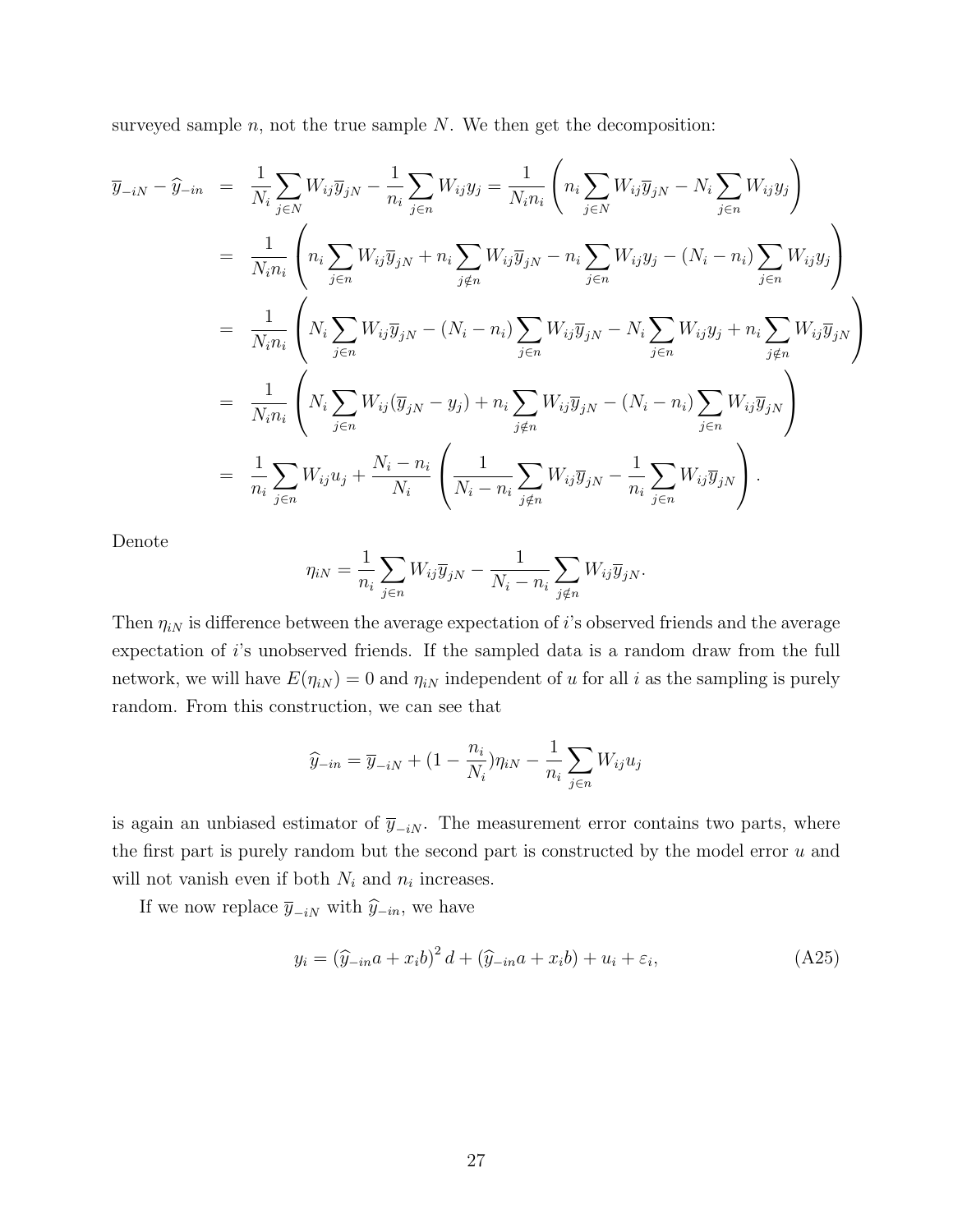where  $\varepsilon_i$  is given by

$$
\varepsilon_i = \left(\overline{y}_{-iN}^2 - \widehat{y}_{-in}^2\right) a^2 d + 2 \left(\overline{y}_{-iN} - \widehat{y}_{-in}\right) x_i abd + \left(\overline{y}_{-iN} - \widehat{y}_{-in}\right) a
$$
\n
$$
= \left(\frac{1}{n_i} \sum_{j \in n} W_{ij} u_j - \left(1 - \frac{n_i}{N_i}\right) \eta_{iN}\right) \left[ (2\overline{y}_{-iN} + \left(1 - \frac{n_i}{N_i}\right) \eta_{iN} - \frac{1}{n_i} \sum_{j \in n} W_{ij} u_j \right) a^2 d + 2x_i abd(\mathbf{A}2\mathbf{0})
$$

As before, this  $\varepsilon_i$  does not have zero conditional mean due to the quadratic term.

Since we no longer have groups, we cannot look at all pairs of observations within a group. Instead, we can randomly split *i*'s observed friends into two subsets  $n_i = n_i^{(1)} + n_i^{(2)}$ i and construct the sample mean from each subset

$$
\widehat{y}_{-in}^{(1)} = \frac{1}{n_i^{(1)}} \sum_{j \in n_i^{(1)}} W_{ij} y_j \text{ and } \widehat{y}_{-in}^{(2)} = \frac{1}{n_i^{(2)}} \sum_{j \in n_i^{(2)}} W_{ij} y_j.
$$

Then,

$$
\widehat{y}_{-in}^{(1)} = \overline{y}_{-iN} + (1 - \frac{n_i^{(1)}}{N_i}) \eta_{iN}^{(1)} - \frac{1}{n_i^{(1)}} \sum_{j \in n_i^{(1)}} W_{ij} u_j,
$$
  

$$
\widehat{y}_{-in}^{(2)} = \overline{y}_{-iN} + (1 - \frac{n_i^{(2)}}{N_i}) \eta_{iN}^{(2)} - \frac{1}{n_i^{(2)}} \sum_{j \in n_i^{(2)}} W_{ij} u_j,
$$

and there are no common  $u_j$ 's in the two subsample averages. Then, our model becomes

$$
y_i = \left(\widehat{y}_{-in}^{(1)}a + x_ib\right)\left(\widehat{y}_{-in}^{(2)}a + x_ib\right)d + \left(\widehat{y}_{-in}a + x_ib\right) + u_i + \widetilde{\varepsilon}_i,
$$
\n(A27)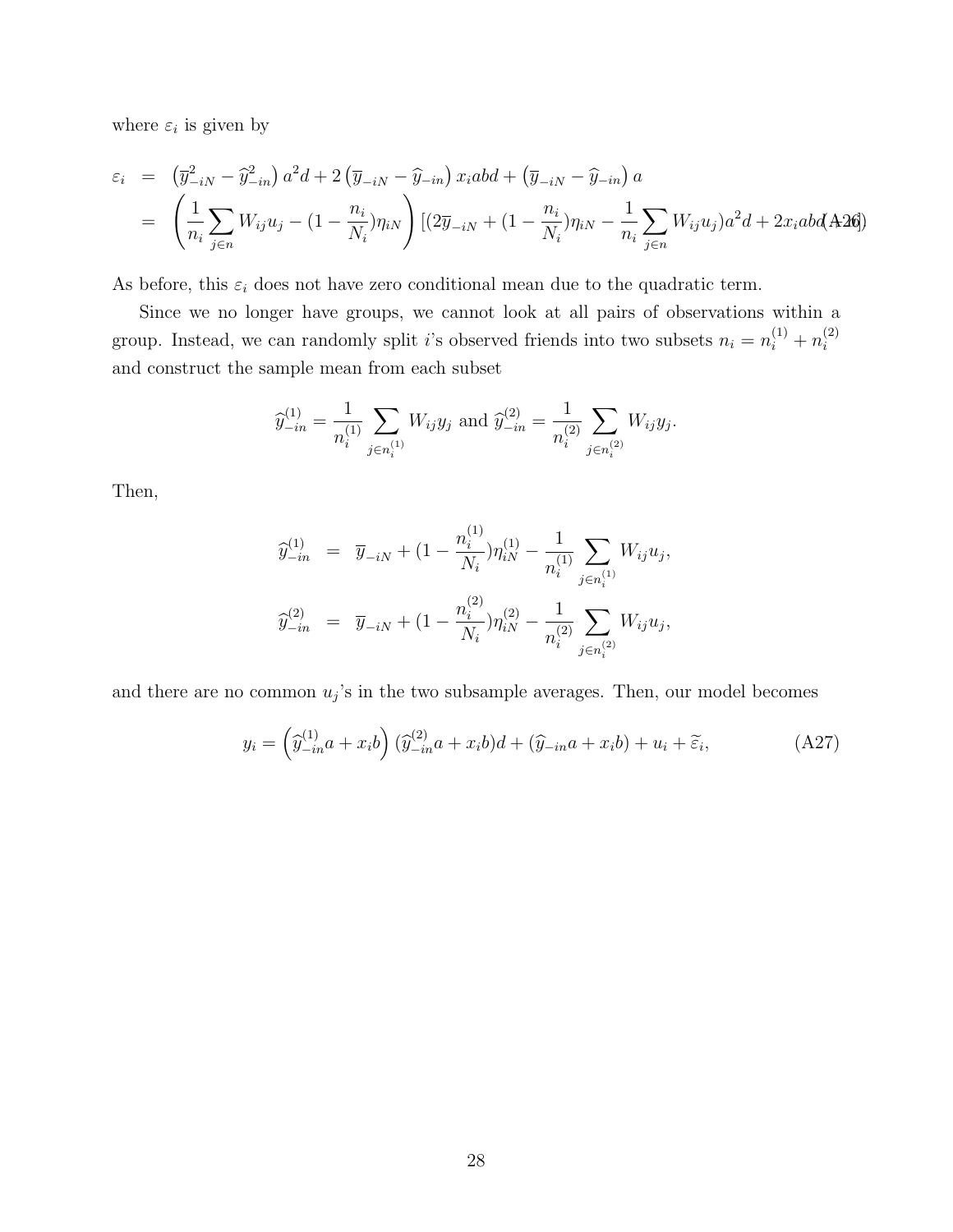where

$$
\widetilde{\varepsilon}_{i} = \left(\overline{y}_{-iN}^{2} - \widehat{y}_{-in}^{(1)}\widehat{y}_{-in}^{(2)}\right)a^{2}d + \left(2\overline{y}_{-iN} - \widehat{y}_{-in}^{(1)} - \widehat{y}_{-in}^{(2)}\right)x_{i}abd + \left(\overline{y}_{-iN} - \widehat{y}_{-in}\right)a
$$
\n
$$
= a^{2}d\left(\frac{1}{n_{i}^{(1)}n_{i}^{(2)}}\sum_{j\in n_{i}^{(1)}}W_{ij}u_{j}\sum_{j\in n_{i}^{(2)}}W_{ij}u_{j} + (1 - \frac{n_{i}^{(1)}}{N_{i}})\eta_{iN}^{(1)}(1 - \frac{n_{i}^{(2)}}{N_{i}})\eta_{iN}^{(2)}\right)
$$
\n
$$
+ a^{2}d\left((1 - \frac{n_{i}^{(1)}}{N_{i}})\eta_{iN}^{(1)}\frac{1}{n_{i}^{(2)}}\sum_{j\in n_{i}^{(2)}}W_{ij}u_{j} + (1 - \frac{n_{i}^{(2)}}{N_{i}})\eta_{iN}^{(2)}\frac{1}{n_{i}^{(1)}}\sum_{j\in n_{i}^{(1)}}W_{ij}u_{j}\right)
$$
\n
$$
+ d\left(\frac{1}{n_{i}^{(1)}}\sum_{j\in n_{i}^{(1)}}W_{ij}u_{j} + \frac{1}{n_{i}^{(2)}}\sum_{j\in n_{i}^{(2)}}W_{ij}u_{j} - (1 - \frac{n_{i}^{(1)}}{N_{i}})\eta_{iN}^{(1)} - (1 - \frac{n_{i}^{(2)}}{N_{i}})\eta_{iN}^{(2)}\right)(x_{i}ab + a^{2}\overline{y}_{-iN})
$$
\n
$$
+ \left(\frac{1}{n_{i}}\sum_{j\in n}W_{ij}u_{j} - (1 - \frac{n_{i}}{N_{i}})\eta_{iN}\right)a
$$

We can then show that,

$$
E(u_i + \widetilde{\varepsilon}_i \mid x_i, x_j) = 0,\tag{A28}
$$

where  $x_j$  are from those of i's observed friends. With these moments, we can now construct instruments as before for GMM estimation.

### Appendix B: Preliminary Data Analyses

#### B.1 Generic Model Estimates

In other, non-demand settings, the generic peer effects model of Section [3](#page-0-1) may be more appropriate than the structural demand model. We implemented this model in Section [4.2,](#page-0-1) but in this section describe the results in more detail.

As in the presentation in [\(12\)](#page-0-1),  $y_i$  is expenditures on food,  $\overline{y}_g$  is the true group-mean expenditure on food,  $\hat{y}_g$  is the observed sample average, and  $x_i$  is total expenditures.

We provide estimates using random-effects unconditional moments [\(21\)](#page-0-1) and fixed-effects unconditional moments [\(18\)](#page-0-1). Define  $\overline{x}_{g,-t}$  to be the group-average expenditure in other time periods. Fixed-effects instruments  $\mathbf{r}_{gi i'}$  are:  $\overline{x}_{g,-t}$ ,  $(x_i - x_{ii'})$ ,  $(x_i - x_{ii'}) \overline{x}_{g,-t}$ ,  $(x_i^2 - x_{ii'}^2)$ ,  $(z_i - z_{ii'})$  $(z_k)$ ,  $(z_i-z_k)\overline{x}_{g,-t}, z_g, z_g(x_i-x_{i'})$ , 1. Random-effects instruments  $\mathbf{r}_{gi}$  are:  $\overline{x}_{g,-t}, x_i, x_i\overline{x}_{g,-t}, x_i^2, z_i$ , 1. These instruments are constructed to mirror the sources of identification in the FE and RE cases, respectively. Resulting GMM estimates of the parameters are given in [Table A3.](#page-34-0)

In the RE model, higher levels of peer food expenditure work in the same direction as own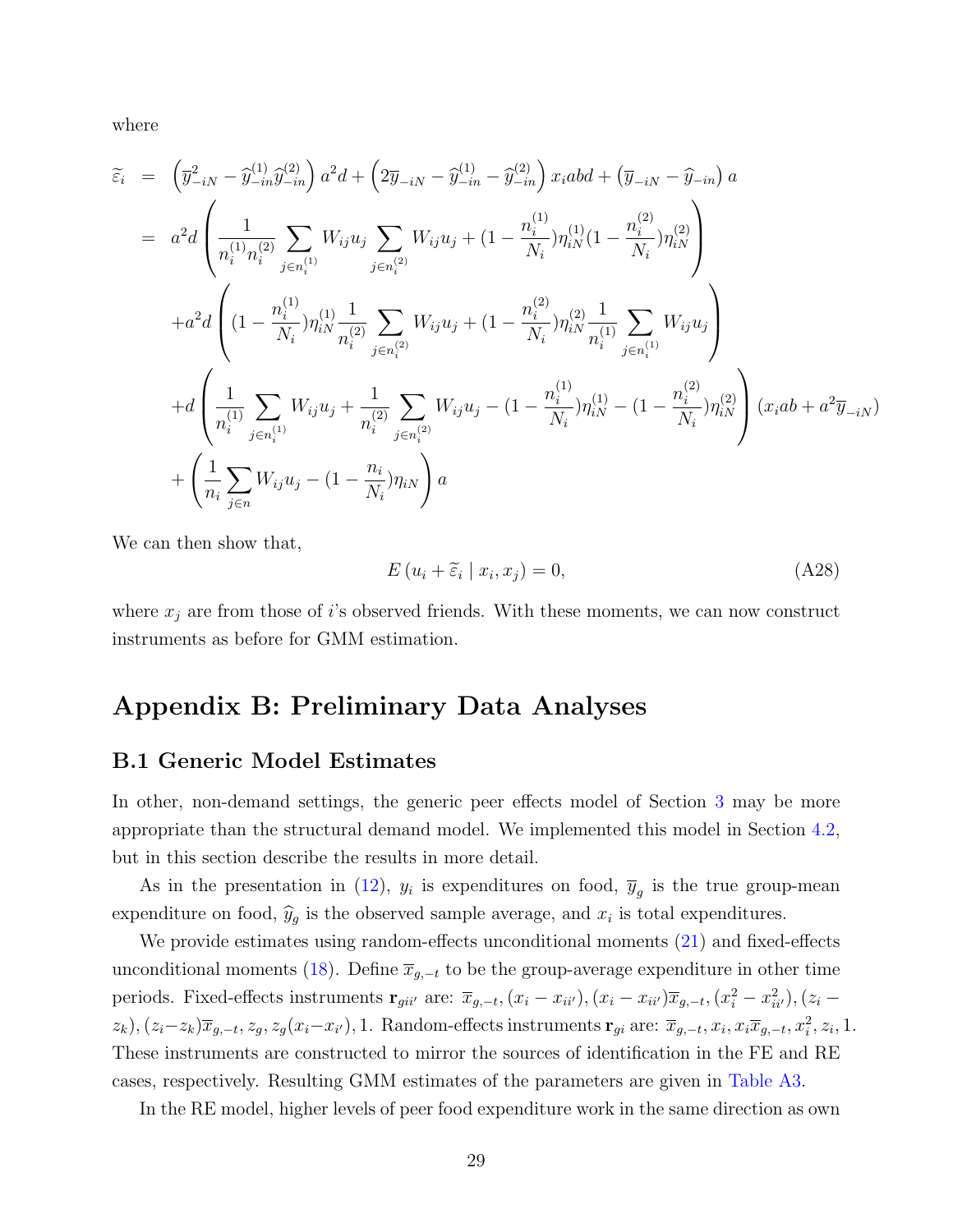expenditure; in effect making the household behave (in a demand sense) as if it was richer when peer expenditures rise. Since this is not sustainable in equilibrium, it is reassuring that in the FE specification, higher peer expenditure makes households reduce their demand for food.

This difference between the models is a natural consequence of the group-level unobservable taste for an expenditure category  $v_q$  being correlated with expenditure in that category. Unsurprisingly, the Hausman tests decisively reject the RE specification.

However, the peer effects in the FE specification are very large. Variation in peer expenditure has over twice the effect of own expenditure on demand behavior (see the estimates of  $-a/b$ ), but we cannot reject equivalence of the two effects given the imprecision of the peer effect estimates. This is a potential consequence of excluding group-average non-food spending from the right hand side. We take this as a reason to focus on the structural estimates, which restrict behavior (including price responses) in a way consistent with economic theory.

In both models, the estimated values of  $b$  is positive, and  $d$  is negative. As a result, food budget shares are declining with expenditure, consistent with Engel's Law..

#### B.2 Subjective well-being and peer consumption

Our generic model estimates above are consistent with a theory in which increased peer consumption decreases the utility one gets from consuming a given level of food, as suggested by our theoretical model of needs. However, the generic model only reveals the effect of peer consumption on one's own consumption, not on one's utility. For example, it is possible that the success of my peers makes me happy rather than envious. Or peer consumption could increase the utility I obtain from my own consumption, e.g., my own telephone becomes more useful when my friends also have telephones. In short, our needs model implies that peer expenditures induce negative rather than positive consumption externalities.

To directly check the sign of these peer spillover effects on utility, we would like to estimate the correlation between utility and peer expenditures, conditioning on one's own expenditure level. While we cannot directly observe utility, here we make use of a proxy, which is a reported ordinal measure of life satisfaction.

[Table A1](#page-32-0) summarizes the  $4^{th}$  (2001),  $5^{th}$  (2006), and  $6^{th}$  (2014) waves of the World Values Survey. In each year the surveyor asks the question, "All things considered, how satisfied are you with your life as a whole these days?" Answers are on a 5-point ordinal scale in the 5 th wave, so we collapse all waves to a 5-point scale.

Neither wave of the survey reports actual income or consumption expenditures. What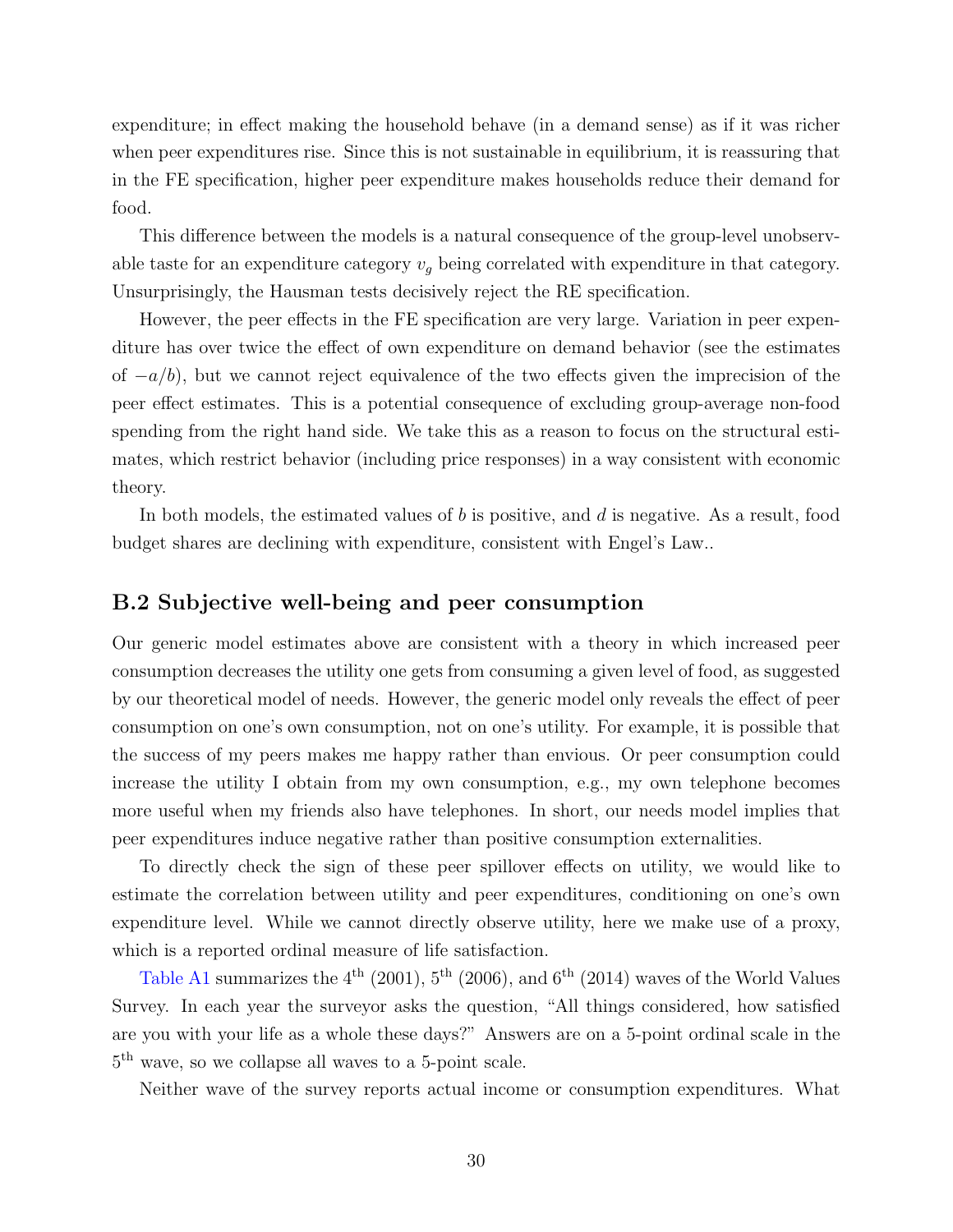this survey does report is position on a ten-point income distribution. The exact cutpoints are undocumented, so we collapse the scale to five points for interpretability and use dummies for the income groupings directly in our analysis.

For this analysis we define groups by religion (Hindu vs non-Hindu) and state of residence (20 states and state groupings). These are much larger, more coarsely defined groups than we use for all of our other analyses. This is for two reasons: first, we do not observe caste or geographic indicators smaller than states; and second, larger groups are needed here because the WVS sample size is much smaller than the NSS and we have no asymptotic theory to deal with small group sizes in this part of the analysis.

[Table A2](#page-33-0) presents estimates of well-being as a function of both own total expenditures and group total expenditures, specified as

$$
U_i = \sum_{s=2}^{5} \beta_g 1[I_i = s] + \pi \overline{\hat{x}}_{gt} + X_{igt}\alpha + \gamma_g + \phi_t + \varepsilon_{igt}, \tag{A29}
$$

where  $U_i$  is the z-normalized well-being indicator,  $1[g_i = s]$  is an indicator for individual i belonging to income group s,  $\overline{\hat{x}}_{gt}$  is imputed group expenditures,  $X_{igt}$  is vector of individual level controls,  $\gamma_g$  is a group level fixed effect (groups are defined within states, so this effectively includes a state fixed effect as well), and  $\phi_t$  is a year fixed effect. Identification of  $\pi$  comes from group-level changes in expenditure between rounds, and corresponds to the change in self-reported utility as group income is rising versus falling, holding own income constant. We also repeat this analysis using an ordered logit specification.

Results in the second column of [Table A2](#page-33-0) imply that satisfaction is increasing over the entire range of individual expenditures, but that a 1000 rupee increase in peer expenditure  $\overline{\hat{x}}_{qt}$  decreases satisfaction by 0.15 standard deviations. Other specifications in [Table A2](#page-33-0) give similar results. The signs of these effects are consistent with our model of peer expenditures as negative consumption externalities. The magnitudes are also relative large (average peer expenditure is 5,554, with a standard deviation of 2,580), consistent with our structural results.

Since well-being is reported on an ordinal scale, to check the robustness of these results, we estimate the same regression as an ordered logit (see columns 4 and 5 of [Table A2\)](#page-33-0). The results are qualitatively the same, suggesting that our results are not being determined by the normalizations implicit in z-scoring the satisfaction responses. We conclude that welfare is indeed increasing in household expenditure and decreasing in peer expenditure.

Finally, we include an interaction term (the product of peer expenditures and the individual being in the top two income groups) in the regression in columns 3 and 6, and find its coefficient to be insignificantly different from zero, which is consistent with our linear index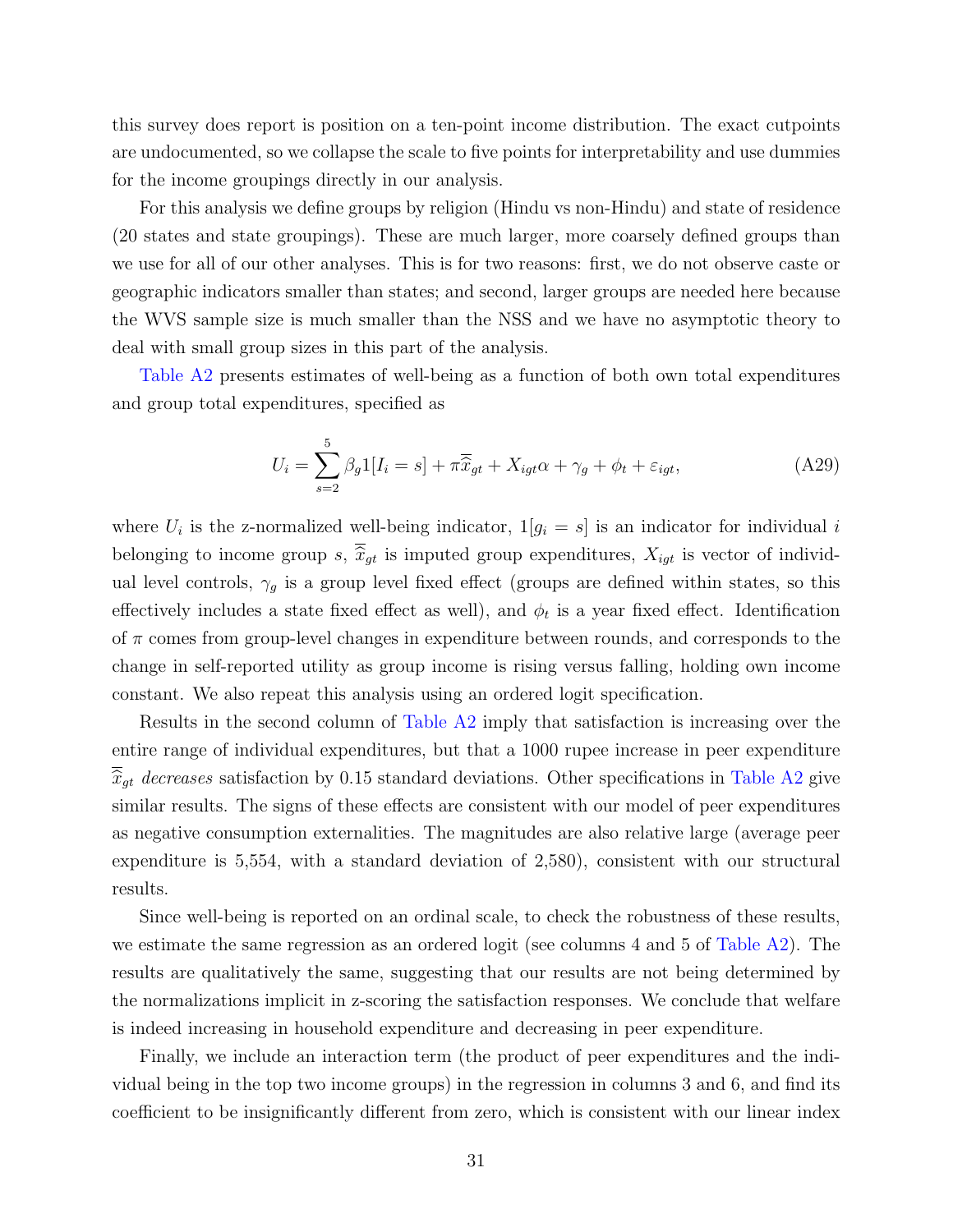modeling assumption.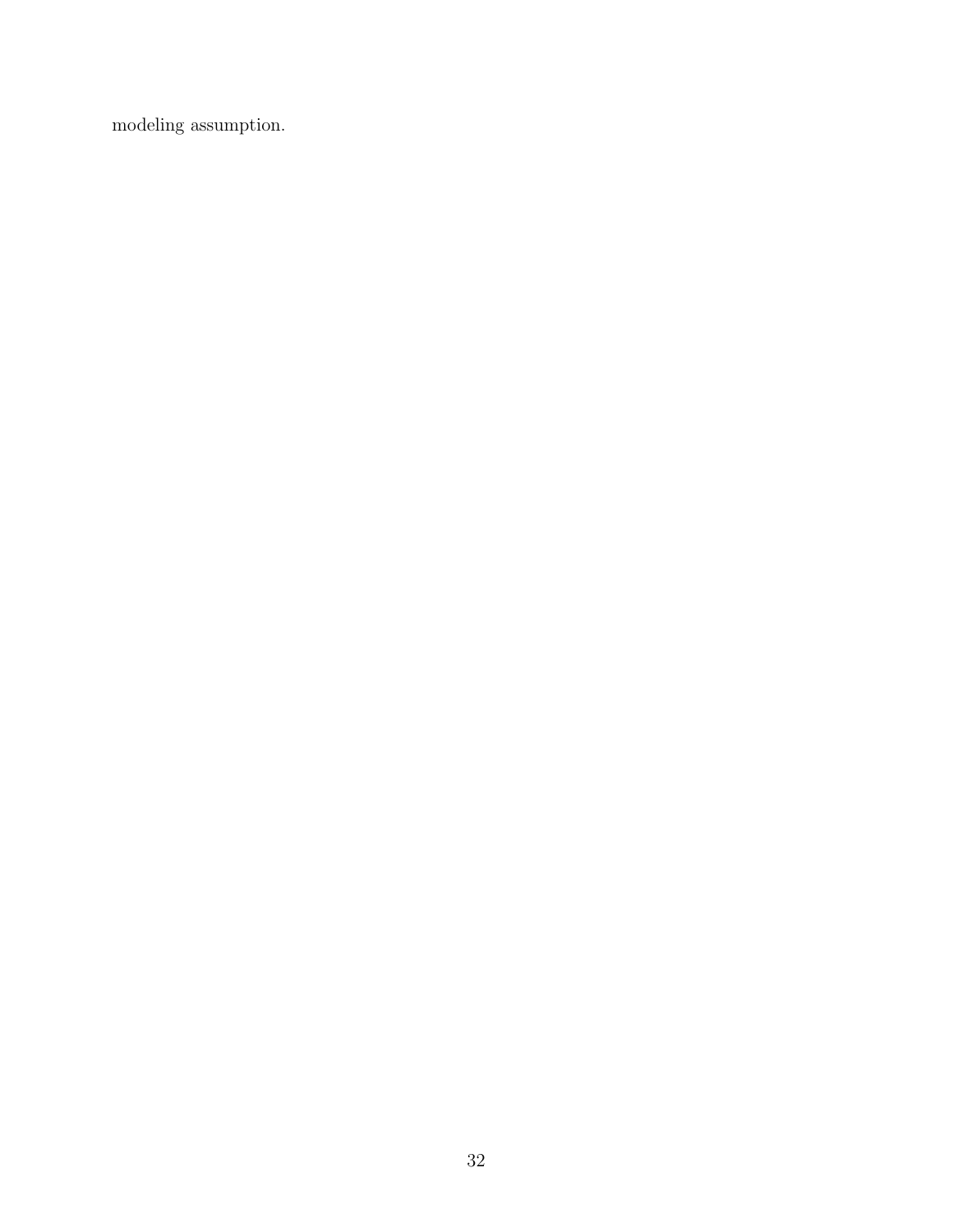<span id="page-32-0"></span>

|                                 | Mean      | SD.            | Min              | Max |
|---------------------------------|-----------|----------------|------------------|-----|
| Income group $2 (=1)$           | $\cdot$ 4 | .49            | $\left( \right)$ | 1   |
| Income group $3 (=1)$           | .21       | $\overline{A}$ | $\left( \right)$ |     |
| Income group $4 (=1)$           | .087      | .28            | $\left( \right)$ | 1   |
| Income group $5 (=1)$           | .041      | $\cdot$ 2      | $\left( \right)$ | 1   |
| Group expenditure (1000 rupees) | 5.6       | 2.6            | 2.8              | 18  |
| Age                             | -34       | .12            | .15              | .77 |
| Sex                             | 1.4       | .49            | 1                | 2   |
| Household size                  | .32       | .19            |                  | .9  |
| Married $(=1)$                  | .84       | .36            |                  |     |
| Primary education $(=1)$        | .095      | .29            | $\mathbf{0}$     |     |
| Secondary education $(=1)$      | .13       | .34            |                  |     |
| Observations                    | 5,084     |                |                  |     |

Table A1: Subjective well-being summary statistics

Life satisfaction variable from World Values Survey. Participants were asked "All things considered, how satisfied are you with your life as a whole these days?" and asked to point to a position on a ladder. Coded as 1-5 in 2001 and 2006, and 1-10 in 2014. We collapsed to a 1-5 scale in 2014. Group income measured in thousands of Rs/month.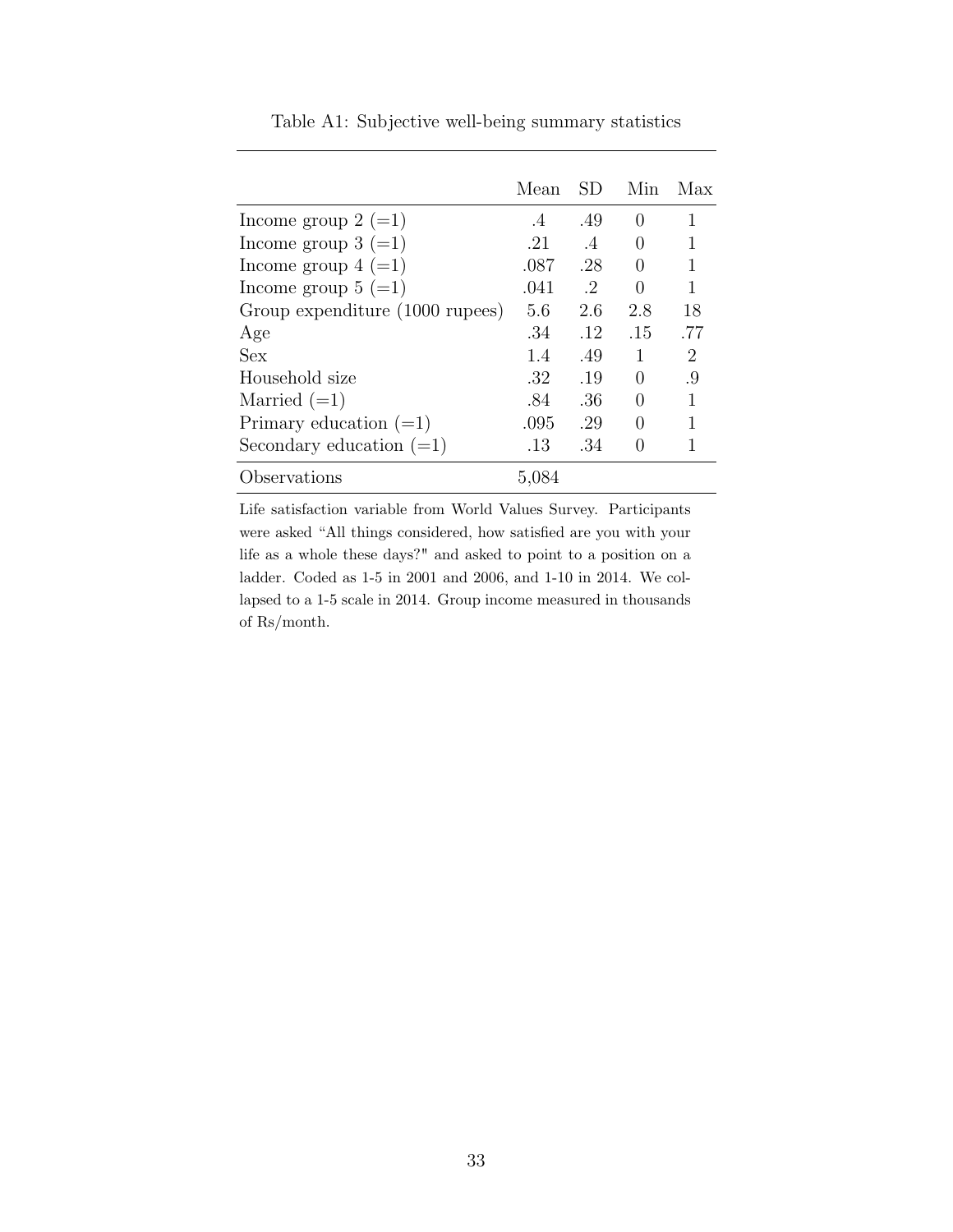<span id="page-33-0"></span>

|                                                                                | $OLS$ $(SDs)$  |     |                                                                                                                       | Ordered logit  |     |                |
|--------------------------------------------------------------------------------|----------------|-----|-----------------------------------------------------------------------------------------------------------------------|----------------|-----|----------------|
|                                                                                | (1)            | (2) |                                                                                                                       | $(3)$ $(4)$    | (5) | (6)            |
| Income group $2 (=1)$                                                          | $0.14***$      |     | $0.12^{**}$ $0.12^{**}$ $0.33^{***}$ $0.30^{**}$ $0.30^{**}$<br>$(0.06)$ $(0.06)$ $(0.06)$ $(0.11)$ $(0.12)$ $(0.12)$ |                |     |                |
| Income group $3 (=1)$                                                          |                |     | $0.36***$ $0.33***$ $0.33***$ $0.80***$ $0.74***$ $0.75***$<br>$(0.07)$ $(0.08)$ $(0.08)$ $(0.15)$ $(0.15)$ $(0.15)$  |                |     |                |
| Income group $4 (=1)$                                                          |                |     | $0.40***$ $0.39***$ $0.21$ $0.95***$ $0.93***$<br>$(0.10)$ $(0.10)$ $(0.19)$ $(0.23)$ $(0.23)$ $(0.42)$               |                |     | 0.47           |
| Income group $5 (=1)$                                                          |                |     | $0.52***$ $0.51***$ $0.33*$ $1.19***$ $1.17***$<br>$(0.17)$ $(0.17)$ $(0.19)$ $(0.42)$ $(0.40)$ $(0.45)$              |                |     | 0.71           |
| Group expenditure (1000 rupees) -0.15** -0.15** -0.16** -0.35** -0.34* -0.37** |                |     | $(0.07)$ $(0.07)$ $(0.07)$ $(0.17)$ $(0.18)$ $(0.18)$                                                                 |                |     |                |
| Group expend $X$ top 2 quintiles                                               |                |     | 0.03<br>(0.03)                                                                                                        |                |     | 0.07<br>(0.06) |
| Controls                                                                       | N <sub>o</sub> | Yes | Yes                                                                                                                   | N <sub>o</sub> | Yes | Yes            |
| Observations                                                                   |                |     | 5,084 5,084 5,084 5,084 5,084                                                                                         |                |     | 5,084          |

Table A2: Satisfaction on household and peer income

Dependent variable as noted in column header, in SD. Subjective well being data from World Values Survey, imputated group income from NSS. Peer groups defined as intersection of state and religion (Hindu and non-Hindu). Controls include household size, age, sex, marital status and education. All columns include year fixed effects. Standard errors in parentheses and clustered at the group level.  $*$   $p < 0.10$ ,  $**$   $p < 0.05$ ,  $***$   $p < 0.01$ .